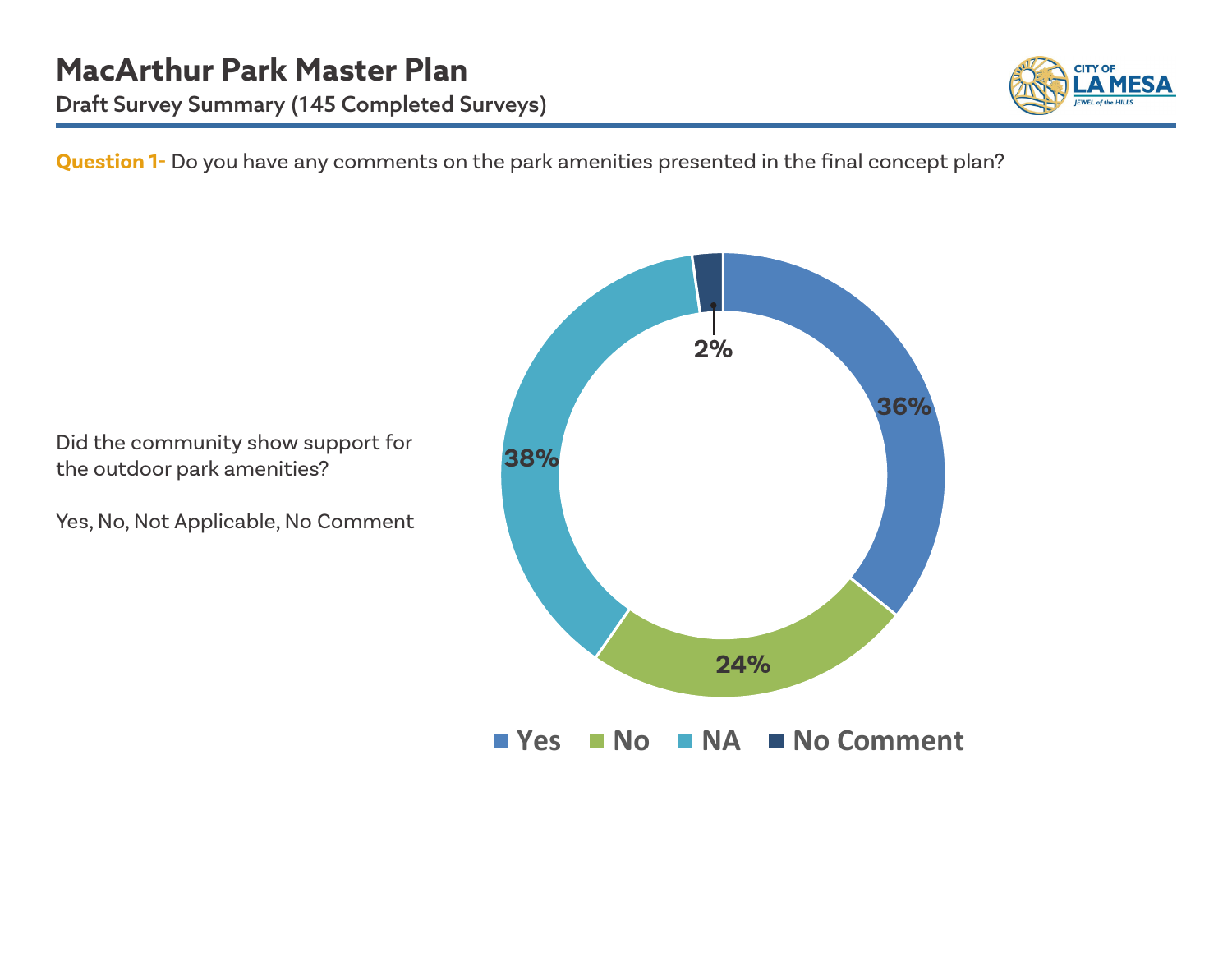Draft Survey Summary (145 Completed Surveys)



### **Park Amenities: Key Words and Phrases**

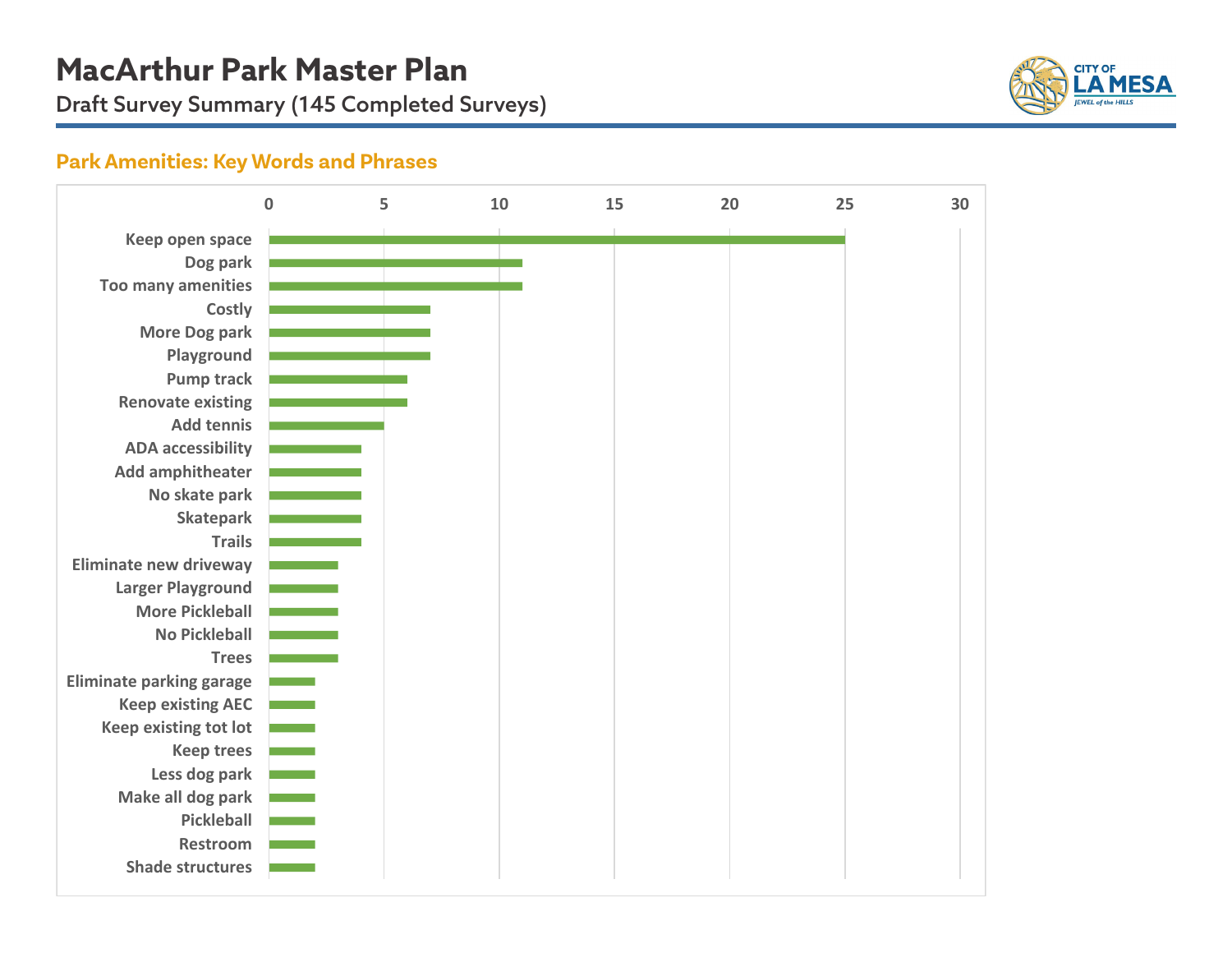#### **MacArthur Park Master Plan: Draft Report Survey**

**Do you have any comments on the park amenities presented in the final concept plan?**

| <b>Respondents</b> | <b>Responses</b>                                                                                                                                                                                                                                                                                                                                                                                                                                                                                                                                                                                                                                                                                                                                                                                                                                                                                                                                                                                                                                                                                                                                                                                                                                                                                                                                                                                                                                                                                                                                                                                                          | Support: "Yes", "No", No Comment or<br>"Comment NA" |                                                    | Key Words Key Words   Key Words                  |                                    | <b>Key</b><br><b>Words</b>   | Key<br><b>Words</b> | Key<br><b>Words</b> |
|--------------------|---------------------------------------------------------------------------------------------------------------------------------------------------------------------------------------------------------------------------------------------------------------------------------------------------------------------------------------------------------------------------------------------------------------------------------------------------------------------------------------------------------------------------------------------------------------------------------------------------------------------------------------------------------------------------------------------------------------------------------------------------------------------------------------------------------------------------------------------------------------------------------------------------------------------------------------------------------------------------------------------------------------------------------------------------------------------------------------------------------------------------------------------------------------------------------------------------------------------------------------------------------------------------------------------------------------------------------------------------------------------------------------------------------------------------------------------------------------------------------------------------------------------------------------------------------------------------------------------------------------------------|-----------------------------------------------------|----------------------------------------------------|--------------------------------------------------|------------------------------------|------------------------------|---------------------|---------------------|
| $\overline{1}$     | The front page story of today's San Diego Union Tribune was about the inadeguate number of pickleball courts in San Diego. The story detailed how<br>the San Diego area has far too few Pickleball courts for the ever increasing number of players. Please install at least eight and preferably twelve<br>pickleball courts.                                                                                                                                                                                                                                                                                                                                                                                                                                                                                                                                                                                                                                                                                                                                                                                                                                                                                                                                                                                                                                                                                                                                                                                                                                                                                            | <b>NA</b>                                           | More<br>Pickleball                                 |                                                  |                                    |                              |                     |                     |
| 2                  | The variety of amenities is spot on. Users of all ages can enjoy the park. Especially love the pump track!                                                                                                                                                                                                                                                                                                                                                                                                                                                                                                                                                                                                                                                                                                                                                                                                                                                                                                                                                                                                                                                                                                                                                                                                                                                                                                                                                                                                                                                                                                                | Yes                                                 | Pump track                                         |                                                  |                                    |                              |                     |                     |
| 3                  | Yes, I think that too much of the surface space of the park is dedicated to surface parking lots. Parking can be underground or in structures, but leaving<br>the space for parking really reduces the amount of space in the park. In particular, I think the playground space should be much larger. I also think the<br>entrance to the park should make a good first impression with greenery or art, not a focus on parking.                                                                                                                                                                                                                                                                                                                                                                                                                                                                                                                                                                                                                                                                                                                                                                                                                                                                                                                                                                                                                                                                                                                                                                                         | yes                                                 | Parking in<br>garage<br>instead of<br>surface lots | Larger<br>Playground                             | Renovate<br>Park entry             |                              |                     |                     |
| $\overline{4}$     | support the development of park amenities in order to create a more welcoming and accessible space. Having a multi-use outdoor space is valuable<br>both to La Mesa and the individuals that live in it, and it is important that we develop this space while still preserving it.                                                                                                                                                                                                                                                                                                                                                                                                                                                                                                                                                                                                                                                                                                                                                                                                                                                                                                                                                                                                                                                                                                                                                                                                                                                                                                                                        | Yes                                                 | Accessibility                                      |                                                  |                                    |                              |                     |                     |
| 5                  | I love the preservation of open grass spaces, the increased ADA access, and the addition of more play areas and public restrooms.                                                                                                                                                                                                                                                                                                                                                                                                                                                                                                                                                                                                                                                                                                                                                                                                                                                                                                                                                                                                                                                                                                                                                                                                                                                                                                                                                                                                                                                                                         | Yes                                                 | Green space                                        | Accessibility                                    |                                    |                              |                     |                     |
| 6                  | The amenities are unnecessary as the park is an open area that allows for families to walk and enjoy as is within a safe large open space. I see the<br>proposed plan as a detriment to this space and la Mesa as a whole. I'm able to enjoy the park with friends and my dog and go on long walks along with<br>picnics in the park with a calm open environment.                                                                                                                                                                                                                                                                                                                                                                                                                                                                                                                                                                                                                                                                                                                                                                                                                                                                                                                                                                                                                                                                                                                                                                                                                                                        | <b>No</b>                                           | Too many<br>amenities                              | Keep all as<br>open space                        |                                    |                              |                     |                     |
| $\overline{7}$     | Generally supportive with qualifications                                                                                                                                                                                                                                                                                                                                                                                                                                                                                                                                                                                                                                                                                                                                                                                                                                                                                                                                                                                                                                                                                                                                                                                                                                                                                                                                                                                                                                                                                                                                                                                  | Yes                                                 |                                                    |                                                  |                                    |                              |                     |                     |
| 8                  | Hopefully the dog park will not just be dirt. Possibly covered with mulch that is redone routinely.                                                                                                                                                                                                                                                                                                                                                                                                                                                                                                                                                                                                                                                                                                                                                                                                                                                                                                                                                                                                                                                                                                                                                                                                                                                                                                                                                                                                                                                                                                                       | <b>NA</b>                                           | Dog park                                           |                                                  |                                    |                              |                     |                     |
| 9                  | Use the money to renovate it, it doesn't need that big of a make over. Use the money to fix roads in the community. The park is perfect as is                                                                                                                                                                                                                                                                                                                                                                                                                                                                                                                                                                                                                                                                                                                                                                                                                                                                                                                                                                                                                                                                                                                                                                                                                                                                                                                                                                                                                                                                             | <b>NA</b>                                           | Renovate<br>existing par                           | Keep all as<br>open space                        |                                    |                              |                     |                     |
| 10                 | This plan could use more modifications as it seems more money could be saved by keeping some of the things that are currently there and just<br>upgrade them. Why is the road being moved? Keep the road where it is and work around it. The community center can go near the pool/freeway to<br>keep that building away from the neighborhoods. It seems the dog park got the short end of the stick. That stinks! We all know that there are currently<br>a lot of dogs that frequent that park and a LARGE dog area is a MUST! Please consider this when updating the park plans. The walking trails also got<br>the short end of the stick. I currently walk the perimeter of the park for exercise with my dog where it's safe off the streets. The proposed trail you can<br>barely see. Why not put it around the whole perimeter of the park so people can enjoy the outdoors/nature? I agree with the phased approach and<br>keeping the order that is stated. Outdoor spaces first. Especially a BIGGER dog park. In the end, we need to find a better solution to reduce the cost of<br>this plan. We can do better.                                                                                                                                                                                                                                                                                                                                                                                                                                                                                           | <b>No</b>                                           | Eliminate<br>new<br>driveway                       | More Dog park<br>space                           | Trails                             | Renovate<br>existing<br>park | Phasing             | Costly              |
| 11                 | We have a chance to improve MacArthur Park and make it an amenity we can be proud of for both form and function. Current park has too many metal<br>fences around various zones, creating a closed and unwelcoming environment. Additionally, the entrance from University Ave (baseball field + surface<br>lot) is unattractive and uninviting. The new master plan draft appears to maintain surface parking next to the field -- this space should be considered for<br>other uses that create an inviting facade. Current park has too much pavement (roads and surface parking) relative to available recreational space.<br>When combined with the excessive current fencing, the park does not feel warm and open as other regional parks (Balboa Park, Lake Murray,<br>Waterfront Park, etc.). As much underground parking as possible should be incorporated into the new park to maximize recreational use of park land.<br>There should be multiple child-friendly playgrounds if possible, or an expanded footprint for the single proposed playground. The current playground in<br>the park is small. There should be more than one picnic area and shelter. Compared to other parks in the region with those amenities, MacArthur Park<br>is currently extremely underutilized on weekends. Shielding the park from Interstate 8 and industrial areas north of I-8 should be considered. At<br>minimum, tall trees can be maintained to visually distance the park from the highway. The current electric vehicle charging stations should remain and<br>be expanded to encourage EV adoption and parking. | yes                                                 | Eliminate<br>existing<br>Fencing                   | Reduce<br>Pavement/use<br>underground<br>parking | Larger<br>Playground               | More<br>picnic<br>shelters   | EV charging         | Renovate<br>entry   |
| 12                 | I believe there are too many, exceeds the community input. An outdoor exercise area, pump station and dog skills are over the top. Outdoor space for<br>picnic and walking is what is wanted. You are trying to be everything to all people.                                                                                                                                                                                                                                                                                                                                                                                                                                                                                                                                                                                                                                                                                                                                                                                                                                                                                                                                                                                                                                                                                                                                                                                                                                                                                                                                                                              | <b>No</b>                                           | Too many<br>amenities                              |                                                  |                                    |                              |                     |                     |
| 13                 | . COST! Funds are not available. Plan what can be actually built. Seems like a lot of effort and money is being invested in this one park. What about<br>other parks in La Mesa? Is that fair? We don't need "Central Park".□<br>2. Add bicycle parking close to baseball, pickle ball, AND (not OR) pool, more people are biking and having a place to park is essential, approx 100<br>spaces minimum                                                                                                                                                                                                                                                                                                                                                                                                                                                                                                                                                                                                                                                                                                                                                                                                                                                                                                                                                                                                                                                                                                                                                                                                                   | <b>No</b>                                           | Costly                                             | Add more bike<br>parking                         | Improve<br>other city<br>parks too |                              |                     |                     |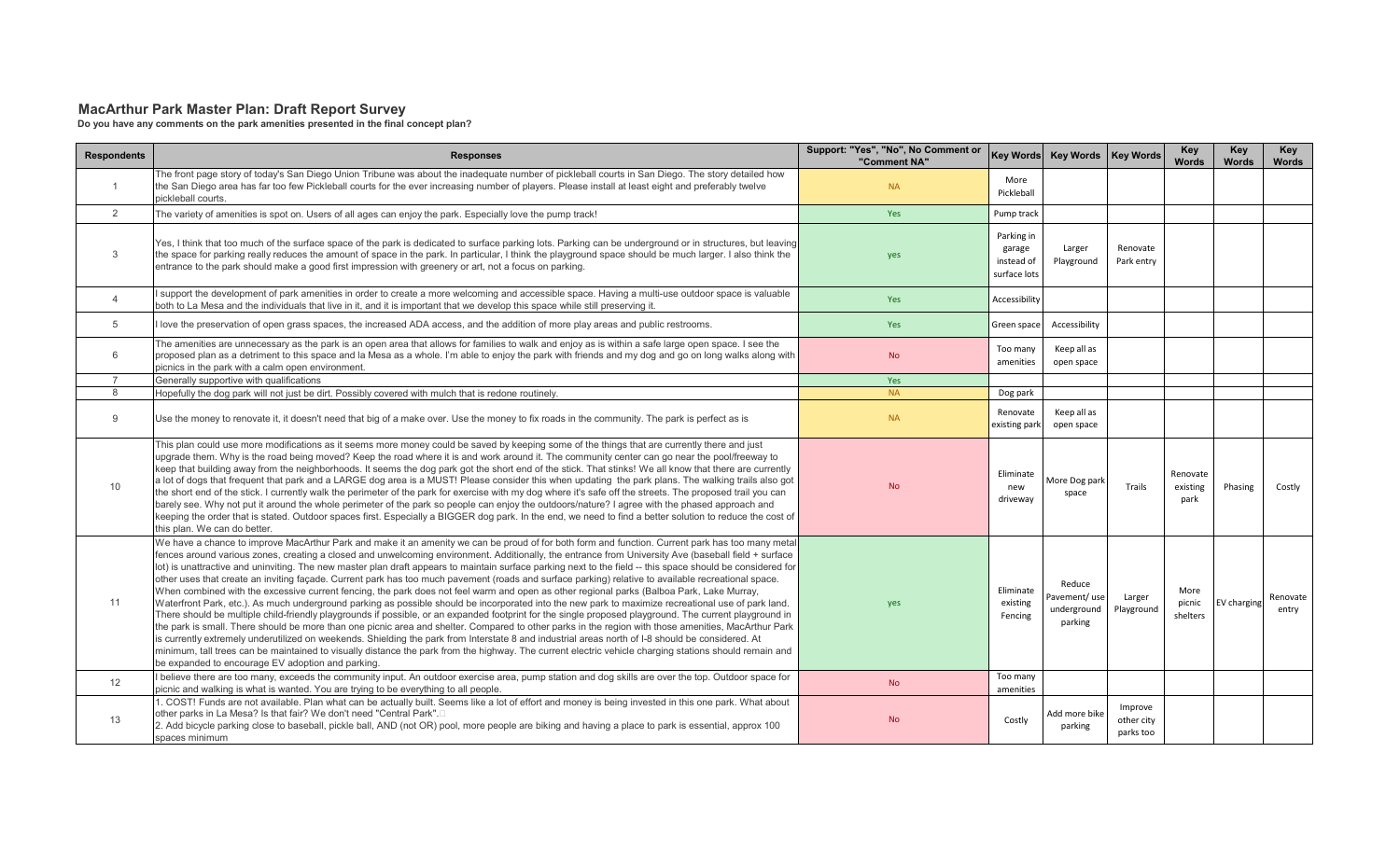| 14 | Keep as much open, green space as possible. The monstrosity that is the Jefferson apartments has already ruined the look and feel of that area of La<br>Mesa. We are the JEWEL of the city for a reason - these high density buildings, overcrowding and increased traffic is ruining the charm and 'livibility' of<br>our beautiful city. We don't have physical infrastructure for this many people! Driven down Jackson Drive lately? Takes 10 minutes to go 2 miles - it's a<br>joke! Enough is enough already!                                                                                                                                                                                                                                                                                                                                                                                                                                                                                                                                            | <b>NA</b>  | Keep open<br>space                      |                                        |                       |        |  |
|----|----------------------------------------------------------------------------------------------------------------------------------------------------------------------------------------------------------------------------------------------------------------------------------------------------------------------------------------------------------------------------------------------------------------------------------------------------------------------------------------------------------------------------------------------------------------------------------------------------------------------------------------------------------------------------------------------------------------------------------------------------------------------------------------------------------------------------------------------------------------------------------------------------------------------------------------------------------------------------------------------------------------------------------------------------------------|------------|-----------------------------------------|----------------------------------------|-----------------------|--------|--|
| 15 | Importance of the GREEN natural space. Trees and bushes.                                                                                                                                                                                                                                                                                                                                                                                                                                                                                                                                                                                                                                                                                                                                                                                                                                                                                                                                                                                                       | <b>NA</b>  | Keep open                               |                                        |                       |        |  |
| 16 | As a resident of La Mesa Village (Allison Ave) I am against all park amenities in the final concept plan. MacArthur Park is one of the only open green<br>spaces left in La Mesa Village. Residents don't need expensive amenities to enjoy the beautiful space. As a daily visitor of MacArthur park, it is so<br>wonderful to see parents with their kids tossing a baseball, families picnicking on blankets, RC cars buzzing around, kites flying, and people doing<br>yoga. Why Pickle Ball courts? There are Pickle Ball courts .9 miles away at Collier Park. Why not improve the ones that are already there instead of<br>build new ones in a beautiful, open green space? Please reconsider adding more park amenities - the thing that is most special about MacArthur<br>park is that it is untouched. It's a rarity with all of the new construction and changes happening in our community. La Mesa Village is known for its small<br>town charm and deep-rooted community. With all the new construction, it's losing what makes it so special. | <b>No</b>  | Keep open<br>space                      | No pickleball                          | Too many<br>amenities |        |  |
| 17 | Currently this park is being utilized as a dog park, which is extraordinarily beneficial to the community. There is far more activity at this current time<br>than there has been in many years past. There is limited need for oversight to the current utilization. Although there are many other opportunities, and<br>upgrades for the pool/Aquatic center, it is blatantly obvious that the community has chosen to use this as a place for our animals. Maintaining the<br>grass, adding limited resources such as benches or tables, and general maintenance is both cost effective and continues to serve the community.                                                                                                                                                                                                                                                                                                                                                                                                                               | <b>NO</b>  | Make park<br>all Dog park               | <b>Add Seating</b>                     |                       |        |  |
| 18 | It looks pretty good addressing lots of desires for recreation and relaxation.                                                                                                                                                                                                                                                                                                                                                                                                                                                                                                                                                                                                                                                                                                                                                                                                                                                                                                                                                                                 | Yes        |                                         |                                        |                       |        |  |
| 19 | I like the idea of keeping the green space and trees how they are. I walk to the park daily and see families hanging out, kids playing in open space and<br>a lot of dogs! A dog park would definitely be used. I love that it's just a quiet park and not too crowded. A lot of folks just sit and relax, study, or do<br>yoga.                                                                                                                                                                                                                                                                                                                                                                                                                                                                                                                                                                                                                                                                                                                               | <b>NO</b>  | Keep open<br>space                      | Dog park                               |                       |        |  |
| 20 | think we should keep the green space the way it is, it's one of the last green spaces we have. We don't need parking garages and skateparks. Totally<br>against all of the plan taking over the green space we have now.                                                                                                                                                                                                                                                                                                                                                                                                                                                                                                                                                                                                                                                                                                                                                                                                                                       | <b>No</b>  | Keep open<br>space                      | No skate park                          | no parking<br>garage  |        |  |
| 21 | That is a lot of amenities presented. The park space is large, but with that man plans it will lose its organize space and become less organic and more<br>manufactured. It will be a less pleasing space. Additionally, most of those trees have been there for decades, and should not be harmed for the<br>development of this park. Those are the largest and oldest trees in the neighborhood. Do not just bulldoze and plan new trees when the old ones are<br>perfect as they are.                                                                                                                                                                                                                                                                                                                                                                                                                                                                                                                                                                      | <b>No</b>  | Keep trees                              | Too many<br>amenities                  |                       |        |  |
| 22 | It appears we're tearing down the current community garden & tearing down the recreation center to put in a community garden.                                                                                                                                                                                                                                                                                                                                                                                                                                                                                                                                                                                                                                                                                                                                                                                                                                                                                                                                  | <b>NA</b>  | Keep<br>existing<br>Community<br>garden |                                        |                       |        |  |
| 23 | would like to see the open space park kept as open space                                                                                                                                                                                                                                                                                                                                                                                                                                                                                                                                                                                                                                                                                                                                                                                                                                                                                                                                                                                                       | <b>NA</b>  | Keep open<br>space                      |                                        |                       |        |  |
| 24 | There is tooooooo much in one park. Take out the new community center. Take out the splash pad and rec pool, just lap pool, and remove that extra<br>road and parking lots                                                                                                                                                                                                                                                                                                                                                                                                                                                                                                                                                                                                                                                                                                                                                                                                                                                                                     | <b>NA</b>  | Too many<br>amenities                   | Eliminate new<br>driveway              |                       |        |  |
| 25 | The full perimeter of the park could be walking trails for exercise and hiking type or even dog walking activity.                                                                                                                                                                                                                                                                                                                                                                                                                                                                                                                                                                                                                                                                                                                                                                                                                                                                                                                                              | <b>NA</b>  | Trails                                  |                                        |                       |        |  |
| 26 | Yes, I prefer the concept #1 plan. A small amphitheater and larger community center in the park would provide the citizens of La Mesa a better<br>recreation area.                                                                                                                                                                                                                                                                                                                                                                                                                                                                                                                                                                                                                                                                                                                                                                                                                                                                                             | <b>Yes</b> |                                         | add<br>Amphitheater                    |                       |        |  |
| 27 | really like the fact that La Mesa is considering the future needs of our city. We definitely need a "central park" type of plan that will bring community<br>members together.                                                                                                                                                                                                                                                                                                                                                                                                                                                                                                                                                                                                                                                                                                                                                                                                                                                                                 | <b>Yes</b> |                                         |                                        |                       |        |  |
| 28 | I think the current community center should not be demolished and replaced. However, it could use improvements for special events, as could the Nan<br>Couts Cottage. The uses of the park would be enhanced with the construction of a relative low-cost amphitheater. ALSO, THE CITY SHOULD BUY<br>THE PORTER HILL MANSION WHICH RECENTLY CAME ON THE MARKET. It could be used for a myriad of purposes. It's right next door to the<br>current community center. PLEASE PASS THIS SUGGESTION TO THE CITY FATHERS AND MOTHERS !!!                                                                                                                                                                                                                                                                                                                                                                                                                                                                                                                            | <b>NA</b>  | Renovate<br>existing                    | add<br>Amphitheater                    |                       |        |  |
| 29 | The community would benefit having a splash pad, and expanding the baseball field to have dual use for soccer.                                                                                                                                                                                                                                                                                                                                                                                                                                                                                                                                                                                                                                                                                                                                                                                                                                                                                                                                                 | Yes        | Splash pad                              | Multi use<br>baseball/socce<br>r field |                       |        |  |
| 30 | I support the majority of the park amenities. I believe the priority should be the dog park and skills area since the park is already being heavily used for<br>this purpose. I also support the open lawn area, playgrounds and walking trails. I wonder how valuable the community gardens would be given the<br>relatively poor response to the current garden. Pickeball courts would be nice but I don't think a skate park should be built. I'm not so sure skate<br>parks continue to be popular and could become a nuisance.                                                                                                                                                                                                                                                                                                                                                                                                                                                                                                                           | <b>Yes</b> | Dog park                                | Pickleball                             | No skatepark          | trails |  |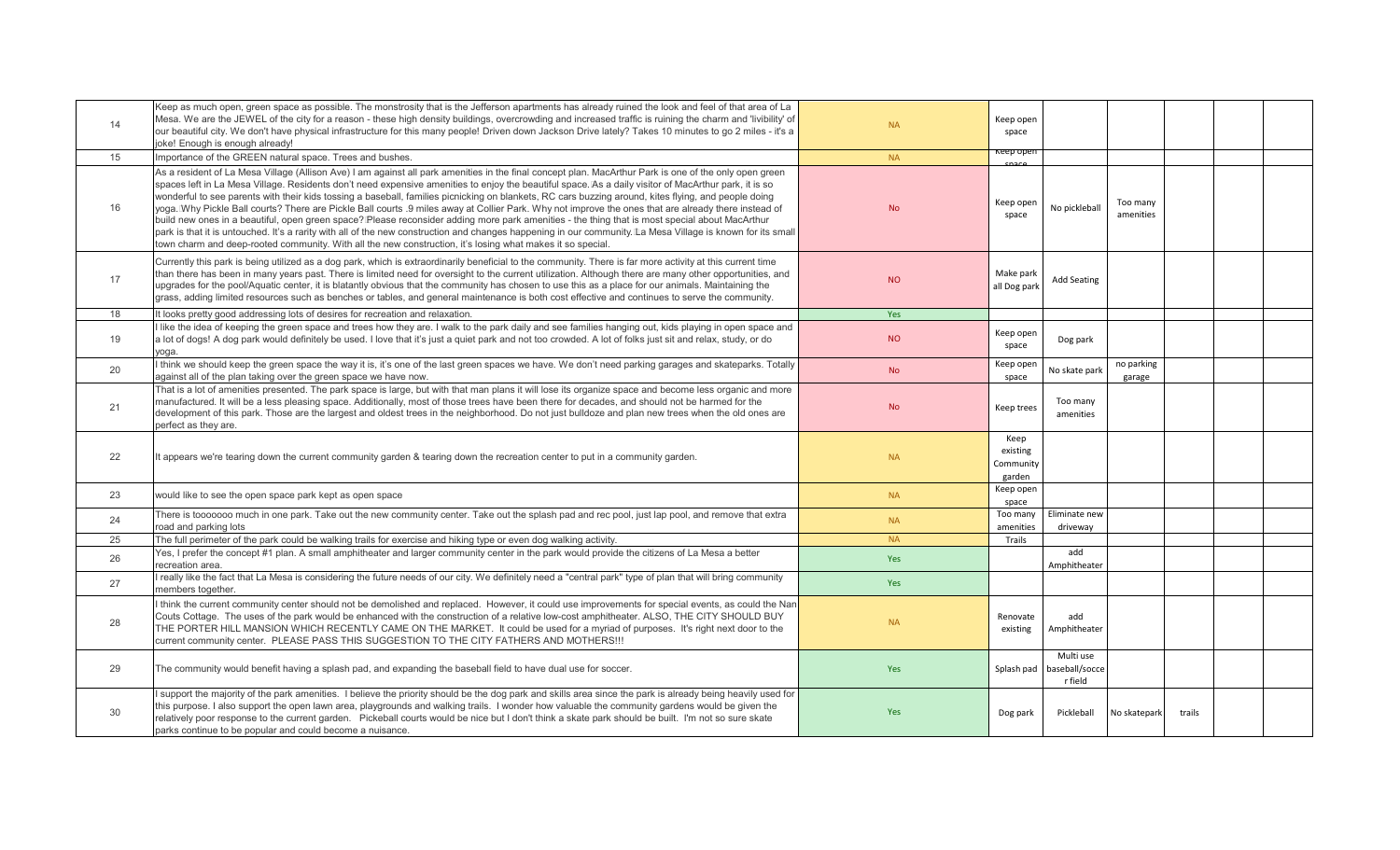| 31 | Yes, I like the idea of keeping lots of open green space- do some maintenance and renovation of the existing amenities, but don't add new.                                                                                                                                                                                                                                                                                                                                                                                                                                                                                                                                                                                                                                                                                                                                                                                                                                                                                                                                                                                                                                                                                                                                                                                                                                                                                                                                                                                                                                    | NO.               | Keep open<br>space      | Renovate<br>existing        |                           |                       |  |
|----|-------------------------------------------------------------------------------------------------------------------------------------------------------------------------------------------------------------------------------------------------------------------------------------------------------------------------------------------------------------------------------------------------------------------------------------------------------------------------------------------------------------------------------------------------------------------------------------------------------------------------------------------------------------------------------------------------------------------------------------------------------------------------------------------------------------------------------------------------------------------------------------------------------------------------------------------------------------------------------------------------------------------------------------------------------------------------------------------------------------------------------------------------------------------------------------------------------------------------------------------------------------------------------------------------------------------------------------------------------------------------------------------------------------------------------------------------------------------------------------------------------------------------------------------------------------------------------|-------------------|-------------------------|-----------------------------|---------------------------|-----------------------|--|
| 32 | 2 dog parks, yay! Parking is a bit far from the playground for most parents to get to. $\square$<br>Are there bike paths?                                                                                                                                                                                                                                                                                                                                                                                                                                                                                                                                                                                                                                                                                                                                                                                                                                                                                                                                                                                                                                                                                                                                                                                                                                                                                                                                                                                                                                                     | Yes               | Dog Park                | Playground                  |                           |                       |  |
| 33 | Heavy on fences and select activities cutting off flow. Trying to satisfy everyone. Need shade, grass, trees. It's a park!                                                                                                                                                                                                                                                                                                                                                                                                                                                                                                                                                                                                                                                                                                                                                                                                                                                                                                                                                                                                                                                                                                                                                                                                                                                                                                                                                                                                                                                    | <b>NA</b>         | Fencing                 | Too many<br>amenities       | Keep open<br>space        |                       |  |
| 34 | The outdoor theater/stage would be a great draw. I don't see that any other buildings, etc. are needed.                                                                                                                                                                                                                                                                                                                                                                                                                                                                                                                                                                                                                                                                                                                                                                                                                                                                                                                                                                                                                                                                                                                                                                                                                                                                                                                                                                                                                                                                       | Yes               | add<br>Amphitheat<br>er |                             |                           |                       |  |
| 35 | My priorities are walking/jogging/running paths; ample open spaces; picnic tables. Those are priorities and are non-negotiable, to me.                                                                                                                                                                                                                                                                                                                                                                                                                                                                                                                                                                                                                                                                                                                                                                                                                                                                                                                                                                                                                                                                                                                                                                                                                                                                                                                                                                                                                                        | Yes               | trails                  | Keep open<br>space          | picnic areas              |                       |  |
| 36 | Not enough dog areas                                                                                                                                                                                                                                                                                                                                                                                                                                                                                                                                                                                                                                                                                                                                                                                                                                                                                                                                                                                                                                                                                                                                                                                                                                                                                                                                                                                                                                                                                                                                                          | <b>Yes</b>        | More Dog<br>park        |                             |                           |                       |  |
| 37 | not yet                                                                                                                                                                                                                                                                                                                                                                                                                                                                                                                                                                                                                                                                                                                                                                                                                                                                                                                                                                                                                                                                                                                                                                                                                                                                                                                                                                                                                                                                                                                                                                       | <b>No Comment</b> |                         |                             |                           |                       |  |
| 38 | No pickleball courts. This is a noisy, obnoxious game: ping, ping, ping. Why are you further gentrifying a young, vibrant city? Do not cave into this<br>paraplegic sport that can be played in a garage or backyard. PLEASE: we need TENNIS courts instead. Do not develop ALL the open space. What<br>happened to the idea of a 9-hole golf course? That worked perfectly. Just expand the pool and community center, and definitely keep Kuhlken<br>Field!Do NOT build senior or low-income housing on this park grounds. How can you even consider this idea? The city already turned the Holiday Inn<br>into a homeless shelter without any vote. Disgraceful! Keep trees. No more cutting trees (as you butchered 3-4 eucalyptus trees at Collier Park last<br>week). Good to keep the organic rolling hills. But why are you giving so much land to DOGS? Make a garden or natural landscape for PEOPLE. And<br>NOT old people, or homeless people.                                                                                                                                                                                                                                                                                                                                                                                                                                                                                                                                                                                                                    | <b>No</b>         | No Pickleball           | Keep open<br>space          | No housing<br>on AEC site | keep trees add tennis |  |
| 39 | The pump track is a detrimental feature of the park landscape, as it does not optimize pedestrian access. Plan A is our preference, as it minimizes the<br>size of the pump track, and organically preserves much of the park's original topography.                                                                                                                                                                                                                                                                                                                                                                                                                                                                                                                                                                                                                                                                                                                                                                                                                                                                                                                                                                                                                                                                                                                                                                                                                                                                                                                          | Yes               | Pump track              | Keep open<br>space          |                           |                       |  |
| 40 | The less amenities the better - the park is perfect right now as it is!!                                                                                                                                                                                                                                                                                                                                                                                                                                                                                                                                                                                                                                                                                                                                                                                                                                                                                                                                                                                                                                                                                                                                                                                                                                                                                                                                                                                                                                                                                                      | <b>NO</b>         | Too many<br>amenities   |                             |                           |                       |  |
| 41 | TOO AMBITOUS AND UNNECCESARY!!!!!!! Why do you want to mess with such a wonderful rare open space in our La Mesa. As a member of the<br>La Mesa Community Garden, citizen of 34 years living in La Mesa, born and raised San Diegan by SDSU, and raising my family where "Sun Valley"<br>aka MacArthur Park is and using the facilities which are there whether it was the community center for jazzercise, Porter Hall for tap lessons for my<br>daughter, the playground, and the golf course where my son learned to play golf and had his first summer job there as a teen and the pool where my<br>daughter would swim laps with me. It was and should still remain that wonderful open valley that is. A slice of heaven! A few upgrades on what is<br>already there is fine but really, I ask this question? Do we really NEED a 2 story Community Center with underground parking, a skate park/pump track,<br>more playgrounds (when we have a fairly new one that is not visited that much), walking paths? (you have Lake Murray), you already have a dog park!<br>I feel what we have is sufficient for what our La Mesa is. "The Jewel of the Hill." Please do not turn us into something we are not. We do not want to<br>be UTC. We are the East County version of a" Mission Hills /Kensington " community. As for the Adult Enrichment Centerit is perfect where it is.<br>There is plenty of Senior Housing and NO MORE Low Cost Housing. And you say we can have all of this "unnecessary" for an increase in our Sales<br>Tax! NO THANK YOU! PLEASE STOP! | <b>No</b>         | Too many<br>amenities   | Keep existing<br><b>AEC</b> | Keepas open<br>space      |                       |  |
| 42 | Yes. The presentation was well done - clear and concise. It is evident a lot of work has gone into coming up with the ideas presented, and it looks like<br>it will be a nice facility. However, I feel the amount of improvements and the price tag are too high. I would like to see some proposals that work more<br>with the existing facilities/road/topography. Another concern I have is the waste of demolishing the current community center and all that waste going<br>to a landfill. Could we consider remodeling instead?                                                                                                                                                                                                                                                                                                                                                                                                                                                                                                                                                                                                                                                                                                                                                                                                                                                                                                                                                                                                                                        | <b>No</b>         | Costly                  | Renovate<br>existing        |                           |                       |  |
| 43 | The dog parks should be bigger, the dog owners are the only ones who really use the park.                                                                                                                                                                                                                                                                                                                                                                                                                                                                                                                                                                                                                                                                                                                                                                                                                                                                                                                                                                                                                                                                                                                                                                                                                                                                                                                                                                                                                                                                                     | <b>NA</b>         | More Dog<br>park        |                             |                           |                       |  |
| 44 | Is there going to be ample shade structures? Over both the playground and the seating area for parents and care-givers?                                                                                                                                                                                                                                                                                                                                                                                                                                                                                                                                                                                                                                                                                                                                                                                                                                                                                                                                                                                                                                                                                                                                                                                                                                                                                                                                                                                                                                                       | <b>NA</b>         | Shade<br>structures     |                             |                           |                       |  |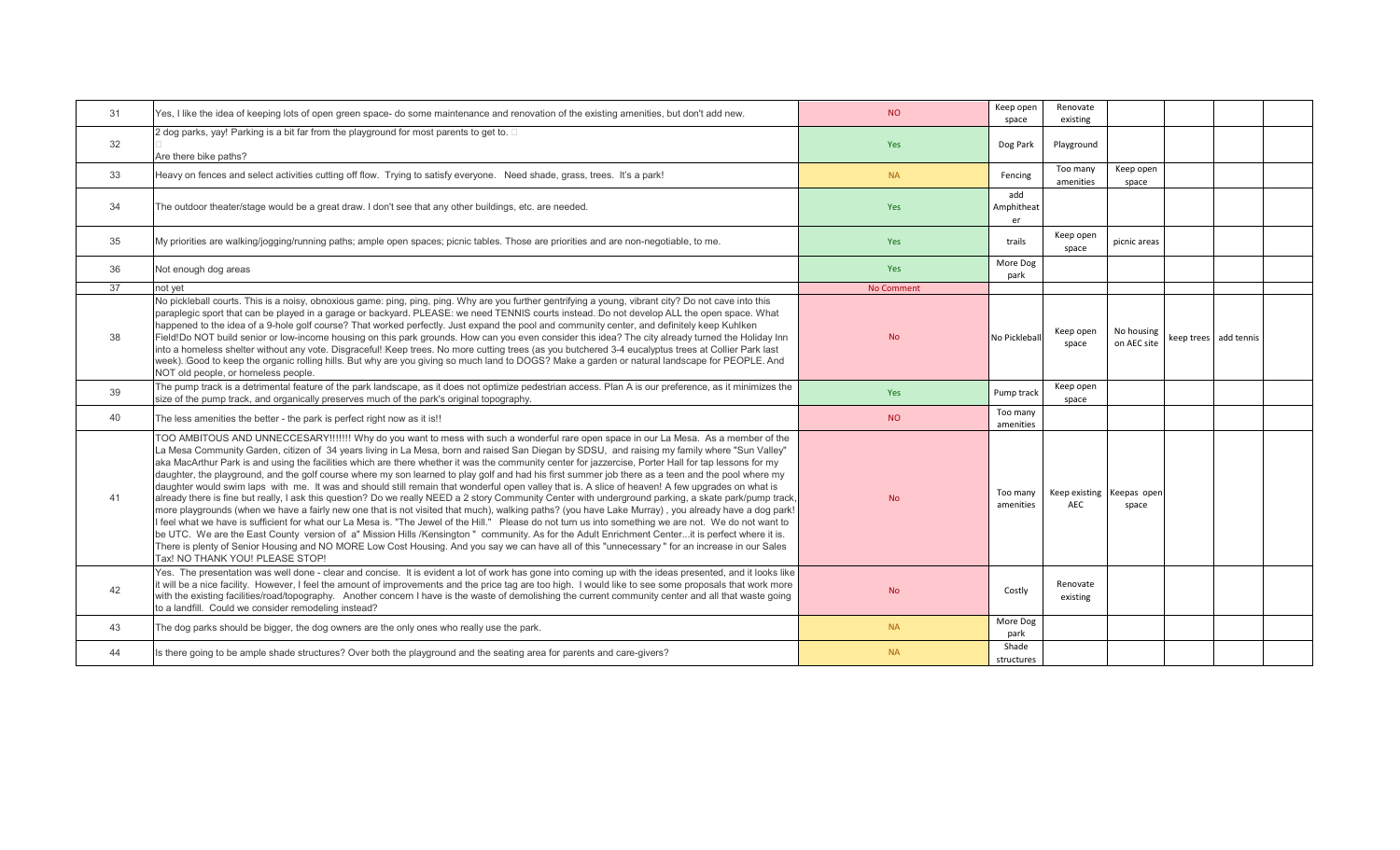| 45 | am a California Licensed Landscape Architect (#2060) and understand that there is always the temptation to satisfy all interested parties in scoping a<br>project. This final concept represents the worst aspect of "design by committee". It compacts WAY too much into a small open space. Open space is<br>a precious commodity in downtown La Mesa. Though I am an avid golfer, I have been thrilled by the conversion of the Sun Valley Golf course to open<br>parkland; this plan has too many elements. By packing so much in, the designers have severely compromised the natural open parkland. The<br>following items should be considered for removal from the program:<br>1. Pump Track<br>2.Dog Skills Park<br>3.Dog Park (I love taking my dog to the dog parks at OB and Coronado because of the freedom of movement. This postage stamp dog park won't<br>accomplish that and is just a token measure.<br>4. Amphitheater<br>In addition, the scope of the Community Center should be dramatically reduced, thereby reducing its footprint. See next response | <b>No</b> | Keep open<br>space     | Too many<br>amenities            | no pump<br>track | no dog<br>park |  |
|----|--------------------------------------------------------------------------------------------------------------------------------------------------------------------------------------------------------------------------------------------------------------------------------------------------------------------------------------------------------------------------------------------------------------------------------------------------------------------------------------------------------------------------------------------------------------------------------------------------------------------------------------------------------------------------------------------------------------------------------------------------------------------------------------------------------------------------------------------------------------------------------------------------------------------------------------------------------------------------------------------------------------------------------------------------------------------------------|-----------|------------------------|----------------------------------|------------------|----------------|--|
| 46 | There should not be pickleball courts installed when more residents requested tennis courts. Pickleball can be played on a tennis court but the inverse<br>is not possible. Please replace pickleball with tennis.                                                                                                                                                                                                                                                                                                                                                                                                                                                                                                                                                                                                                                                                                                                                                                                                                                                             | <b>NA</b> | add Tennis<br>courts   | No pickleball                    |                  |                |  |
| 47 | It is too much concrete and unuseful attractions for that area. There will be loss of green and quiet in the community and possibly draw in<br>undesirables.                                                                                                                                                                                                                                                                                                                                                                                                                                                                                                                                                                                                                                                                                                                                                                                                                                                                                                                   | <b>No</b> | Keep open<br>space     |                                  |                  |                |  |
| 48 | Not in favor of altering the park at all. It is a rarity to have open natural space in urban area. We should honor this gift and maintain the natural beauty<br>that already exists.                                                                                                                                                                                                                                                                                                                                                                                                                                                                                                                                                                                                                                                                                                                                                                                                                                                                                           | <b>No</b> | Keep open<br>space     |                                  |                  |                |  |
| 49 | Overall impression--way too much packed into this plan for such a small park. Too many things will be done badly. It will ruin the peaceful nature of<br>the space to pack so many disparate uses into the area. I believe the adult enrichment center should be left alone where it is. Centralizing and<br>congesting things that are now distributed and distant will create congestion.                                                                                                                                                                                                                                                                                                                                                                                                                                                                                                                                                                                                                                                                                    | <b>No</b> | Too many<br>amenities  | Keep existing<br>AEC             |                  |                |  |
| 50 | I'm excited to see a variety of off leash dog options. I currently take my two dogs to the park and am astonished by the amount of people who<br>disregard the leash laws. This will now give them a place to legally allow their dogs off leash and I can enjoy other parts of the park with my dogs<br>leashed.                                                                                                                                                                                                                                                                                                                                                                                                                                                                                                                                                                                                                                                                                                                                                              | Yes       | Dog park               |                                  |                  |                |  |
| 51 | like option 2 to keep as much of the trees and topography as possible                                                                                                                                                                                                                                                                                                                                                                                                                                                                                                                                                                                                                                                                                                                                                                                                                                                                                                                                                                                                          | Yes       | trees                  |                                  |                  |                |  |
| 52 | No skateboard park                                                                                                                                                                                                                                                                                                                                                                                                                                                                                                                                                                                                                                                                                                                                                                                                                                                                                                                                                                                                                                                             | <b>NA</b> | <b>No</b><br>skatepark |                                  |                  |                |  |
| 53 | The plan now calls for 6 pickleball courts. I believe the planning commission ought to consider a minimum of eight courts. Twelve courts would be an<br>even more prudent investment. Pickleball is wildly popular and growing rapidly. The incremental cost of putting in the extra courts is fraction of the total<br>cost of the project if installed during the construction of the amenities in the park. Just look at Del Cerro Tennis Club and the Bobby Riggs Tennis<br>Center as examples of the demand for pickleball courts. Both facilities have replaced tennis courts with pickleball courts and have found the pickleball<br>courts get far more use than the tennis courts ever did. I believe the pickleball courts will get more use than any other aspect of the redevelopment<br>project. Please don't install just six pickleball courts only to find out after the fact that more should have been built.                                                                                                                                                | <b>NA</b> | More<br>Pickleball     |                                  |                  |                |  |
| 54 | am very happy with the final concept plan!                                                                                                                                                                                                                                                                                                                                                                                                                                                                                                                                                                                                                                                                                                                                                                                                                                                                                                                                                                                                                                     | Yes       |                        |                                  |                  |                |  |
| 55 | not enough done for pool                                                                                                                                                                                                                                                                                                                                                                                                                                                                                                                                                                                                                                                                                                                                                                                                                                                                                                                                                                                                                                                       | <b>NA</b> |                        |                                  |                  |                |  |
| 56 | The foot print of the new buildings/parking take up too much of the open space. We have such a wonderful area to enjoy and walk in now, with the new<br>concept the open space is drastically reduced and the ares of the dog park is way too small.□                                                                                                                                                                                                                                                                                                                                                                                                                                                                                                                                                                                                                                                                                                                                                                                                                          | <b>NO</b> | space                  | Keep open More Dog park<br>space |                  |                |  |
| 57 | You don't need 450 parking spaces. Its not Disneyland! Leave the hills. tastefully prune the trees. Make some paths. Put in about 400K worth of<br>irrigation, Plant about 3million worth of other native type sage shrubs and manzanita along with large perimeter shade trees, then spend 1million<br>annually on about 5 non lazy gardeners. Get your self an ecosystem. chase off vagrants. Save about 45 million dollars.                                                                                                                                                                                                                                                                                                                                                                                                                                                                                                                                                                                                                                                 | <b>NO</b> | Less parking           | Keep open<br>space               |                  |                |  |
| 58 | Sadly this is development rather than preservation of this beautiful natural space. Wondering who wanted this plan. I've lived here in the village since<br>1985. Haven't heard any complaints from friends and neighbors saying this wasn't sufficient for our community. Rather many moved here because of<br>the beautiful trees and green space in MacArthur Park. Most "amenities" here require bulldozers, fences and tree removal. Heavy handed and not<br>natural. Many cities are finding ways to protect natural spaces. Looks like La Mesa is going to plow down our best.                                                                                                                                                                                                                                                                                                                                                                                                                                                                                          | <b>No</b> | Keep oper<br>space     |                                  |                  |                |  |
| 59 | We do not need the expense and upkeep of a community building                                                                                                                                                                                                                                                                                                                                                                                                                                                                                                                                                                                                                                                                                                                                                                                                                                                                                                                                                                                                                  | <b>NA</b> |                        |                                  |                  |                |  |
| 60 | love the amenities proposed                                                                                                                                                                                                                                                                                                                                                                                                                                                                                                                                                                                                                                                                                                                                                                                                                                                                                                                                                                                                                                                    | Yes       |                        |                                  |                  |                |  |
| 61 | The dog park area is too small and overall budget is too high.                                                                                                                                                                                                                                                                                                                                                                                                                                                                                                                                                                                                                                                                                                                                                                                                                                                                                                                                                                                                                 | <b>NA</b> | More Dog<br>park       | Costly                           |                  |                |  |
| 62 | would love to see a skate pump track!!                                                                                                                                                                                                                                                                                                                                                                                                                                                                                                                                                                                                                                                                                                                                                                                                                                                                                                                                                                                                                                         | Yes       | Pump track             |                                  |                  |                |  |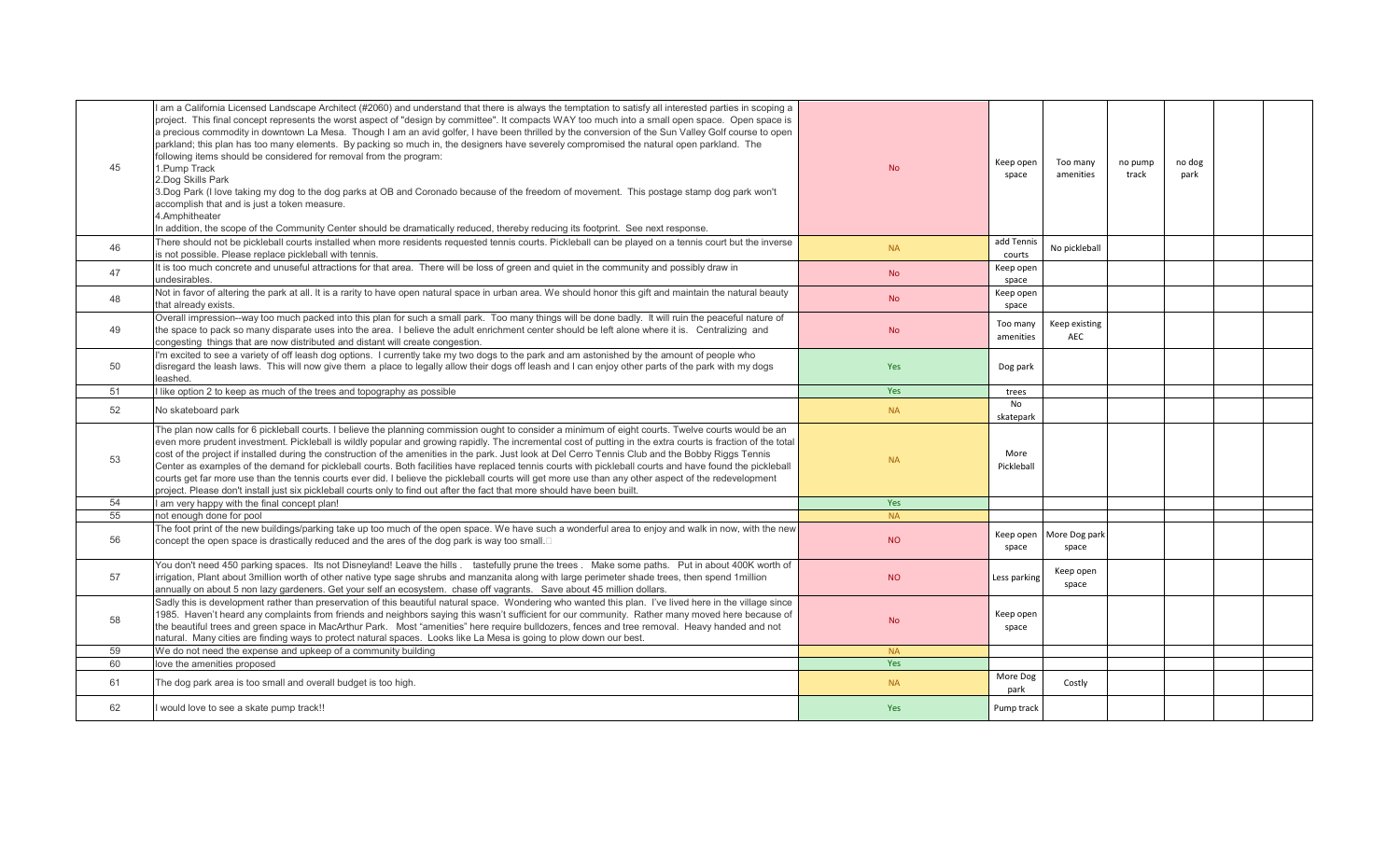| 63 | The number one community comment was to KEEP OPEN SPACES! The topography is challenging, and I feel KTUA did a good job with using this for<br>ADA accessible walking/biking paths. There needs to be a restroom at the back of the park also, since the distance from the back to the front where<br>the one bathroom is located is far. Placing a huge Community Center AND road through the middle of the park is NOT what the community wanted.<br>The pool, dog parks, pickle ball, basketball, picnic area and bike track are good. When the community stated they wanted a gymnasium, a 60,000 sg<br>ft. building does not have to be built. I feel enlarging the current Community Center to include an indoor gym would have been more cost effective,<br>however, I never saw a plan for this. I feel the survey Q&A presented to the public were skewed to reflect what the presenters wanted to have, not<br>necessarily what the public wants. The presenters should have asked how large of a gymnasium, etc. do you want, and do you want a large 2 story<br>structure with parking garage and a road built in the middle of the park. That is NOT what was asked. And again, the public stated they wanted open<br>space. This plan takes that away. MacArthur Park did not have a Children's Park for about 20 years. Two children's parks and a basketball court were<br>demolished to build the current Community Center in 1983. It took almost 20 years for another Children's park to be built. Now you want to place the<br>WPA building on this site. While I support historic preservation, that building is not worth the moving fees to keep it and we would lose the current<br>Children's Park that is there. Huge waste of taxpayer's money. There are many things the city needs (street repair, sidewalk improvement, library, civic<br>center) and wasteful spending is sinful. This project needs to be fiscally sound. La Mesa sales tax is already too high. How many bond measures and<br>for how much can we have? What is the plan for the library/civic center and do we want a bond measure for this? Charging fees to use the park will not<br>make it accessible for the public we want to serve with this park - young families and seniors on fixed incomes. How much money have we been able<br>to get through grants, etc. to complete the park projects we have now? Should the city of LM build a large structure and then need to hire someone to<br>market the banquet hall to make ends meet? How much will this building cost for upkeep, energy use, etc. The current Community Center seems to be<br>underutilized during the day; do we really need more space? How much money does La Mesa have right now for this project and to complete the<br>currents park improvements? I do not want to leave a large expense or tax burden to the next generation of La Mesa residents. La Mesa needs to<br>have an overall plan for parks and all the city building and improvements, which should be addressed before this goes forward. | <b>No</b> | Keep open<br>space           | Too many<br>amenities             | Costly                 | ADA<br>accessibilit<br>$\mathsf{v}$ | eliminate<br>driveway |
|----|---------------------------------------------------------------------------------------------------------------------------------------------------------------------------------------------------------------------------------------------------------------------------------------------------------------------------------------------------------------------------------------------------------------------------------------------------------------------------------------------------------------------------------------------------------------------------------------------------------------------------------------------------------------------------------------------------------------------------------------------------------------------------------------------------------------------------------------------------------------------------------------------------------------------------------------------------------------------------------------------------------------------------------------------------------------------------------------------------------------------------------------------------------------------------------------------------------------------------------------------------------------------------------------------------------------------------------------------------------------------------------------------------------------------------------------------------------------------------------------------------------------------------------------------------------------------------------------------------------------------------------------------------------------------------------------------------------------------------------------------------------------------------------------------------------------------------------------------------------------------------------------------------------------------------------------------------------------------------------------------------------------------------------------------------------------------------------------------------------------------------------------------------------------------------------------------------------------------------------------------------------------------------------------------------------------------------------------------------------------------------------------------------------------------------------------------------------------------------------------------------------------------------------------------------------------------------------------------------------------------------------------------------------------------------------------------------------------------------------------------------------------------------------------------------------------------------------------------------------------------------------------------------------------------------------------------------------------------------------------------------------------------------------------------------------------------------------------------|-----------|------------------------------|-----------------------------------|------------------------|-------------------------------------|-----------------------|
| 64 | sure hope that part of the master plan is to not allow unleased dogs roaming the park. This is such a problem for so many, some of whom who have<br>been injured by dogs. Many of us do not even use the La Mesa parks anymore because of the unleashed dog problem, the lack of fining individuals for<br>letting their dogs run wild, and injuries.                                                                                                                                                                                                                                                                                                                                                                                                                                                                                                                                                                                                                                                                                                                                                                                                                                                                                                                                                                                                                                                                                                                                                                                                                                                                                                                                                                                                                                                                                                                                                                                                                                                                                                                                                                                                                                                                                                                                                                                                                                                                                                                                                                                                                                                                                                                                                                                                                                                                                                                                                                                                                                                                                                                                       | <b>NA</b> | Unleashed<br>dogs            |                                   |                        |                                     |                       |
| 65 | They look wonderful.                                                                                                                                                                                                                                                                                                                                                                                                                                                                                                                                                                                                                                                                                                                                                                                                                                                                                                                                                                                                                                                                                                                                                                                                                                                                                                                                                                                                                                                                                                                                                                                                                                                                                                                                                                                                                                                                                                                                                                                                                                                                                                                                                                                                                                                                                                                                                                                                                                                                                                                                                                                                                                                                                                                                                                                                                                                                                                                                                                                                                                                                        | Yes       |                              |                                   |                        |                                     |                       |
| 66 | think it is an updated plan that provides amenities for a variety of age groups.                                                                                                                                                                                                                                                                                                                                                                                                                                                                                                                                                                                                                                                                                                                                                                                                                                                                                                                                                                                                                                                                                                                                                                                                                                                                                                                                                                                                                                                                                                                                                                                                                                                                                                                                                                                                                                                                                                                                                                                                                                                                                                                                                                                                                                                                                                                                                                                                                                                                                                                                                                                                                                                                                                                                                                                                                                                                                                                                                                                                            | Yes       |                              |                                   |                        |                                     |                       |
| 67 | would like to see a skate park since none are near La Mesa                                                                                                                                                                                                                                                                                                                                                                                                                                                                                                                                                                                                                                                                                                                                                                                                                                                                                                                                                                                                                                                                                                                                                                                                                                                                                                                                                                                                                                                                                                                                                                                                                                                                                                                                                                                                                                                                                                                                                                                                                                                                                                                                                                                                                                                                                                                                                                                                                                                                                                                                                                                                                                                                                                                                                                                                                                                                                                                                                                                                                                  | Yes       | Skatepark                    |                                   |                        |                                     |                       |
| 68 | Disc golf!                                                                                                                                                                                                                                                                                                                                                                                                                                                                                                                                                                                                                                                                                                                                                                                                                                                                                                                                                                                                                                                                                                                                                                                                                                                                                                                                                                                                                                                                                                                                                                                                                                                                                                                                                                                                                                                                                                                                                                                                                                                                                                                                                                                                                                                                                                                                                                                                                                                                                                                                                                                                                                                                                                                                                                                                                                                                                                                                                                                                                                                                                  | <b>NA</b> | Disc golf                    |                                   |                        |                                     |                       |
| 69 | I missed the earlier opportunities to comment on the overall park design so I realize the following comments are late. Personally, I would like to see the<br>community center building placed with its back up against highway 8 where the valley of the park meets the highway. I'd also like to see as much<br>parking placed underground the community center at the aforementioned location to minimize surface parking and maximize green space.                                                                                                                                                                                                                                                                                                                                                                                                                                                                                                                                                                                                                                                                                                                                                                                                                                                                                                                                                                                                                                                                                                                                                                                                                                                                                                                                                                                                                                                                                                                                                                                                                                                                                                                                                                                                                                                                                                                                                                                                                                                                                                                                                                                                                                                                                                                                                                                                                                                                                                                                                                                                                                      | <b>NA</b> | Keep open<br>space           | Parking<br>underground/g<br>arage |                        |                                     |                       |
| 70 | Yes. Please make dog areas either grass or mulch. Not sand or bare dirt.                                                                                                                                                                                                                                                                                                                                                                                                                                                                                                                                                                                                                                                                                                                                                                                                                                                                                                                                                                                                                                                                                                                                                                                                                                                                                                                                                                                                                                                                                                                                                                                                                                                                                                                                                                                                                                                                                                                                                                                                                                                                                                                                                                                                                                                                                                                                                                                                                                                                                                                                                                                                                                                                                                                                                                                                                                                                                                                                                                                                                    | Yes       | Dog areas                    |                                   |                        |                                     |                       |
| 71 | Thirty years ago the proposal for MacArthur Park was the building of a new Police and Fire department. With wisdom that decision was thrown out.<br>No Buildings                                                                                                                                                                                                                                                                                                                                                                                                                                                                                                                                                                                                                                                                                                                                                                                                                                                                                                                                                                                                                                                                                                                                                                                                                                                                                                                                                                                                                                                                                                                                                                                                                                                                                                                                                                                                                                                                                                                                                                                                                                                                                                                                                                                                                                                                                                                                                                                                                                                                                                                                                                                                                                                                                                                                                                                                                                                                                                                            | <b>No</b> | No buildings                 |                                   |                        |                                     |                       |
| 72 | Needs to be an off leash dog park                                                                                                                                                                                                                                                                                                                                                                                                                                                                                                                                                                                                                                                                                                                                                                                                                                                                                                                                                                                                                                                                                                                                                                                                                                                                                                                                                                                                                                                                                                                                                                                                                                                                                                                                                                                                                                                                                                                                                                                                                                                                                                                                                                                                                                                                                                                                                                                                                                                                                                                                                                                                                                                                                                                                                                                                                                                                                                                                                                                                                                                           | <b>No</b> | Make all dog<br>park         |                                   |                        |                                     |                       |
| 73 | Pickleball does not seem to be a priority on the same level as a Dog Park. Concept 2's pump track seems to be excessive (too big).                                                                                                                                                                                                                                                                                                                                                                                                                                                                                                                                                                                                                                                                                                                                                                                                                                                                                                                                                                                                                                                                                                                                                                                                                                                                                                                                                                                                                                                                                                                                                                                                                                                                                                                                                                                                                                                                                                                                                                                                                                                                                                                                                                                                                                                                                                                                                                                                                                                                                                                                                                                                                                                                                                                                                                                                                                                                                                                                                          | <b>NA</b> | Pickleball                   | Dog park                          | Too much<br>pump track |                                     |                       |
| 74 | Underground parking will require regular security. How will that be funded and by whom?                                                                                                                                                                                                                                                                                                                                                                                                                                                                                                                                                                                                                                                                                                                                                                                                                                                                                                                                                                                                                                                                                                                                                                                                                                                                                                                                                                                                                                                                                                                                                                                                                                                                                                                                                                                                                                                                                                                                                                                                                                                                                                                                                                                                                                                                                                                                                                                                                                                                                                                                                                                                                                                                                                                                                                                                                                                                                                                                                                                                     | <b>NA</b> | Cost of<br>parking<br>garage |                                   |                        |                                     |                       |
| 75 | would strongly encourage the McArthur Park Master Plan to include at least 8 pickleball courts. Plan 1 showed 8 courts and Plan 2 and the Final Plan<br>show only 6 courts. The popularity of pickleball is exploding with new converts to the sport competing for a very limited number of courts in the area.<br>The courts at La Mesita Park are constantly packed with players playing and players waiting to play. Four of us waited about an hour to play yesterday<br>around 6:30 in the evening under the lights. The incremental cost increase to install eight courts is minimal as compared to just six courts relative to<br>the overall cost of the project. Twelve courts would probably be even better. I think the City of La Mesa will regret installing only 6 pickleball courts<br>when it becomes immediately obvious after completion of the project that more courts should have been installed. Building more courts later would<br>then be prohibitively expensive. I think the city will find that of all the use case scenarios presented that the pickleball courts will get more use than any<br>other aspect of the redevelopment project. Thank you for your consideration.                                                                                                                                                                                                                                                                                                                                                                                                                                                                                                                                                                                                                                                                                                                                                                                                                                                                                                                                                                                                                                                                                                                                                                                                                                                                                                                                                                                                                                                                                                                                                                                                                                                                                                                                                                                                                                                                                   | <b>NA</b> | More<br>Pickleball           |                                   |                        |                                     |                       |
| 76 | Will there be restrooms any other place than the separate building?                                                                                                                                                                                                                                                                                                                                                                                                                                                                                                                                                                                                                                                                                                                                                                                                                                                                                                                                                                                                                                                                                                                                                                                                                                                                                                                                                                                                                                                                                                                                                                                                                                                                                                                                                                                                                                                                                                                                                                                                                                                                                                                                                                                                                                                                                                                                                                                                                                                                                                                                                                                                                                                                                                                                                                                                                                                                                                                                                                                                                         | <b>NA</b> | Restroom                     |                                   |                        |                                     |                       |
| 77 | Approve                                                                                                                                                                                                                                                                                                                                                                                                                                                                                                                                                                                                                                                                                                                                                                                                                                                                                                                                                                                                                                                                                                                                                                                                                                                                                                                                                                                                                                                                                                                                                                                                                                                                                                                                                                                                                                                                                                                                                                                                                                                                                                                                                                                                                                                                                                                                                                                                                                                                                                                                                                                                                                                                                                                                                                                                                                                                                                                                                                                                                                                                                     | Yes       |                              |                                   |                        |                                     |                       |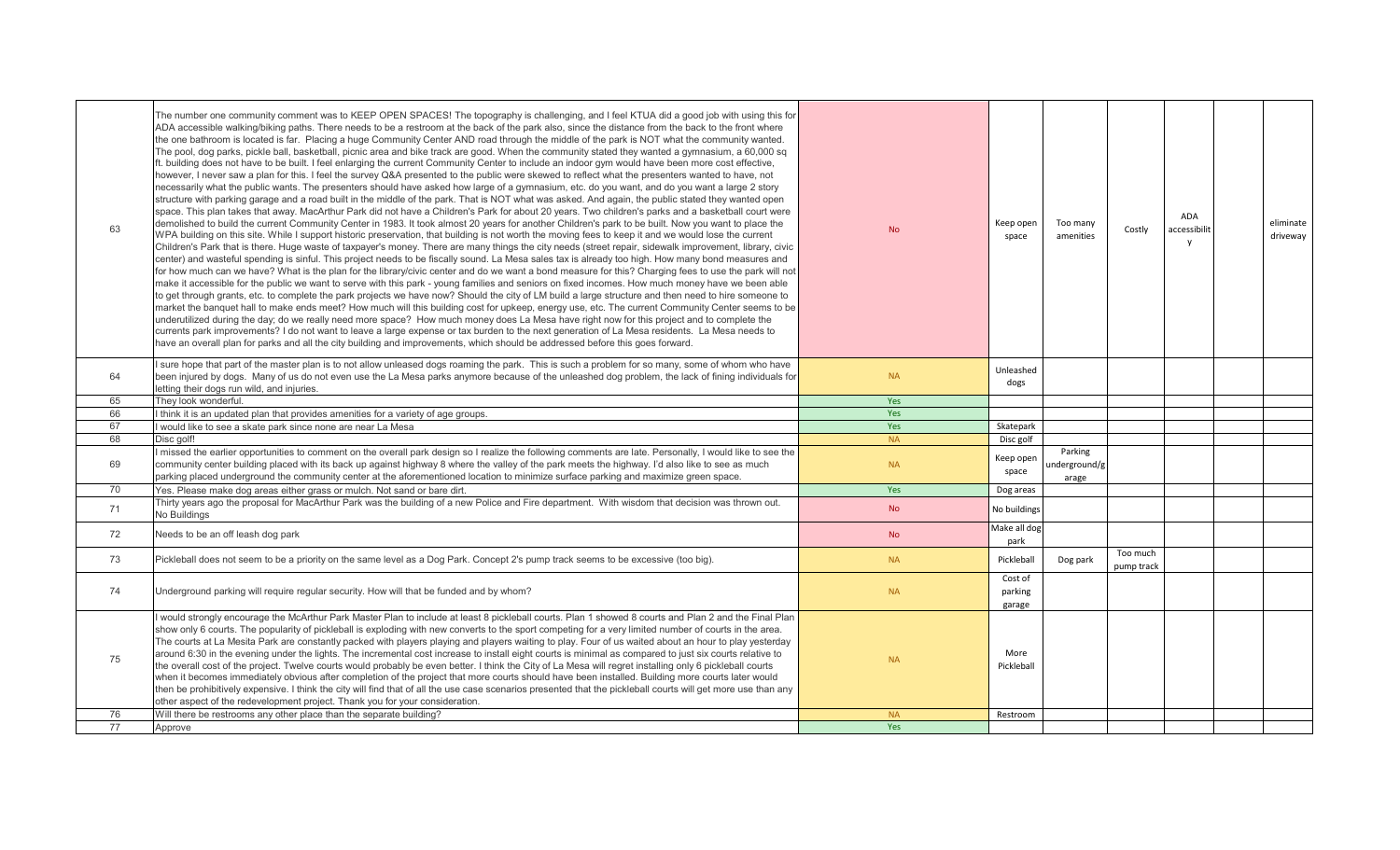| 78 | Too much space allocated to dogs: a dog park and a dog skills park! Kids need more attention than dogs, in my opinion.                                                                                                                                                                                                                                                                                                                                                                                                                                                                                                                                                                                                                                                                                                                                                                                                                                                                                                                          | <b>NA</b>  | Too much<br>dog park         |                                           |                           |                                              |  |
|----|-------------------------------------------------------------------------------------------------------------------------------------------------------------------------------------------------------------------------------------------------------------------------------------------------------------------------------------------------------------------------------------------------------------------------------------------------------------------------------------------------------------------------------------------------------------------------------------------------------------------------------------------------------------------------------------------------------------------------------------------------------------------------------------------------------------------------------------------------------------------------------------------------------------------------------------------------------------------------------------------------------------------------------------------------|------------|------------------------------|-------------------------------------------|---------------------------|----------------------------------------------|--|
| 79 | The dog park not near the aquatic center and not near picnic area as smell will be bad overtime                                                                                                                                                                                                                                                                                                                                                                                                                                                                                                                                                                                                                                                                                                                                                                                                                                                                                                                                                 | <b>NA</b>  | move Dog<br>park<br>location |                                           |                           |                                              |  |
| 80 | love all of the proposed amenities in the final concept plan!                                                                                                                                                                                                                                                                                                                                                                                                                                                                                                                                                                                                                                                                                                                                                                                                                                                                                                                                                                                   | Yes        | Amenities                    |                                           |                           |                                              |  |
| 81 | No.                                                                                                                                                                                                                                                                                                                                                                                                                                                                                                                                                                                                                                                                                                                                                                                                                                                                                                                                                                                                                                             | No Comment |                              |                                           |                           |                                              |  |
| 82 | Would really love to see a cement skate/ bike pump $\Box$<br>Track please! There's nothing like that in east county!                                                                                                                                                                                                                                                                                                                                                                                                                                                                                                                                                                                                                                                                                                                                                                                                                                                                                                                            | Yes        | Pump track                   |                                           |                           |                                              |  |
| 83 | would like to see at least one tennis court rather than having only pickleball courts installed at the park or allow for tennis to be played on the<br>pickleball courts. I believe there are only two parks with tennis courts in La Mesa and that does not seem to be enough for the community.□<br>I'm also concerned about the proposed size of the playground. It appears that the current playground for under 5 year olds is being eliminated and as a<br>mother with two children under 5 that enjoys that playground, it seems like an unfortunate loss for the park. It is very popular and it has been nice to<br>have a playground with equipment for my younger children. It is difficult to understand the proposed size but I hope that it is large enough. The Rancho<br>Mission Canyon and Lake Murray parks in San Diego have large playgrounds and I think this space is well suited for something similar.                                                                                                                  | <b>NA</b>  | add Tennis<br>courts         | Keep existing<br>tot lot                  | large<br>playground       |                                              |  |
| 84 | Pickleball is a new sport that should not have dedicated courts built. It can be played on a tennis court, and tennis is a long established sport with a<br>world-wide professional following. Please build tennis courts instead.                                                                                                                                                                                                                                                                                                                                                                                                                                                                                                                                                                                                                                                                                                                                                                                                              | <b>NA</b>  | add Tennis<br>courts         | multi use<br>pickleball, not<br>dedicated |                           |                                              |  |
| 85 | Would love to see what the plan is as far as playground space. Will there be a dedicated space for younger children and another for olders? Is the<br>space big? The only nice and safe playground around is Lake Murray and it's not close to Mt. Helix where we live. The city needs an updated space<br>akin to what's been devleoped in newer communties like Carlsbad with huge playground spaces with spongey floors for safety. There is nothing like<br>that in this area. I had to go to Mission Valley to find a good one close enough. I hope we will finally have the playground my little ones so desire. Thank<br>you!                                                                                                                                                                                                                                                                                                                                                                                                            | <b>NA</b>  | Playground                   |                                           |                           |                                              |  |
| 86 | Finally! So exciting to have a space for children and adults of la mesa and the surrounding neighborhoods.                                                                                                                                                                                                                                                                                                                                                                                                                                                                                                                                                                                                                                                                                                                                                                                                                                                                                                                                      | Yes        |                              |                                           |                           |                                              |  |
| 87 | Tennis courts please                                                                                                                                                                                                                                                                                                                                                                                                                                                                                                                                                                                                                                                                                                                                                                                                                                                                                                                                                                                                                            | <b>NA</b>  | add Tennis<br>courts         |                                           |                           |                                              |  |
| 88 | They seem well thought out and inclusive of all residents.                                                                                                                                                                                                                                                                                                                                                                                                                                                                                                                                                                                                                                                                                                                                                                                                                                                                                                                                                                                      | Yes        |                              |                                           |                           |                                              |  |
| 89 | I'm a little worried about the restroom placement being so close to the road. Kidnappers usually prefer waiting in their car to grab little kids and parents<br>don't always follow their kids to the restroom. Usually I see restrooms placed a bit further into the park. Maybe keep the entrance on the other side<br>away from the road. The sloped playground is a fun idea but it would be good to have one or two structures for disabled children. There are<br>accessibility guidelines for play areas under the access board. Also I recommend having graffiti proof paints and surfaces. Also I would love a bird<br>theme. Little statues and descriptions of all the wonderful local birds we have. Or maybe something imaginative like a steampunk theme or clockwork<br>nature. Just be sure it's really nice looking and something everyone can enjoy. Environment has a huge impact on a community's mentality. I believe<br>here was a study where they found crime went down when they fought to clean up an area over time. | <b>NA</b>  | Restroom                     | ADA access                                | Playground                |                                              |  |
| 90 | Yes; Despite coming in 2nd requested active amenity "Skate Park" was not incorporated. "Pickle Ball" was the least requested amenity and was given<br>ample consideration. This does not make any sense.⊡he city of La Mesa has NO adequate "Skate/ Wheel Friendly" Park. What is left of the old<br>YMCA skatepark at La Mesita Park is a poor representation. The City of La Mesa does maintain many versions of all the other amenities offered<br>here.The City of La Mesa would better serve its citizens by incorporating the amenities as requested. Many La Mesa residents enjoy skateboarding<br>and other wheeled park sports. They would like somewhere to practice these without having to leave the community.Thank you                                                                                                                                                                                                                                                                                                            | <b>NA</b>  |                              | Skatepark Less pickleball                 |                           |                                              |  |
| 91 | hope that landscaping in the park will prioritize native plants.                                                                                                                                                                                                                                                                                                                                                                                                                                                                                                                                                                                                                                                                                                                                                                                                                                                                                                                                                                                | <b>NA</b>  |                              |                                           |                           |                                              |  |
| 92 | <b>No</b>                                                                                                                                                                                                                                                                                                                                                                                                                                                                                                                                                                                                                                                                                                                                                                                                                                                                                                                                                                                                                                       | No Comment |                              |                                           |                           |                                              |  |
| 93 | Good plans.                                                                                                                                                                                                                                                                                                                                                                                                                                                                                                                                                                                                                                                                                                                                                                                                                                                                                                                                                                                                                                     | Yes        |                              |                                           |                           |                                              |  |
| 94 | like the layout of the park. One thing I would change is get rid of Nan Couts Cottage. What is the reason for keeping this old building? Is it because<br>some special interest group wants it? I think a parcourse should be added along the trails, like the one at Morley Field. This provides additional health<br>benefits. There are very few of these tracks around and it would make a great draw for the park. I think that the community garden is a waste of prime<br>space. I notice that most of them are not utilized after the initial excitement wears off. There should be a backup plan for the space once it goes to<br>weeds. At the baseball field I was hoping to get a hillside in the outfield so people could watch the game from there. Like Petco Park and the field of<br>the little league world series.                                                                                                                                                                                                           | Yes        |                              | Exercise<br>equipment                     | no<br>Community<br>garden | Baseball<br>field add<br>outfield<br>seating |  |
| 95 | Please make sure there is ample parking.                                                                                                                                                                                                                                                                                                                                                                                                                                                                                                                                                                                                                                                                                                                                                                                                                                                                                                                                                                                                        | <b>NA</b>  | Parking                      |                                           |                           |                                              |  |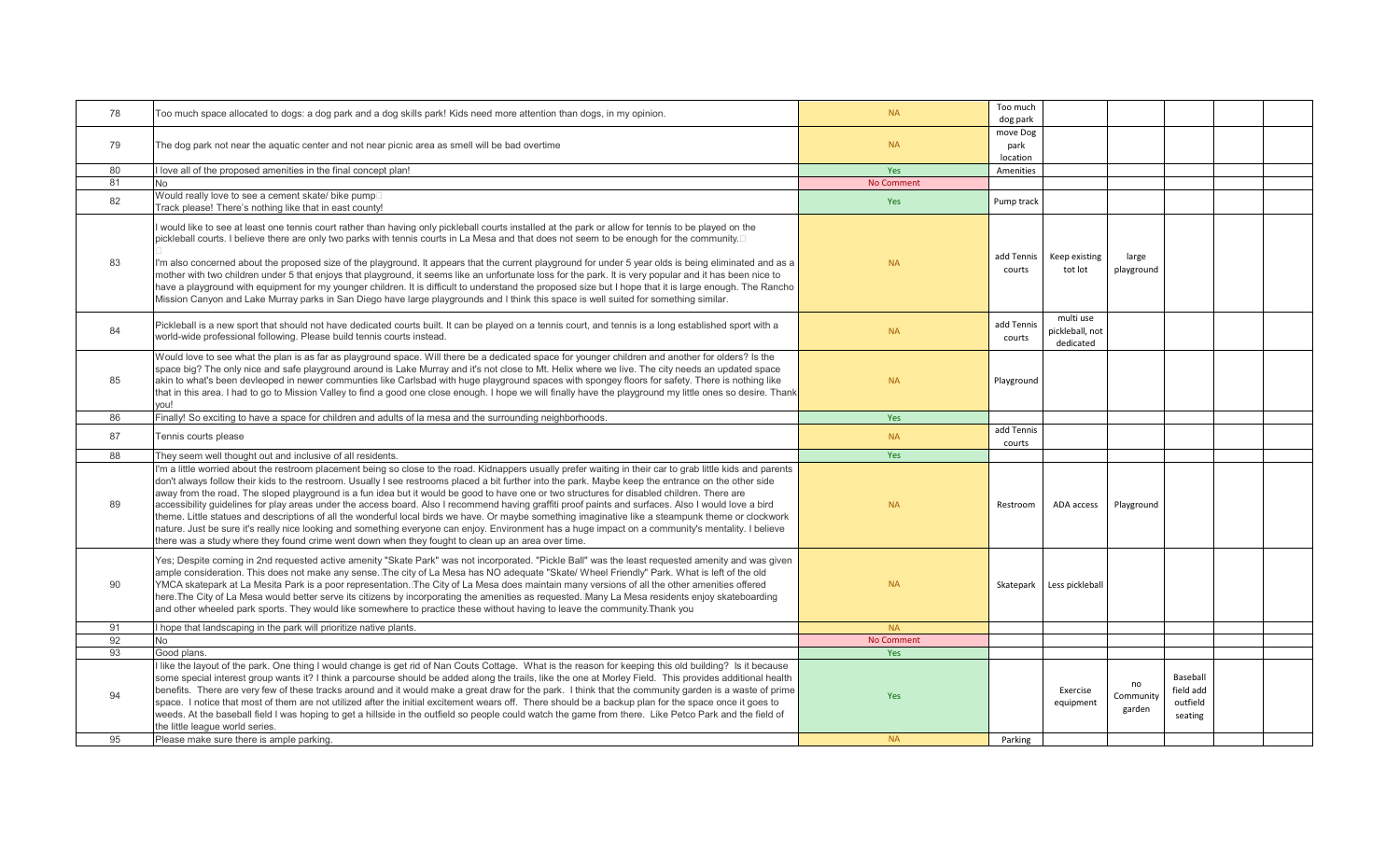| 96  | Shade structures throughout, especially at the playground. More benches at the playground. More TREES please.                                                                                                                                                                                                                                                                                                                                                                                                                                                                                                                                                                                                                                                                                                                                                                                                                                                                                                                                                                                                                                                                                                                                                                                                                                                                                                                               | <b>NA</b>  | Shade                    | Seating                  | Trees |          |  |
|-----|---------------------------------------------------------------------------------------------------------------------------------------------------------------------------------------------------------------------------------------------------------------------------------------------------------------------------------------------------------------------------------------------------------------------------------------------------------------------------------------------------------------------------------------------------------------------------------------------------------------------------------------------------------------------------------------------------------------------------------------------------------------------------------------------------------------------------------------------------------------------------------------------------------------------------------------------------------------------------------------------------------------------------------------------------------------------------------------------------------------------------------------------------------------------------------------------------------------------------------------------------------------------------------------------------------------------------------------------------------------------------------------------------------------------------------------------|------------|--------------------------|--------------------------|-------|----------|--|
| 97  | Dog parks throughout La Mesa and other cities are notorious for un-trained and aggressive dogs, and unfortunately this will likely happen to the<br>proposed dog park as well. I recommend the dog park be expanded to a much larger space if it must be included.                                                                                                                                                                                                                                                                                                                                                                                                                                                                                                                                                                                                                                                                                                                                                                                                                                                                                                                                                                                                                                                                                                                                                                          | Yes        | More Dog<br>park         |                          |       |          |  |
| 98  | I would love to see a large natural playscape area for children to play in. Natual areas with trees, bark, dirt, logs, boulders, and rocks are far more<br>economical than playgrounds and provide families with a piece of nature that can be PLAYED IN right close to home. So many nature areas are off<br>limits for families to play in. Harry Griffen was a beautiful nature area, but it has been over taken by dogs off leash and is no longer family friendly.<br>Please replace it for the people.                                                                                                                                                                                                                                                                                                                                                                                                                                                                                                                                                                                                                                                                                                                                                                                                                                                                                                                                | <b>Yes</b> | Dog park                 | Playground               |       |          |  |
| 99  | A cement skate park would be great!                                                                                                                                                                                                                                                                                                                                                                                                                                                                                                                                                                                                                                                                                                                                                                                                                                                                                                                                                                                                                                                                                                                                                                                                                                                                                                                                                                                                         | Yes        | Skatepark                |                          |       |          |  |
| 100 | I really think it's been a well thought through plan. I appreciate the amount of time, listening, and responding you all have done. If anything, I do feel a<br>lot of space is dedicated to dogs and dog owners. Although I appreciate the need for this, I tend to think that it's a little more than I would hope for.                                                                                                                                                                                                                                                                                                                                                                                                                                                                                                                                                                                                                                                                                                                                                                                                                                                                                                                                                                                                                                                                                                                   | Yes        | Less dog<br>park         |                          |       |          |  |
| 101 | This is an overly ambitious plan that will cost far too much. I am not in favor of any tax increases or bond measures to fund this plan, especially for just<br>one city park.                                                                                                                                                                                                                                                                                                                                                                                                                                                                                                                                                                                                                                                                                                                                                                                                                                                                                                                                                                                                                                                                                                                                                                                                                                                              | <b>No</b>  |                          | Costly                   |       |          |  |
| 102 | Please please put in a Pump track. The closest one is 30+ min away and I always packed. This would bring so much business to La Mesa and keep<br>kids out of trouble. This would be a wonderful addition! Cement so we can skate AND bike. Thank you                                                                                                                                                                                                                                                                                                                                                                                                                                                                                                                                                                                                                                                                                                                                                                                                                                                                                                                                                                                                                                                                                                                                                                                        | Yes        | Pump track               |                          |       |          |  |
| 103 | I do not want a large building, gym, or parking structure!                                                                                                                                                                                                                                                                                                                                                                                                                                                                                                                                                                                                                                                                                                                                                                                                                                                                                                                                                                                                                                                                                                                                                                                                                                                                                                                                                                                  | <b>No</b>  | No parking<br>structure  | No large<br>buildlings   |       |          |  |
| 104 | I didn't see some of the items listed in the final cost estimate, such as Pickleball Courts, Community Garden, etc. Are those items lumped in with<br>another line item? I hope that the parking updates plan for large parking spots. I hate when parking lots try to squeeze in too many spots and end up<br>making the spots too small. Really excited about the new pump track for my kids. Hopefully, it can be completed while they are still at the age to use<br>it. I'm also excited about the dog park feature. One thing I would request is that the dog park has grass. One thing I really dislike about going to the dog<br>park at Harry Griffen Park is that it is all dirt and mud. I understand that this requires more maintenance. But it makes it so much nicer to hang out. We<br>experienced this where we used to live in South Park at the Grape Street dog park. It's the best dog park I've experienced in San Diego. They do have<br>to block off certain portions on a rotating basis to allow the grass time to regrow. But it's so nice to take the dog there and not have to give them a bath<br>after they leave every time. The other thing to consider is how to keep all of these nice new amenities clean and safe. A lot of other parks in La Mesa<br>feel like they have been handed over to transients. And they don't feel safe taking my kids there. Is there some sort of security plan in place? | Yes        |                          | Pump track   Maintenance |       | dog park |  |
| 105 | Amenities look good. I am not fully familiar with pickelball, but courts I've seen at parks in Santee are usually full and very active. The most important<br>thing, I think, for ensured usage of the park and facilities is to make the landscape create specific spaces within the park. If it feels like one big space<br>with a pool and skate park and pickelball and hiking, it will eventually only be used by one of the demographic groups that predominantly adopts the<br>park.                                                                                                                                                                                                                                                                                                                                                                                                                                                                                                                                                                                                                                                                                                                                                                                                                                                                                                                                                 | Yes        | Diverse<br>spaces        |                          |       |          |  |
| 106 | Looks nice. Important to me that the playground is nice and the dog park doesn't have wood chips                                                                                                                                                                                                                                                                                                                                                                                                                                                                                                                                                                                                                                                                                                                                                                                                                                                                                                                                                                                                                                                                                                                                                                                                                                                                                                                                            | Yes        | Playground               | Dog park                 |       |          |  |
| 107 | nono                                                                                                                                                                                                                                                                                                                                                                                                                                                                                                                                                                                                                                                                                                                                                                                                                                                                                                                                                                                                                                                                                                                                                                                                                                                                                                                                                                                                                                        | <b>NA</b>  |                          |                          |       |          |  |
| 108 | The park amenities do not seem to match the desires of the community. I am very concerned that the higher cost amenities have been pushed to the<br>forefront by developers and/or outside interests.                                                                                                                                                                                                                                                                                                                                                                                                                                                                                                                                                                                                                                                                                                                                                                                                                                                                                                                                                                                                                                                                                                                                                                                                                                       | <b>No</b>  | Costly                   |                          |       |          |  |
| 109 | Is there room for an archery range?                                                                                                                                                                                                                                                                                                                                                                                                                                                                                                                                                                                                                                                                                                                                                                                                                                                                                                                                                                                                                                                                                                                                                                                                                                                                                                                                                                                                         | <b>NA</b>  | Archery<br>Range         |                          |       |          |  |
| 110 | The dog park should be larger as there are a lot of patrons who bring there dogs here. This could avoid many dogs being off leash in the park                                                                                                                                                                                                                                                                                                                                                                                                                                                                                                                                                                                                                                                                                                                                                                                                                                                                                                                                                                                                                                                                                                                                                                                                                                                                                               | <b>NA</b>  | More Dog<br>park         |                          |       |          |  |
| 111 | It seems like the community center is the most expensive part, and could be avoided by remodeling the current buildings instead. Also, the aquatic<br>center seems unnecessary. Just focus on the outdoor improvements, which will make a much bigger impact for the current usability of the park.                                                                                                                                                                                                                                                                                                                                                                                                                                                                                                                                                                                                                                                                                                                                                                                                                                                                                                                                                                                                                                                                                                                                         | <b>NA</b>  | Renovate<br>existing     |                          |       |          |  |
| 112 | Amazing!                                                                                                                                                                                                                                                                                                                                                                                                                                                                                                                                                                                                                                                                                                                                                                                                                                                                                                                                                                                                                                                                                                                                                                                                                                                                                                                                                                                                                                    | Yes        |                          |                          |       |          |  |
| 113 | Why is the current playground being removed? This is one area of the park that is enjoyed by many families on a consistent basis. It would be very<br>disappointing to no longer have this outdoor play area for children. Also, what is pickle ball?                                                                                                                                                                                                                                                                                                                                                                                                                                                                                                                                                                                                                                                                                                                                                                                                                                                                                                                                                                                                                                                                                                                                                                                       | <b>NA</b>  | keep existing<br>tot lot |                          |       |          |  |
| 114 | <b>LIKE THE PLAN</b>                                                                                                                                                                                                                                                                                                                                                                                                                                                                                                                                                                                                                                                                                                                                                                                                                                                                                                                                                                                                                                                                                                                                                                                                                                                                                                                                                                                                                        | Yes        |                          |                          |       |          |  |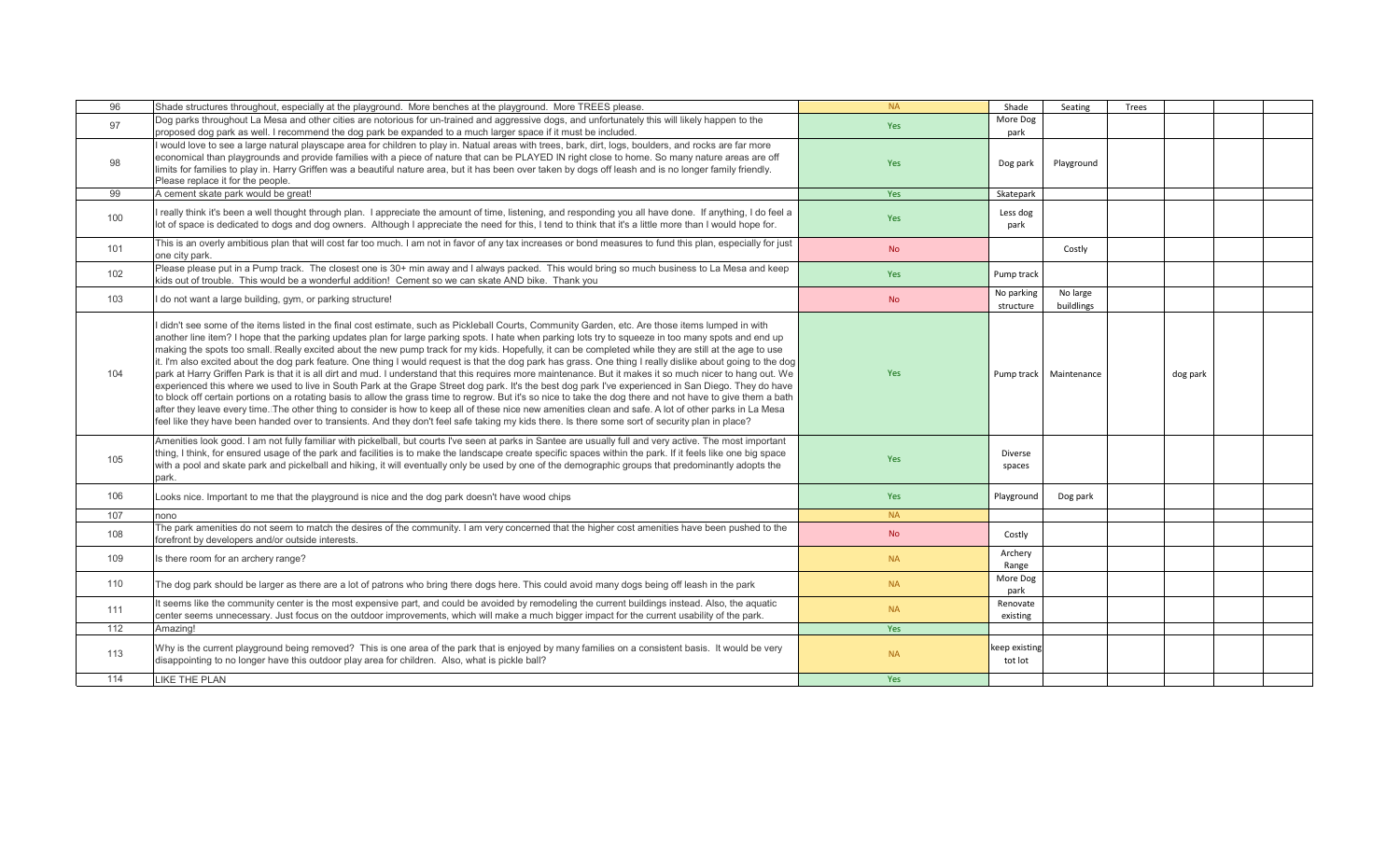| 115 | suggest more attention to: queued traffic created on LM Blvd and Memorial trying to enter, especially with an event, even more problematic if LM blvd<br>goes to one lane as being discussed. LM becoming harder to walk with distracted drivers taking right-away and cutting off pedestrians, even now with<br>limited use. Suggest walkway entrance added away from car traffic- perhaps at BB field, perhaps a bridge into park that drops on other side of BB<br>field. If bridge across LA Blvd into park, then walkers would not need to negotiate crossing LM Blvd at Memorial and being cut off from west-bound LM<br>blyd traffic turning right on Memorial. Maybe have car entrance goes under the corner, so walkers are safe on street level? We should encourage<br>locals to walk to area. I Liked outdoor amphitheater - good to think about more outside small gatherings as future pandemics affect inside gatherings<br>areas. Could we think about outside Art Art Areas- popular for more inclusive cultural community? we need to think about climate sensitivity - like all<br>the trees and shade areas, but need to be sensitive to grass areas and water used $- \Box$<br>be purposeful. And what about solar/energy efficiencies for buildings and heating pool. | <b>NA</b> | Traffic                        | add<br>amphitheater         | Circulation                |  |  |
|-----|---------------------------------------------------------------------------------------------------------------------------------------------------------------------------------------------------------------------------------------------------------------------------------------------------------------------------------------------------------------------------------------------------------------------------------------------------------------------------------------------------------------------------------------------------------------------------------------------------------------------------------------------------------------------------------------------------------------------------------------------------------------------------------------------------------------------------------------------------------------------------------------------------------------------------------------------------------------------------------------------------------------------------------------------------------------------------------------------------------------------------------------------------------------------------------------------------------------------------------------------------------------------------------------------|-----------|--------------------------------|-----------------------------|----------------------------|--|--|
| 116 | There is no need for a skate park.                                                                                                                                                                                                                                                                                                                                                                                                                                                                                                                                                                                                                                                                                                                                                                                                                                                                                                                                                                                                                                                                                                                                                                                                                                                          | <b>NA</b> | <b>No</b><br>skatepark         |                             |                            |  |  |
| 117 | Do not raise property tax or sales tax                                                                                                                                                                                                                                                                                                                                                                                                                                                                                                                                                                                                                                                                                                                                                                                                                                                                                                                                                                                                                                                                                                                                                                                                                                                      | <b>NA</b> |                                |                             |                            |  |  |
| 118 | Community center is unnecessary                                                                                                                                                                                                                                                                                                                                                                                                                                                                                                                                                                                                                                                                                                                                                                                                                                                                                                                                                                                                                                                                                                                                                                                                                                                             | <b>NA</b> |                                |                             |                            |  |  |
| 119 | Please keep the community garden, especially for those who do not own land, who rentAlso, please keep and expand any amenities for children to<br>be able to participate in crafts, playground activities and sports.                                                                                                                                                                                                                                                                                                                                                                                                                                                                                                                                                                                                                                                                                                                                                                                                                                                                                                                                                                                                                                                                       | <b>NA</b> | Community<br>garden            | Playground                  |                            |  |  |
| 120 | Yes. We, the local home-owner residents would not like to see a parking structure or a "spa" at the aqua center. The parking structure would just<br>attract an unsavory element.                                                                                                                                                                                                                                                                                                                                                                                                                                                                                                                                                                                                                                                                                                                                                                                                                                                                                                                                                                                                                                                                                                           | <b>No</b> | eliminate<br>parking<br>garage |                             |                            |  |  |
| 121 | support the outdoor spaces                                                                                                                                                                                                                                                                                                                                                                                                                                                                                                                                                                                                                                                                                                                                                                                                                                                                                                                                                                                                                                                                                                                                                                                                                                                                  | Yes       | Outdoor<br>spaces              |                             |                            |  |  |
| 122 | I do not support the new community center, underground parking or road through the park.                                                                                                                                                                                                                                                                                                                                                                                                                                                                                                                                                                                                                                                                                                                                                                                                                                                                                                                                                                                                                                                                                                                                                                                                    | <b>No</b> | eliminate<br>new<br>driveway   | eliminate<br>parking garage |                            |  |  |
| 123 | There should be park access from Pine Street !!!                                                                                                                                                                                                                                                                                                                                                                                                                                                                                                                                                                                                                                                                                                                                                                                                                                                                                                                                                                                                                                                                                                                                                                                                                                            | <b>NA</b> | Park access<br>from Pine St    |                             |                            |  |  |
| 124 | All of these amenities creates need of asphalt and parking lots there should be less of this and more trees. I wonder if the folk planning and designing<br>this concept ever discussed their plans while in the park valley. I question this, since I-8 generates so much noise it is impossible to have a quiet<br>discussion! A sound barrier should be a first priority that would enable all residents a quiet and peaceful experience while enjoying any of the amenities<br>that are being proposed.                                                                                                                                                                                                                                                                                                                                                                                                                                                                                                                                                                                                                                                                                                                                                                                 | <b>No</b> | Too much<br>asphalt            | Trees                       | reduce<br>freeway<br>noise |  |  |
| 125 | recently visited the La Mesa Recreation area, children's playground across from the cottage, new garden area and open space walking trails. I<br>picnicked at one of two tables near the new bathroom next to the pool and parked in the upper parking lot. The large recreation building was being<br>used that day for a holiday craft fair. I like the open space concept and oppose any new construction which might interfere or minimize this space.                                                                                                                                                                                                                                                                                                                                                                                                                                                                                                                                                                                                                                                                                                                                                                                                                                  | <b>No</b> | Keep open<br>space             |                             |                            |  |  |
| 126 | I believe a skatepark would be a nice addition for the kids. It'll keep them off the streets in danger.                                                                                                                                                                                                                                                                                                                                                                                                                                                                                                                                                                                                                                                                                                                                                                                                                                                                                                                                                                                                                                                                                                                                                                                     | Yes       | Skatepark                      |                             |                            |  |  |
| 127 | Community center must go!                                                                                                                                                                                                                                                                                                                                                                                                                                                                                                                                                                                                                                                                                                                                                                                                                                                                                                                                                                                                                                                                                                                                                                                                                                                                   | <b>NA</b> |                                |                             |                            |  |  |
| 128 | We don't need a two story building                                                                                                                                                                                                                                                                                                                                                                                                                                                                                                                                                                                                                                                                                                                                                                                                                                                                                                                                                                                                                                                                                                                                                                                                                                                          | <b>NA</b> |                                |                             |                            |  |  |
| 129 | It looks like you have done a nice job of incorporating all the amenities into the park that the community desires.                                                                                                                                                                                                                                                                                                                                                                                                                                                                                                                                                                                                                                                                                                                                                                                                                                                                                                                                                                                                                                                                                                                                                                         | Yes       |                                |                             |                            |  |  |
| 130 | Dog park areas and playground areas are a must have. Currently people let their dogs run off leash in the park (even though forbidden) which makes<br>the park unwelcoming for children and families.                                                                                                                                                                                                                                                                                                                                                                                                                                                                                                                                                                                                                                                                                                                                                                                                                                                                                                                                                                                                                                                                                       | yes       | Dog park                       | Playground                  |                            |  |  |
| 131 | 40% of open space will be lost to roads and parking lots                                                                                                                                                                                                                                                                                                                                                                                                                                                                                                                                                                                                                                                                                                                                                                                                                                                                                                                                                                                                                                                                                                                                                                                                                                    | <b>NA</b> | Keep open<br>space             | too much<br>parking         |                            |  |  |
| 132 | It all looks good!                                                                                                                                                                                                                                                                                                                                                                                                                                                                                                                                                                                                                                                                                                                                                                                                                                                                                                                                                                                                                                                                                                                                                                                                                                                                          | Yes       |                                |                             |                            |  |  |
| 133 | love it, I am very excited to see this begin to break ground and am fully in support. I highly encourage the prioritization of outdoor spaces due to the<br>ongoing COVID-19 pandemic                                                                                                                                                                                                                                                                                                                                                                                                                                                                                                                                                                                                                                                                                                                                                                                                                                                                                                                                                                                                                                                                                                       | Yes       |                                |                             |                            |  |  |
| 134 | think it is atrocious that your plan is to create less green space when all over our county, we are attempting to do just the opposite.                                                                                                                                                                                                                                                                                                                                                                                                                                                                                                                                                                                                                                                                                                                                                                                                                                                                                                                                                                                                                                                                                                                                                     | <b>No</b> | Keep open<br>space             |                             |                            |  |  |
|     | <b>Yes</b>                                                                                                                                                                                                                                                                                                                                                                                                                                                                                                                                                                                                                                                                                                                                                                                                                                                                                                                                                                                                                                                                                                                                                                                                                                                                                  | 48        |                                |                             |                            |  |  |
|     | <b>No</b>                                                                                                                                                                                                                                                                                                                                                                                                                                                                                                                                                                                                                                                                                                                                                                                                                                                                                                                                                                                                                                                                                                                                                                                                                                                                                   | 32        |                                |                             |                            |  |  |
|     | <b>NA</b>                                                                                                                                                                                                                                                                                                                                                                                                                                                                                                                                                                                                                                                                                                                                                                                                                                                                                                                                                                                                                                                                                                                                                                                                                                                                                   | 51        |                                |                             |                            |  |  |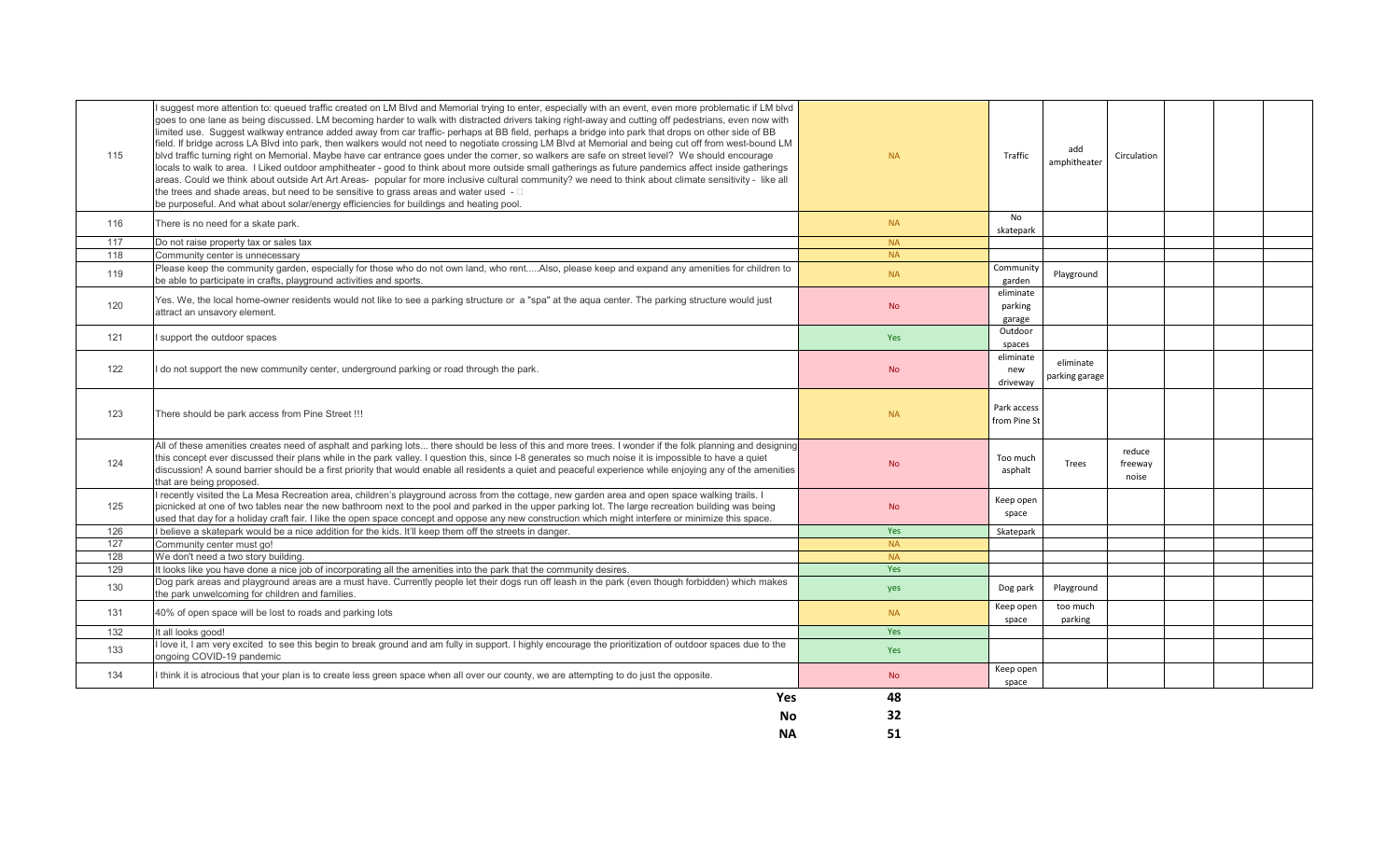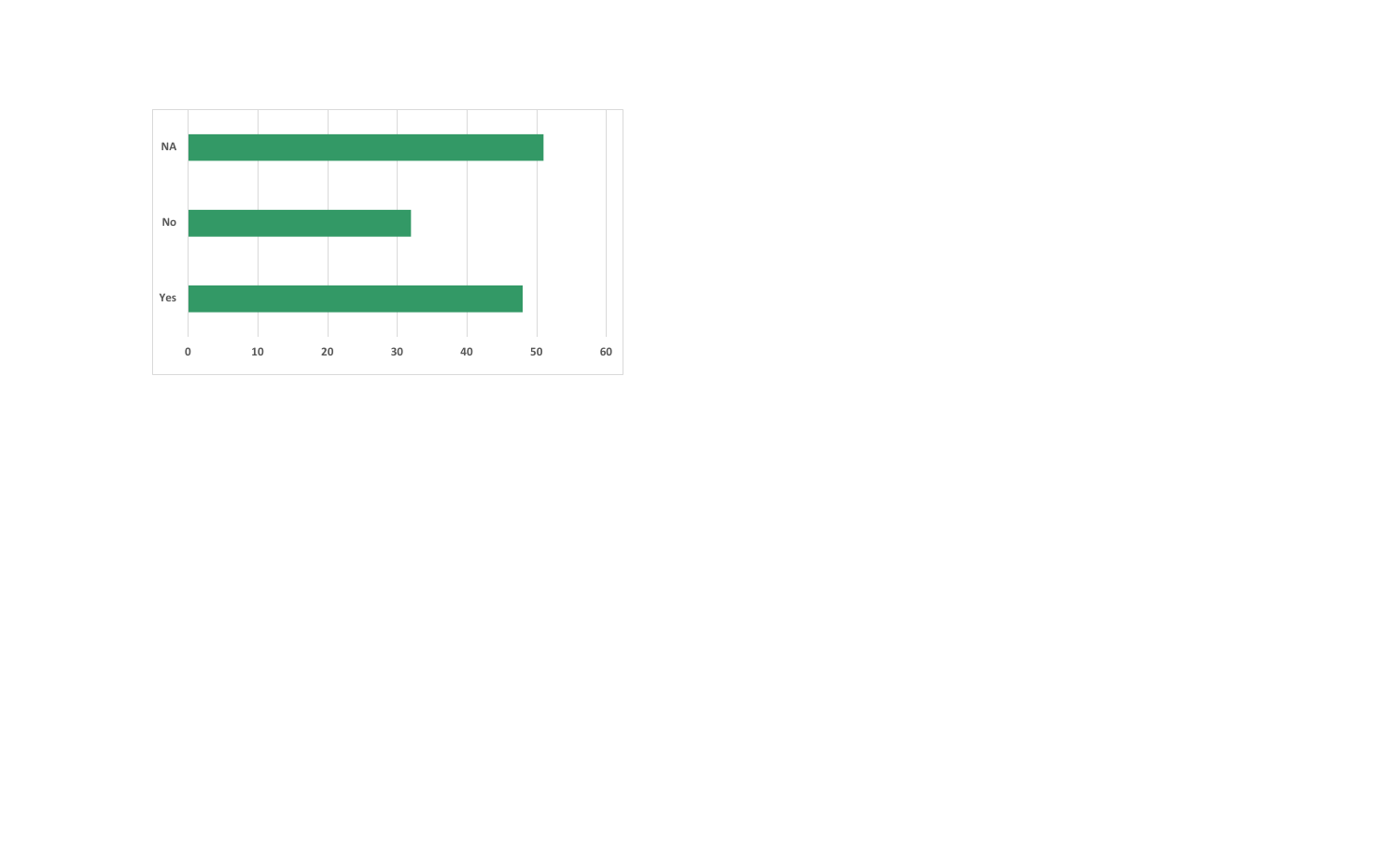

**Question 2**- Do you have any comments on the Community Center amenities presented in the final concept plan?

**17% 37% 14%**

**No NA N** No Comment

**32%**

*Did the community show support for the Community Center?* 

Yes, No, Not Applicable, No Comment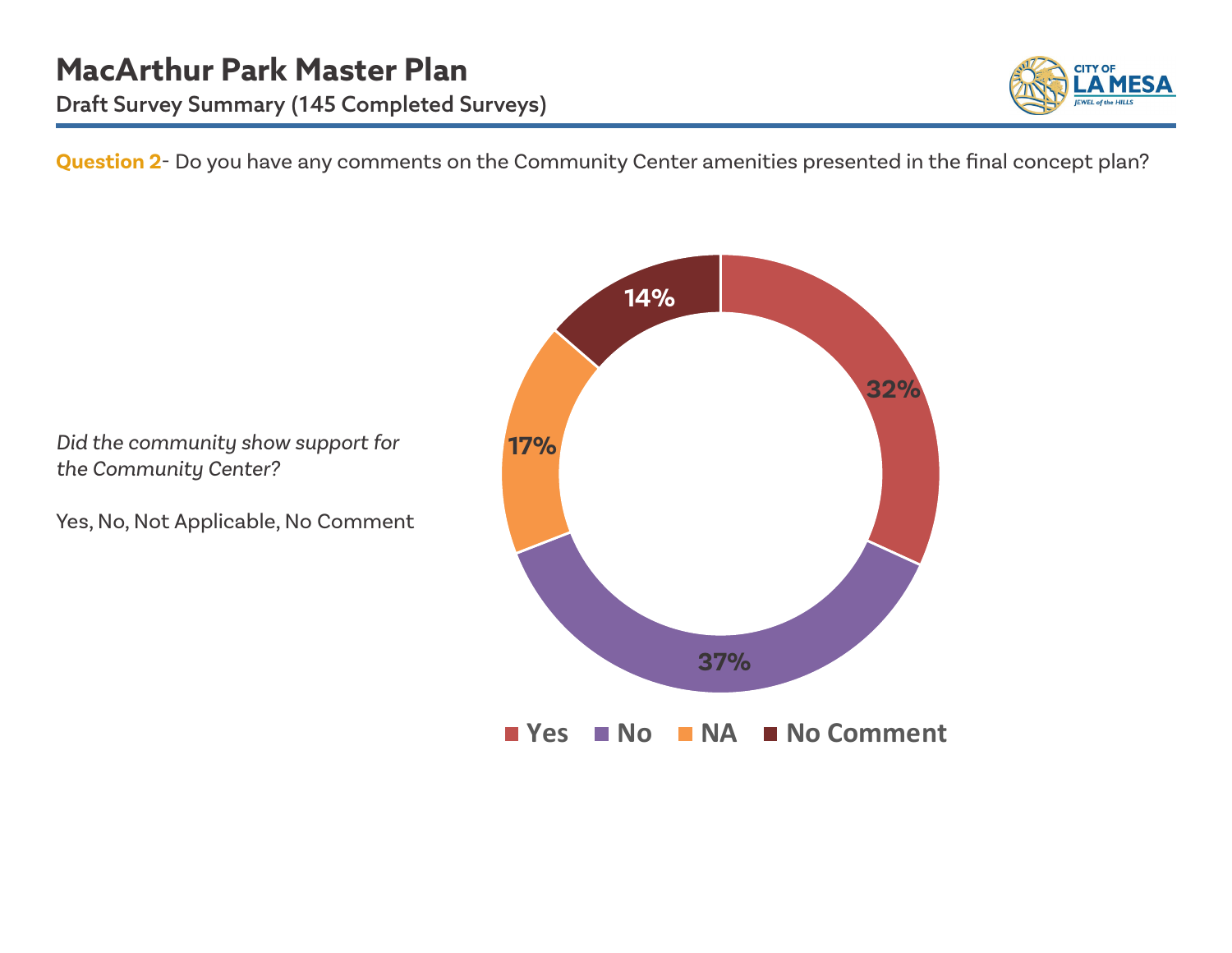

## **Community Center: Key Words and Phrases**

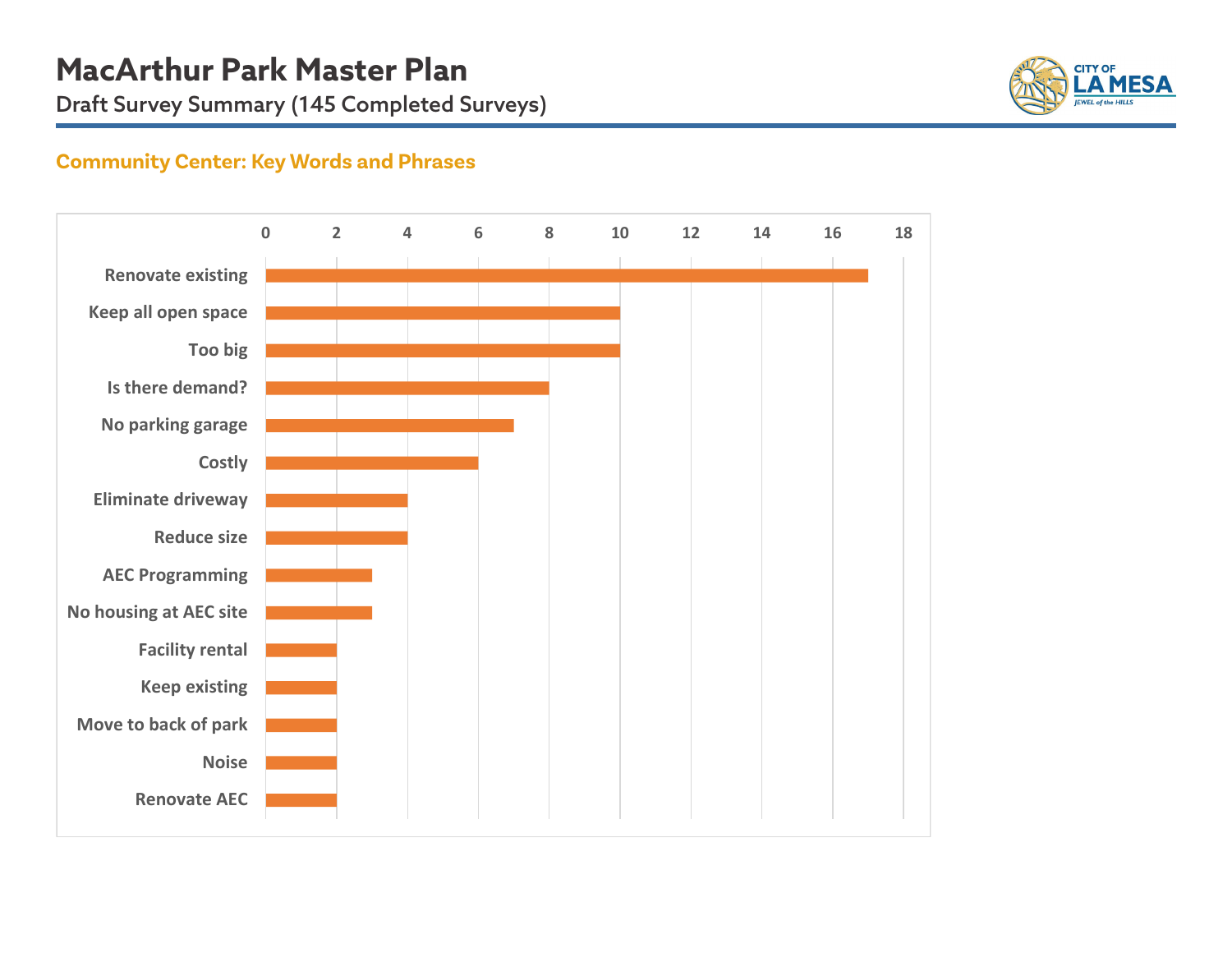#### **MacArthur Park Master Plan: Draft Report Survey**

**Do you have any comments on the Community Center presented in the final concept plan?**

| <b>Respondents</b> | <b>Responses</b>                                                                                                                                                                                                                                                                                                                                                                                                                                                                                                                                                                                                                                                                                                                                                                                                                                                                    | Support: "Yes", "No", No Comment<br>or "Comment NA" | <b>Key Words</b>    | <b>Key Words</b>               | <b>Key Words</b>        |
|--------------------|-------------------------------------------------------------------------------------------------------------------------------------------------------------------------------------------------------------------------------------------------------------------------------------------------------------------------------------------------------------------------------------------------------------------------------------------------------------------------------------------------------------------------------------------------------------------------------------------------------------------------------------------------------------------------------------------------------------------------------------------------------------------------------------------------------------------------------------------------------------------------------------|-----------------------------------------------------|---------------------|--------------------------------|-------------------------|
|                    | I think it's a great idea to incorporate the adult enrichment programs into the community center. Seniors and young children interacting at<br>one location is a great idea                                                                                                                                                                                                                                                                                                                                                                                                                                                                                                                                                                                                                                                                                                         | <b>Yes</b>                                          | <b>AEC</b>          |                                |                         |
| 2                  |                                                                                                                                                                                                                                                                                                                                                                                                                                                                                                                                                                                                                                                                                                                                                                                                                                                                                     | <b>No Comment</b>                                   |                     |                                |                         |
| 3                  | I do not support the development of a new community center and parking garage for two reasons. First, it is an unnecessary addition to<br>the community. La Mesa already has a number of indoor community gathering spaces, and building a new one would be redundant and<br>a wasteful use of resources. Additionally, we are so close to San Diego that it is unnecessary to build a larger space, as there are many<br>other options nearby. Second, MacArthur park is unique in that it provides a safe and open space for a variety of uses. I have seen it<br>used for picnics, a place to walk dogs, a gathering place for children to explore nature, and so many other uses. To build on this land<br>would degrade the usefulness and value of the park. It is for these reasons that I am strongly against the construction of a community<br>center and parking garage. | <b>No</b>                                           | Unnecessary         | Keep all open<br>space         |                         |
| $\overline{4}$     | I am happy to see considerations for adding senior or low income housing in the current senior center area. Eam less happy with the<br>size and expense (35 million) of the community center itself- would prefer something smaller since the current multipurpose building<br>looks like it will still be in use.                                                                                                                                                                                                                                                                                                                                                                                                                                                                                                                                                                  | <b>Yes</b>                                          | Smaller center      | Support housing at<br>AEC site |                         |
| 5                  | It is too big and too expensive for the space proposed. From the house pollution to the increased traffic, it will have a negative impact on<br>the surrounding neighborhood.                                                                                                                                                                                                                                                                                                                                                                                                                                                                                                                                                                                                                                                                                                       | <b>No</b>                                           | Too big             | Too expensive                  |                         |
| 6                  | The amenities are unnecessary as the park is an open area that allows for families to walk and enjoy as is within a safe large open<br>space. I see the proposed plan as a detriment to this space and la Mesa as a whole. I'm able to enjoy the park with friends and my dog<br>and go on long walks along with picnics in the park with a calm open environment.                                                                                                                                                                                                                                                                                                                                                                                                                                                                                                                  | <b>No</b>                                           | Keep all open space |                                |                         |
|                    | Oops! On a previously submitted survey I wrote \$46K. Should be \$46 M.                                                                                                                                                                                                                                                                                                                                                                                                                                                                                                                                                                                                                                                                                                                                                                                                             | <b>NA</b>                                           |                     |                                |                         |
| 8                  | I am not supportive of this concept. I am not convinced the region needs what the plan has to offer.                                                                                                                                                                                                                                                                                                                                                                                                                                                                                                                                                                                                                                                                                                                                                                                | No.                                                 | Is there demand?    |                                |                         |
| 9                  | Just renovate the one that's there the new one is big and isn't needed. Use the money in a different way to help the community                                                                                                                                                                                                                                                                                                                                                                                                                                                                                                                                                                                                                                                                                                                                                      | No.                                                 | Renovate existing   |                                |                         |
| 10                 | The proposed community center is quite large and seems to be unnecessary. My concern is the noise in our neighborhood and the<br>amounts of crowds that will be present. Our neighborhood is very quiet and this seems to be something our neighborhood will not like to<br>see. I understand La Mesa needs a community center and it would be nice to have it and the other facilities that will be a part of the<br>center. Will the banquet room get used enough to be needed? Consider moving it by the freeway to the left of the current pool.                                                                                                                                                                                                                                                                                                                                | <b>No</b>                                           | Too big             | Noise                          | Move to back of<br>park |
| 11                 | Parking (where required) should be kept underground to avoid taking up valuable surface space at the park and community center. To<br>broaden usage and utility, the city should consider additional services to incorporate into the new community center, beyond specific<br>recreational programs. For example, locating a social service navigator office or some existing city services and community meetings to<br>the park area.                                                                                                                                                                                                                                                                                                                                                                                                                                            | <b>Yes</b>                                          | Underground parking |                                |                         |
| 12                 | Absolutely hate it. Put the community center where the present senior center is, along with your underground parking proposal. The<br>center in the middle of the park ruins the definition of recreate, takes away the openness, outdoors feel to the area and I don't want it in<br>my backyard. And another road in the park will make it even worse. If the measure passes, I will not support any bond measure to pay<br>for it                                                                                                                                                                                                                                                                                                                                                                                                                                                | <b>No</b>                                           | Open space          | Move to AEC site               | Keep all open<br>space  |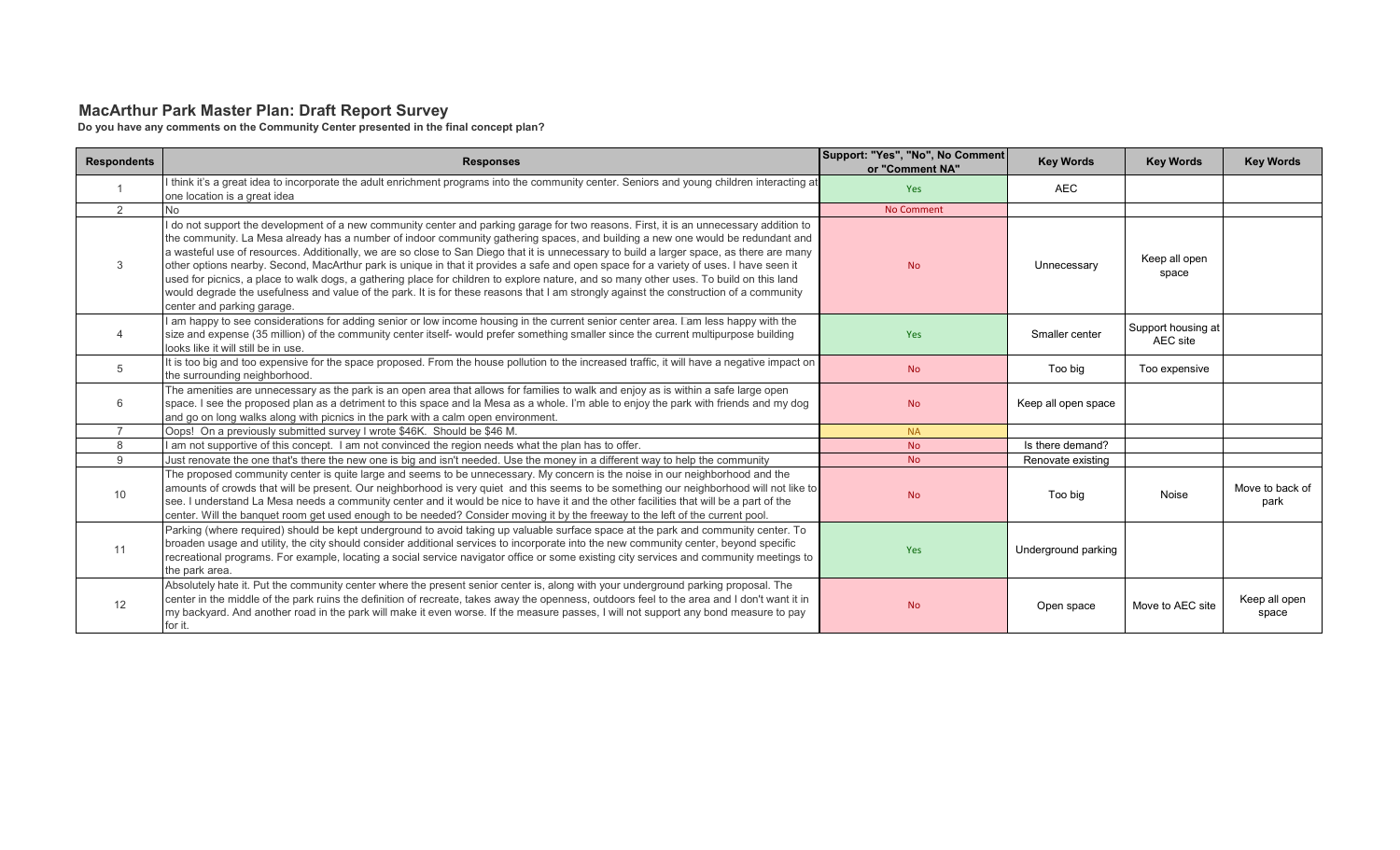| 13 | 1. Too costly (about 60% of the total budget), focus on building what is possible and developing other parks, too much for one location -<br>not fair to other areas of La Mesa □<br>2. Expand community gardens, bocce ball, group exercise area, benches, picnic areas, bike parking etc.; other low cost options for<br>planned comm ctr location□<br>2. Integrate planning for current AEC and possible new community ctr at same time, address uses and funding at that time, in the mean<br>time don't demo existing comm ctr buildings□<br>3. Eliminate underground parking (over and over again we hear about relying less on cars), less building materials and grading□<br>4. Eliminate "optional driveway", figure out another option for emergency vehicles if and when a community ctr is built, less pavement<br>and grading, the pool won't burn                                                   | Yes        | Costly                      | Spread funding to<br>all areas of La<br>Mesa | No parking garage                     |
|----|-------------------------------------------------------------------------------------------------------------------------------------------------------------------------------------------------------------------------------------------------------------------------------------------------------------------------------------------------------------------------------------------------------------------------------------------------------------------------------------------------------------------------------------------------------------------------------------------------------------------------------------------------------------------------------------------------------------------------------------------------------------------------------------------------------------------------------------------------------------------------------------------------------------------|------------|-----------------------------|----------------------------------------------|---------------------------------------|
| 14 | \$46 million dollars for a building and road?! No way - and no tax increases! La Mesa already has very high tax rate and this project is not<br>even close to being necessary. Upgrade the existing space for a fraction of the cost! Ridiculous!!                                                                                                                                                                                                                                                                                                                                                                                                                                                                                                                                                                                                                                                                | <b>No</b>  | Costly                      | Renovate existing                            |                                       |
| 15 | More trees.                                                                                                                                                                                                                                                                                                                                                                                                                                                                                                                                                                                                                                                                                                                                                                                                                                                                                                       | <b>NA</b>  |                             |                                              |                                       |
| 16 | I am against all community center additions in the final concept plan. After a huge increase in SDG&E rates this month, it is an insult to<br>residents of the community whose taxes will be paying for such an unnecessary addition. Why not upgrade the space across the street<br>that's already there instead of spending \$46 million to start from scratch and ruin beautiful green open space? Who's to say anyone will<br>even use it? If the current one isn't being utilized, building a new one will not make a difference. A large parking structure with hundreds<br>of spaces will go unused day-to-day. The current parking lot by the little league field stays empty (most La Mesa Village residents walk to<br>the park!! It's a community park!). What a waste of resources and space. Please reconsider building a new community center and<br>parking structure in our beautiful open space. | <b>No</b>  | Costly                      |                                              | Renovate existing   No parking garage |
| 17 | A more robust utilization platform.                                                                                                                                                                                                                                                                                                                                                                                                                                                                                                                                                                                                                                                                                                                                                                                                                                                                               | <b>NA</b>  |                             |                                              |                                       |
| 18 | I would like the existing one fixed up if necessary. I strongly oppose a huge new one and a parking garage taking away green space with<br>concrete. It would ruin the park. Why would we need another Y or Kroc center. Everything fits nicely now with the existing parking lots<br>and buildings. A parking garage would add so much noise with cars going in and out and around the corners including loud cars and<br>alarms going off. The poor neighbors that back up to that and the noise would likely travel down the street. I live on Porter Hill Terrace<br>and we already hear freeway noise. That park is also a habitat for owls, hawks, and many other birds. Also the price of building a new<br>structure is outrageous. I would rather money spent on fixing roads. I've lived here fir 11 years and our road has never been repaired.<br>It's crumbling.                                     | <b>No</b>  | Renovate existing           | No parking garage                            | Noise                                 |
| 19 | Couldn't the community center become a multi functional building? Two floors and a roof top that can be used for sports activities? Kind<br>of like SDSU's track and field stadium where the track was created on top of a parking garage and is not level with the street?                                                                                                                                                                                                                                                                                                                                                                                                                                                                                                                                                                                                                                       | <b>Yes</b> | Multifunctional             |                                              |                                       |
| 20 | Having lived next to the park for 40 years it is not needed at least one of that size. It is underutilized as it is.                                                                                                                                                                                                                                                                                                                                                                                                                                                                                                                                                                                                                                                                                                                                                                                              | <b>No</b>  | Is there demand?            |                                              |                                       |
| 21 | It is too big and too expensive. Delete it                                                                                                                                                                                                                                                                                                                                                                                                                                                                                                                                                                                                                                                                                                                                                                                                                                                                        | <b>No</b>  | Costly                      | Too Big                                      |                                       |
| 22 | How many surveys did you send to the community? I see less than 400 returned. Did you send notices to all La Mesa Residents? Are<br>there enough exterior basketball courts? What fees and costs will be associated to access these facilities for residents and non<br>residents. Was a cost analysis done to cover operational cost after build out in the La Mesa general fund. How many new employees<br>will be needed to run and maintain these facilities? No sales taxes to be raised for these facilities, use a bond offering to fund this<br>development.                                                                                                                                                                                                                                                                                                                                              | <b>NA</b>  | Operational costs           |                                              |                                       |
| 23 | Provide a few emergency call posts throughout the park for security, medical, and police response.                                                                                                                                                                                                                                                                                                                                                                                                                                                                                                                                                                                                                                                                                                                                                                                                                | <b>NA</b>  |                             |                                              |                                       |
| 24 | Funding appears to be the key problem but there will be opportunities to enhance community spaces through federal and state grant<br>programs. La Mesa needs to have a plan ready when money becomes available.                                                                                                                                                                                                                                                                                                                                                                                                                                                                                                                                                                                                                                                                                                   | Yes        | Funding                     |                                              |                                       |
| 25 | Update and modernize the current Community Center, but don't embark on the costly and unnecessary process of tearing it down and<br>building a new one.□<br>It's definitely not too late to reject both options involving a brand new building.                                                                                                                                                                                                                                                                                                                                                                                                                                                                                                                                                                                                                                                                   | <b>No</b>  | Renovate existing           |                                              |                                       |
| 26 | Decrease size to allow for more open space and decrease parking to encourage local pedestrian use.                                                                                                                                                                                                                                                                                                                                                                                                                                                                                                                                                                                                                                                                                                                                                                                                                | Yes        | Decrease size               | More open space                              | Decrease parking                      |
| 27 | The parking structure proposed is larger than necessary. La Mesa is a walking town and this should be reflected/reinforced in the park<br>plan. Underground parking is expensive and should be eliminated to limit cost.                                                                                                                                                                                                                                                                                                                                                                                                                                                                                                                                                                                                                                                                                          | Yes        | Eliminate parking<br>qaraqe |                                              |                                       |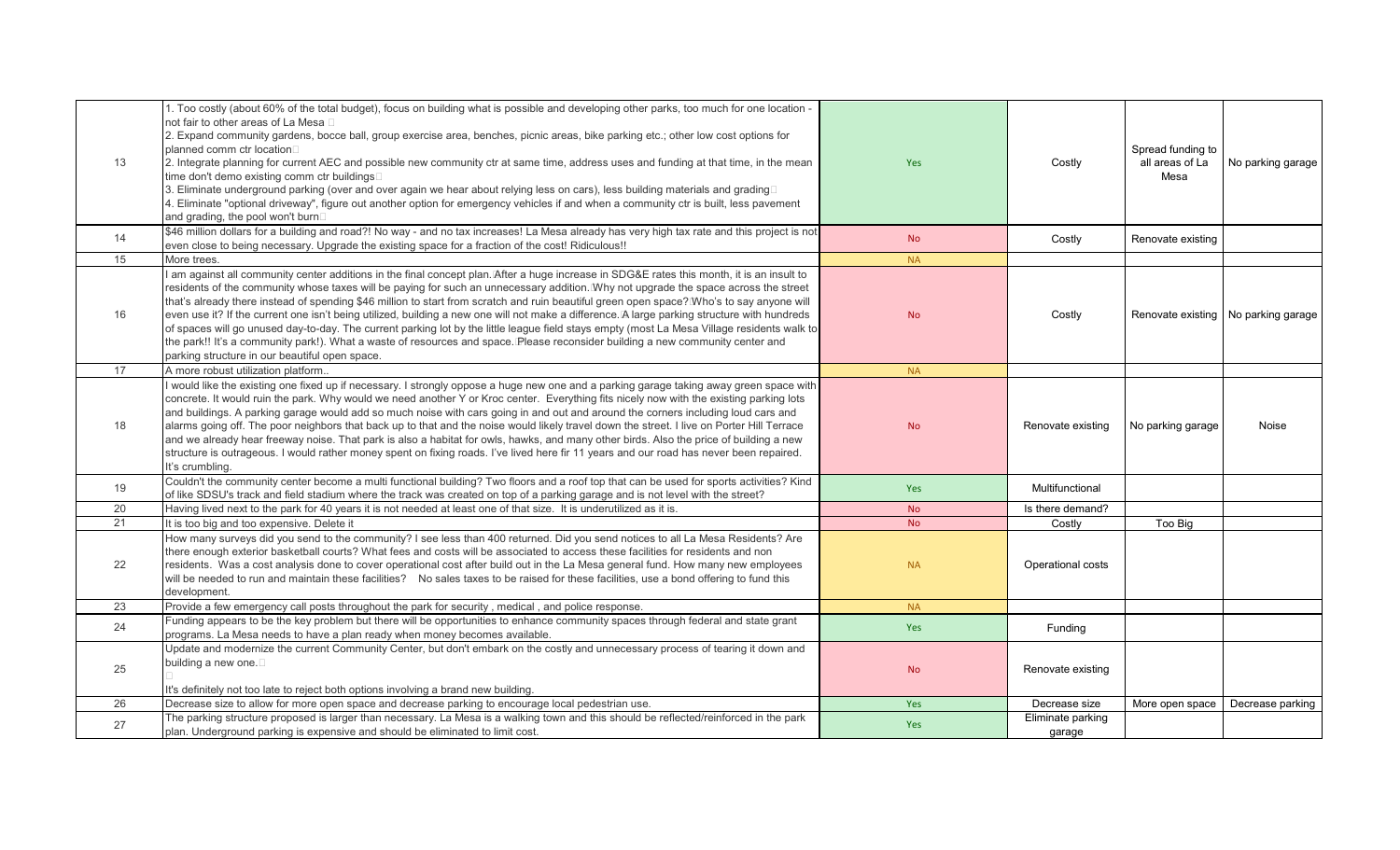| I firmly believe that relocating and building a new community center is an unnecessary expense. I support renovating the existing facility<br>because it seems to provide for the basic needs of our community. Why spend the money on massive regrading of the site and<br>reconfiguration of the roadway system?                                                                                                                                                                                                                                                                                                                                                                                                                                                                                                                                                                                                                                                                                                                                                                                                                                                                                                                                                     | <b>No</b>                                                                                                                                                                                                                                                                                                                                                                                                                                                                                                                                                                                                                                           | Renovate existing             |                           |                          |
|------------------------------------------------------------------------------------------------------------------------------------------------------------------------------------------------------------------------------------------------------------------------------------------------------------------------------------------------------------------------------------------------------------------------------------------------------------------------------------------------------------------------------------------------------------------------------------------------------------------------------------------------------------------------------------------------------------------------------------------------------------------------------------------------------------------------------------------------------------------------------------------------------------------------------------------------------------------------------------------------------------------------------------------------------------------------------------------------------------------------------------------------------------------------------------------------------------------------------------------------------------------------|-----------------------------------------------------------------------------------------------------------------------------------------------------------------------------------------------------------------------------------------------------------------------------------------------------------------------------------------------------------------------------------------------------------------------------------------------------------------------------------------------------------------------------------------------------------------------------------------------------------------------------------------------------|-------------------------------|---------------------------|--------------------------|
| I would update and renovate the old community center, and not build a new one.                                                                                                                                                                                                                                                                                                                                                                                                                                                                                                                                                                                                                                                                                                                                                                                                                                                                                                                                                                                                                                                                                                                                                                                         | <b>No</b>                                                                                                                                                                                                                                                                                                                                                                                                                                                                                                                                                                                                                                           | Renovate existing             | Eliminate new<br>driveway |                          |
| Its BIG! Hopefully the space is transitional -- e.g. walls open for air/covid etc.                                                                                                                                                                                                                                                                                                                                                                                                                                                                                                                                                                                                                                                                                                                                                                                                                                                                                                                                                                                                                                                                                                                                                                                     | Yes                                                                                                                                                                                                                                                                                                                                                                                                                                                                                                                                                                                                                                                 |                               |                           |                          |
| An unintelligible idea when we have buildings to accommodate. Horrible to destroy beautiful green space for unneeded huge building<br>right in the middle of the park. Also will raise TAXES for years.                                                                                                                                                                                                                                                                                                                                                                                                                                                                                                                                                                                                                                                                                                                                                                                                                                                                                                                                                                                                                                                                | <b>No</b>                                                                                                                                                                                                                                                                                                                                                                                                                                                                                                                                                                                                                                           | Keep all open space           |                           |                          |
| Community Center. I have attended meetings, weddings, memorial services, arts and crafts fairs, etcetc. at the Community Center<br>since 1968 when we moved into our home on Randlett Drive. There are never parking problems or a lack of amenities (kitchen is<br>completely adequate, for example). Please rethink this plan.                                                                                                                                                                                                                                                                                                                                                                                                                                                                                                                                                                                                                                                                                                                                                                                                                                                                                                                                       | <b>No</b>                                                                                                                                                                                                                                                                                                                                                                                                                                                                                                                                                                                                                                           | Keep existing Center          | Is there demand?          |                          |
| money and resources. Spruce up the current one.                                                                                                                                                                                                                                                                                                                                                                                                                                                                                                                                                                                                                                                                                                                                                                                                                                                                                                                                                                                                                                                                                                                                                                                                                        | <b>No</b>                                                                                                                                                                                                                                                                                                                                                                                                                                                                                                                                                                                                                                           | Renovate existing             |                           |                          |
| <b>No</b>                                                                                                                                                                                                                                                                                                                                                                                                                                                                                                                                                                                                                                                                                                                                                                                                                                                                                                                                                                                                                                                                                                                                                                                                                                                              | <b>No Comment</b>                                                                                                                                                                                                                                                                                                                                                                                                                                                                                                                                                                                                                                   |                               |                           |                          |
| YES. The AEC on 8450 La Mesa Blvd provides a green space, fitness plaza and a space for La Means to meet in organized functions,<br>luncheons, social gatherings, classes, etc.<br>Questions - (1) Who would take that valuable benefit (AEC) away and force seniors who may be compromised physically into walking all<br>the way up the hill to your new 'community center'? (2) Is the reason you are selling the property to a developer to make money for<br>more benefit programs? -or- for higher-density residential dwellings for low-income as mandated by the State of California and ICLEI?<br>(3) Who in the neighborhood/Village of La Mesa benefit from a low-income mid-rise to hi-rise on that property? Most low income<br>residents certainly could not or would not shop at the businesses in the Village. They would be more inclined to shop at Walmart, Target,<br>GTM, 99 cent stores, etc. The neighborhood certainly would not benefit with low income housing as evidenced by other neighborhoods.<br>I do not see how selling that property would benefit the Village of La Mesa in the least. This plan must have been formulated by a<br>progressive globalist group, certainly not La Means who take pride in this city. Please advise. | <b>No</b>                                                                                                                                                                                                                                                                                                                                                                                                                                                                                                                                                                                                                                           | Do not move AEC<br>activities | site                      |                          |
| Two-story center makes sense. Nice to rent the facility for private events as fundraising, too. If you make it beautiful, weddings would<br>be help there. But NOT if you build pickle ball courts and DOG parks!?! Tacky.                                                                                                                                                                                                                                                                                                                                                                                                                                                                                                                                                                                                                                                                                                                                                                                                                                                                                                                                                                                                                                             | Yes                                                                                                                                                                                                                                                                                                                                                                                                                                                                                                                                                                                                                                                 |                               |                           |                          |
| This seems like an excellent multiuse space.                                                                                                                                                                                                                                                                                                                                                                                                                                                                                                                                                                                                                                                                                                                                                                                                                                                                                                                                                                                                                                                                                                                                                                                                                           | Yes                                                                                                                                                                                                                                                                                                                                                                                                                                                                                                                                                                                                                                                 |                               |                           |                          |
| NO to a 2 story Community Center with a gymnasium, larger banquet rooms, large /small rec spaces etc. Do you think by making it<br>bigger it will make more people come? The one that is in place already is fine for the size of our community and for how much it is<br>used. An underground parking facilityREALLY !!! 450 parking stalls?                                                                                                                                                                                                                                                                                                                                                                                                                                                                                                                                                                                                                                                                                                                                                                                                                                                                                                                          | <b>No</b>                                                                                                                                                                                                                                                                                                                                                                                                                                                                                                                                                                                                                                           | No parking garage             | Renovate existing         |                          |
| it. Some landscaping improvements to refresh the area. Why so much parking? Is that 2X what is there now?                                                                                                                                                                                                                                                                                                                                                                                                                                                                                                                                                                                                                                                                                                                                                                                                                                                                                                                                                                                                                                                                                                                                                              | <b>NO</b>                                                                                                                                                                                                                                                                                                                                                                                                                                                                                                                                                                                                                                           | Too big                       | Renovate AEC              |                          |
|                                                                                                                                                                                                                                                                                                                                                                                                                                                                                                                                                                                                                                                                                                                                                                                                                                                                                                                                                                                                                                                                                                                                                                                                                                                                        | Yes                                                                                                                                                                                                                                                                                                                                                                                                                                                                                                                                                                                                                                                 | Is there demand?              |                           |                          |
| space area of the park), any programs that can be done as effectively through existing facilities within the City should be dropped. For<br>example:<br>. Our city has two large high schools, and multiple middle schools and elementary schools that all have gymnasiums. I'd like to believe<br>that our different arms of government could cooperate to more fully utilize these existing facilities. Do we really need another gym?<br>• Lappreciate that the City may want to generate revenue, but large venues for special events are available through the private sector.<br>MacArthur Park is open space that is unavailable elsewhere in the downtown community. A more appropriate approach would be to<br>only create a large OUTDOOR banquet/special event space adjacent to a foot prep and restroom facilities. This would enhance outdoor<br>open space. Please drop plan square footage allocated for indoor banguet/special event space; after all, this is southern California.<br>With the best weather on the planet, we can get away with that and, if well-designed, could be much more popular and lovely that an                                                                                                                            | Yes                                                                                                                                                                                                                                                                                                                                                                                                                                                                                                                                                                                                                                                 | Renovate existing             | Reduce size               | <b>Outdoor amenities</b> |
|                                                                                                                                                                                                                                                                                                                                                                                                                                                                                                                                                                                                                                                                                                                                                                                                                                                                                                                                                                                                                                                                                                                                                                                                                                                                        | Was a needs assessment conducted before the final concept plan was drawn up? I do not see the need to replace the current<br>I am adamantly and vehemently opposed to demolishing the current Community Center. To me, that would be a colossal waste of<br>It seems to be too much to me. I like the adult enrichment center across the street - and think that could use a remodel and be used as<br>It's BIG. I wonder if it will be used enough to warrant spending so much money on it.<br>With a view to simplify the scope of the Community Center program and reduce its footprint (thereby increasing the landscaped open<br>indoor space. |                               |                           | No housing at AEC        |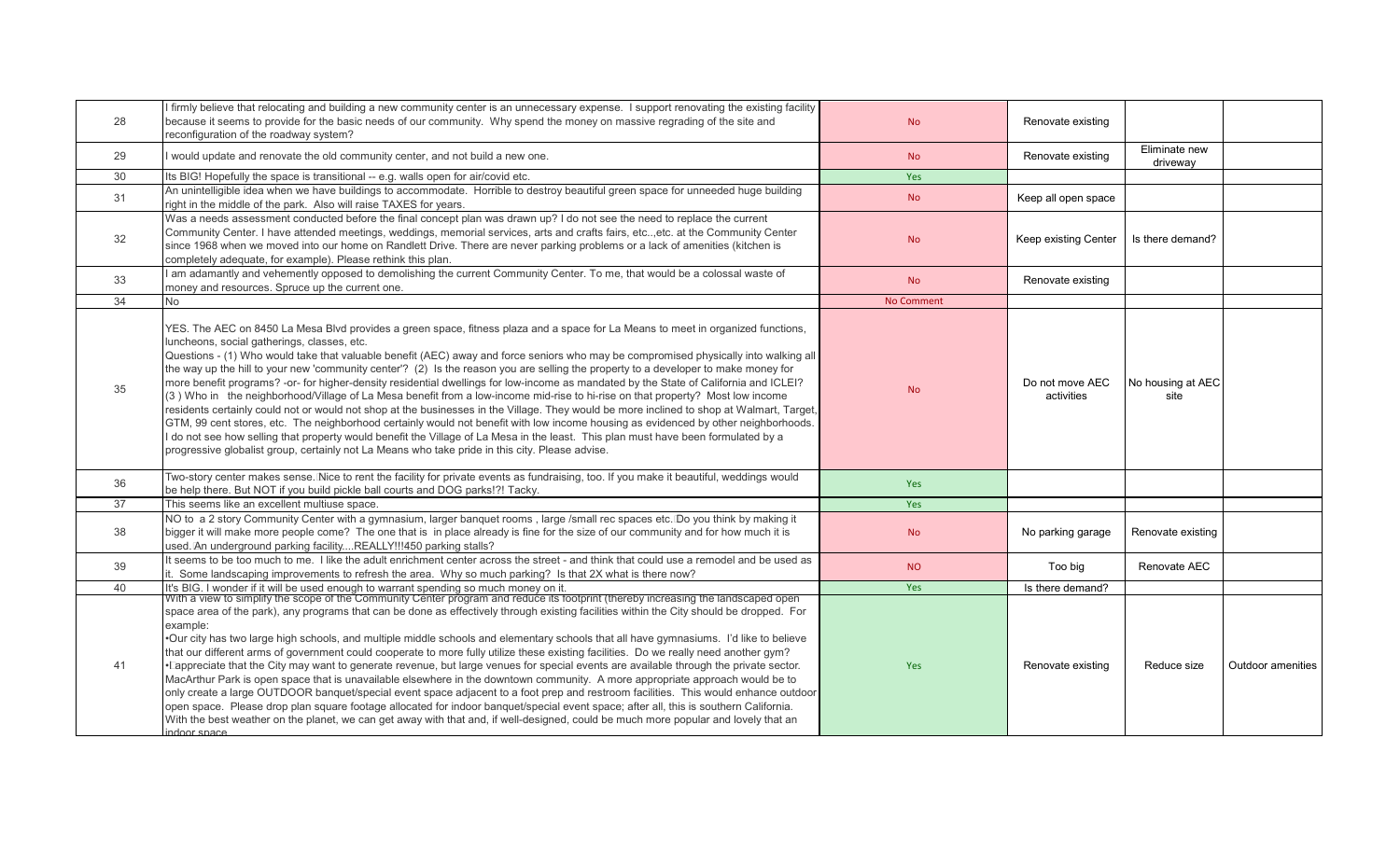| 42 | No it looks great!                                                                                                                                                                                                                                                                                                                                                                                                                                                                     | Yes               |                        |                        |                           |
|----|----------------------------------------------------------------------------------------------------------------------------------------------------------------------------------------------------------------------------------------------------------------------------------------------------------------------------------------------------------------------------------------------------------------------------------------------------------------------------------------|-------------------|------------------------|------------------------|---------------------------|
| 43 | Remodel existing Community Center.                                                                                                                                                                                                                                                                                                                                                                                                                                                     | <b>No</b>         | Renovate existing      |                        |                           |
| 44 | I appreciate how a community center needs to be bigger, perhaps taller, and provide more activities, but it should not expand to<br>capture more of the existing earth and trees. It seems what is left of the "nature area" will be overshadowed by more heat trapping and<br>energy intensive concrete. This is one of few spots left in this whole city where there is any moisture and cool earth in the summer. Not<br>everything needs to be provided in every park in the city. | <b>No</b>         | Keep all open space    |                        |                           |
| 45 | I support the circulation system                                                                                                                                                                                                                                                                                                                                                                                                                                                       | Yes               | Circulation            |                        |                           |
| 46 | Love it. More adult enrichment activities                                                                                                                                                                                                                                                                                                                                                                                                                                              | Yes               | More AEC activities    |                        |                           |
| 47 | I like the use of the space and that parking underground will be available.                                                                                                                                                                                                                                                                                                                                                                                                            | Yes               | Yes for parking garage |                        |                           |
| 48 | סר                                                                                                                                                                                                                                                                                                                                                                                                                                                                                     | <b>No Comment</b> |                        |                        |                           |
| 49 | □. The concept drawings shown do not reflect the spirit of La Mesa. They are large, modern, and aesthetically unpleasing<br>Is it true that there will be charge to use these new spaces?                                                                                                                                                                                                                                                                                              | <b>NA</b>         |                        |                        |                           |
| 50 | keep the patina as it is                                                                                                                                                                                                                                                                                                                                                                                                                                                               | <b>NA</b>         |                        |                        |                           |
| 51 | A truly horrible plan and not needed! We have a community center. Expand improve it if necessary. This large building plan in the<br>middle of this space will destroy the peaceful beauty we all need and enjoy now. Do folks realize their taxes will go up a lot for years to<br>pay for someone's very bad idea? A sad waste.                                                                                                                                                      | <b>No</b>         | Renovate existing      |                        |                           |
| 52 | Too big. Unnecessary. This should be a private development or money from a generous donor and have his/her name on it.                                                                                                                                                                                                                                                                                                                                                                 | <b>No</b>         | Too big                |                        |                           |
| 53 | I think with how our City is growing in population we will need to go bigger and offer more                                                                                                                                                                                                                                                                                                                                                                                            | Yes               | Growing population     |                        |                           |
| 54 | A 60,000 sq. ft. building in the middle of the park is NOT what the community asked for. The size alone and the road take away from the<br>open space and peacefulness of the park. I would rather see an outdoor amphitheater like the one at Harry Griffin Park.                                                                                                                                                                                                                     | <b>No</b>         | Too big                | Keep all open<br>space | Eliminate new<br>driveway |
| 55 | Sounds great! Its great that you are planning to have a dog park. It just needs to be enforced.                                                                                                                                                                                                                                                                                                                                                                                        | Yes               |                        |                        |                           |
| 56 | No.                                                                                                                                                                                                                                                                                                                                                                                                                                                                                    | <b>No Comment</b> |                        |                        |                           |
| 57 | No                                                                                                                                                                                                                                                                                                                                                                                                                                                                                     | <b>No Comment</b> |                        |                        |                           |
| 58 | See above.                                                                                                                                                                                                                                                                                                                                                                                                                                                                             | <b>NA</b>         |                        |                        |                           |
| 59 | Why is it a Concept 1 and Concept 2 wire openly discussed and somewhat "voted" to choose a forced selection whereas now there is a<br>"final design" not seen until now that does not reflect the opinions of the public.                                                                                                                                                                                                                                                              | <b>NA</b>         |                        |                        |                           |
| 60 | No.                                                                                                                                                                                                                                                                                                                                                                                                                                                                                    | <b>No Comment</b> |                        |                        |                           |
| 61 | Just depends on how people use it.                                                                                                                                                                                                                                                                                                                                                                                                                                                     | <b>NA</b>         |                        |                        |                           |
| 62 | Does data support the community is consistently used on a regular basis? As a close resident to the park it seems as though the main<br>part is only used a fraction of the time.                                                                                                                                                                                                                                                                                                      | <b>NA</b>         | Is there demand?       |                        |                           |
| 63 | The Community Center will be less used than the pickleball courts. Resources ought to be allocated toward the projects that will receive<br>the most use.                                                                                                                                                                                                                                                                                                                              | <b>NA</b>         |                        |                        |                           |
| 64 | I like the final version                                                                                                                                                                                                                                                                                                                                                                                                                                                               | Yes               |                        |                        |                           |
| 65 | Approve                                                                                                                                                                                                                                                                                                                                                                                                                                                                                | Yes               |                        |                        |                           |
| 66 | No                                                                                                                                                                                                                                                                                                                                                                                                                                                                                     | <b>No Comment</b> |                        |                        |                           |
| 67 | I think the proposed community center will be a huge asset!                                                                                                                                                                                                                                                                                                                                                                                                                            | Yes               |                        |                        |                           |
| 68 | How is The community Center going to be maintained? Can The LA Mesa residents rent the place for personal use? In that case what is<br>the rent going to be?                                                                                                                                                                                                                                                                                                                           | <b>Yes</b>        | Maintenance            | Facility rental        |                           |
| 69 | The Community Center looks great and I'm looking forward to the activities that will be hopefully planned there.                                                                                                                                                                                                                                                                                                                                                                       | Yes               |                        |                        |                           |
| 70 | No, it looks good.                                                                                                                                                                                                                                                                                                                                                                                                                                                                     | Yes               |                        |                        |                           |
| 71 | N/A                                                                                                                                                                                                                                                                                                                                                                                                                                                                                    | <b>No Comment</b> |                        |                        |                           |
| 72 | Yes, still missing tennis courts                                                                                                                                                                                                                                                                                                                                                                                                                                                       | Yes               |                        |                        |                           |
| 73 | I would need to see in more detail exactly what would be included within this building to comment.                                                                                                                                                                                                                                                                                                                                                                                     | <b>NA</b>         |                        |                        |                           |
| 74 | think it might be good to look for ways to get money from either renting out the event room or assigning cheap costs to various<br>activities. Just to help balance maintenance fees. I also wouldn't mind if the Center offered an electrical setup for a video game<br>tournament or a school's electronics fair. Not too sure what it'll require. Maybe a bunch of outlets in certain rooms.                                                                                        | <b>Yes</b>        | Facility rental        |                        |                           |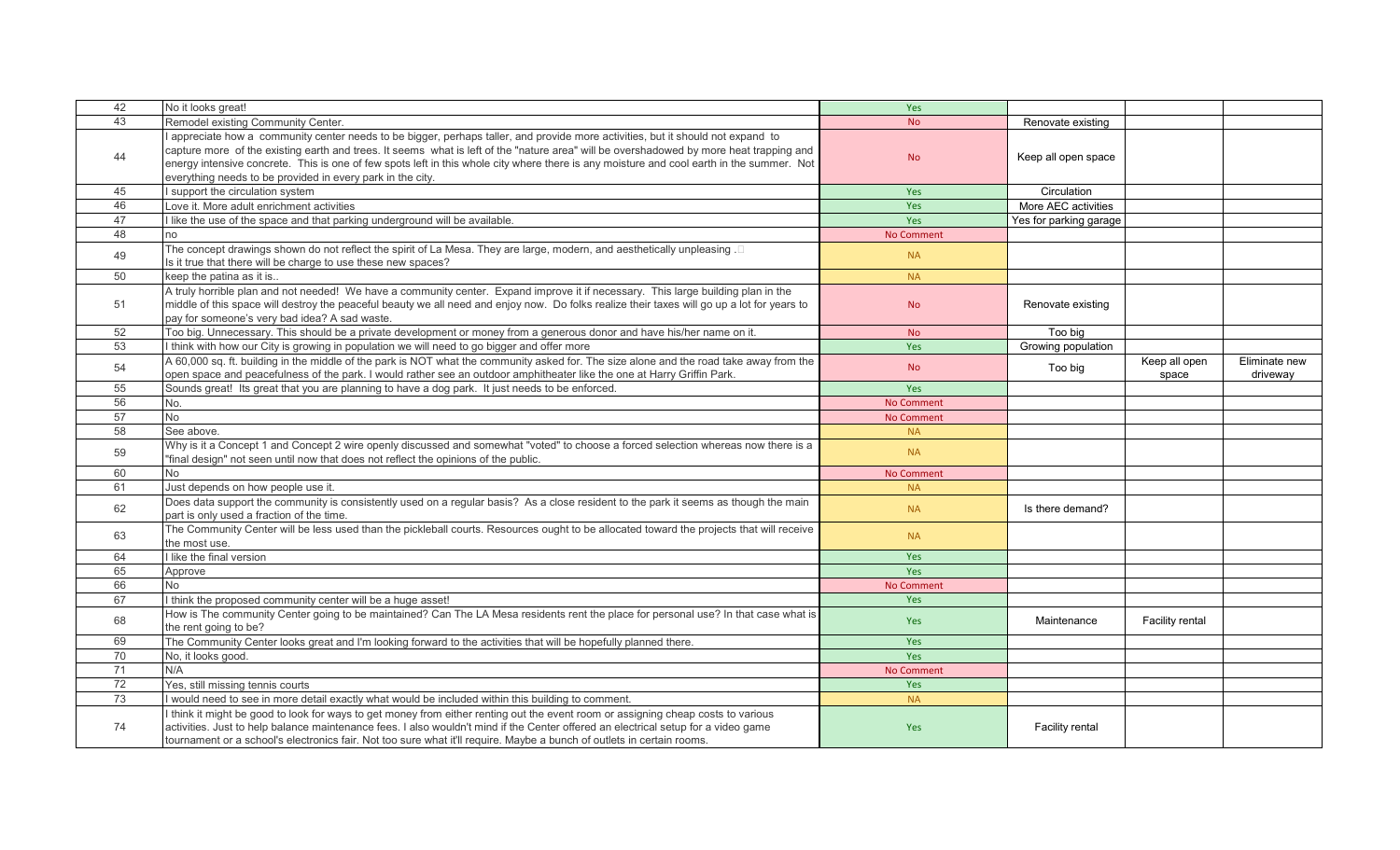| 75 | No, sounds great.                                                                                                                                                                                                                                                                                                                                                                                                                                                                                                                                                                                                                                                                                                                                                                                                                                                                                                                                                                                                                                                                                                                                                                                                                          | Yes               |                             |                             |                           |
|----|--------------------------------------------------------------------------------------------------------------------------------------------------------------------------------------------------------------------------------------------------------------------------------------------------------------------------------------------------------------------------------------------------------------------------------------------------------------------------------------------------------------------------------------------------------------------------------------------------------------------------------------------------------------------------------------------------------------------------------------------------------------------------------------------------------------------------------------------------------------------------------------------------------------------------------------------------------------------------------------------------------------------------------------------------------------------------------------------------------------------------------------------------------------------------------------------------------------------------------------------|-------------------|-----------------------------|-----------------------------|---------------------------|
| 76 | <b>No</b>                                                                                                                                                                                                                                                                                                                                                                                                                                                                                                                                                                                                                                                                                                                                                                                                                                                                                                                                                                                                                                                                                                                                                                                                                                  | <b>No Comment</b> |                             |                             |                           |
| 77 | Good plans.                                                                                                                                                                                                                                                                                                                                                                                                                                                                                                                                                                                                                                                                                                                                                                                                                                                                                                                                                                                                                                                                                                                                                                                                                                | Yes               |                             |                             |                           |
| 78 | no comments                                                                                                                                                                                                                                                                                                                                                                                                                                                                                                                                                                                                                                                                                                                                                                                                                                                                                                                                                                                                                                                                                                                                                                                                                                | No Comment        |                             |                             |                           |
| 79 | A cement skate park would be great!                                                                                                                                                                                                                                                                                                                                                                                                                                                                                                                                                                                                                                                                                                                                                                                                                                                                                                                                                                                                                                                                                                                                                                                                        | <b>NA</b>         |                             |                             |                           |
| 80 | I think the Community Center upgrades are a necessary need for the community, and although I don't think the architecture of the<br>existing community center is of much interest (of course, that's my opinion), like my comment about the pool, it's sad to see Nan Cout's<br>Cottage go. There are some beautiful parts to it, that I hate to see demolished (I'm always hoping there is some way to repurpose or<br>integrate some of the existing into the new structure). My greatest concern, which is the most problematic for me, is the concern about<br>the use of the existing Adult Enrichment Center. I agree with integrating the programs into the new community center, but I'm extremely<br>concerned about what the city is thinking regarding demo of that still beautiful building and adding more housing. I just have so much<br>concern about the density of our city (I'm a life-time 50 year resident). I believe there is a great need for low-income and senior-housing,<br>but extremely concerned about the cost to our public spaces and open spaces (even the difference between single story to multi-story<br>development). I would like to talk more to planners in regards to that aspect of the plan. | Yes               |                             | Repurpose AEC<br>builidng   | No housing at AEC<br>site |
| 81 | We do not need a new Community Center. I would favor a gymnasium for MacArthur Park but also for the other La Mesa city parks,<br>similar to what El Cajon has done.                                                                                                                                                                                                                                                                                                                                                                                                                                                                                                                                                                                                                                                                                                                                                                                                                                                                                                                                                                                                                                                                       | <b>No</b>         | <b>Build Gymnasium only</b> |                             |                           |
| 82 | No! No 2 story building or parking structure!                                                                                                                                                                                                                                                                                                                                                                                                                                                                                                                                                                                                                                                                                                                                                                                                                                                                                                                                                                                                                                                                                                                                                                                              | <b>No</b>         | No parking garage           | Too big                     |                           |
| 83 | Sounds nice. But less of a priority to me.                                                                                                                                                                                                                                                                                                                                                                                                                                                                                                                                                                                                                                                                                                                                                                                                                                                                                                                                                                                                                                                                                                                                                                                                 | Yes               |                             |                             |                           |
| 84 | no                                                                                                                                                                                                                                                                                                                                                                                                                                                                                                                                                                                                                                                                                                                                                                                                                                                                                                                                                                                                                                                                                                                                                                                                                                         | No Comment        |                             |                             |                           |
| 85 | None                                                                                                                                                                                                                                                                                                                                                                                                                                                                                                                                                                                                                                                                                                                                                                                                                                                                                                                                                                                                                                                                                                                                                                                                                                       | <b>No Comment</b> |                             |                             |                           |
| 86 | have no understand as to why a second community center would be built so close to another. Again, this plan does not take into<br>account the desires of the community or those most closely impacted by the sustained development of an additional community center.<br>The current community center is wonderful and very under utilized. Again, the pushing of a larger, more expensive, and invasive<br>community center seems to be the ambition of outside parties and not representative of the desires of the community stakeholders and<br>anal residente                                                                                                                                                                                                                                                                                                                                                                                                                                                                                                                                                                                                                                                                         | <b>No</b>         | Renovate existing           | Costly                      |                           |
| 87 | none                                                                                                                                                                                                                                                                                                                                                                                                                                                                                                                                                                                                                                                                                                                                                                                                                                                                                                                                                                                                                                                                                                                                                                                                                                       | <b>No Comment</b> |                             |                             |                           |
| 88 | Other than outdoor play space for children the community center should include a room or space for kids recreation. Similar to what you<br>would see at the YMCA. This could give children a safe place to be after school etc.                                                                                                                                                                                                                                                                                                                                                                                                                                                                                                                                                                                                                                                                                                                                                                                                                                                                                                                                                                                                            | Yes               | <b>Children Spaces</b>      |                             |                           |
| 89 | Forget the new community center. Just remodel and update the current buildings.                                                                                                                                                                                                                                                                                                                                                                                                                                                                                                                                                                                                                                                                                                                                                                                                                                                                                                                                                                                                                                                                                                                                                            | <b>No</b>         | Renovate existing           |                             |                           |
| 90 | I do not think that this is a wise use of resources, nor is it what residents had prioritized in the initial survey. A community center and<br>450 parking spaces would GREATLY reduce the amount of green space available to our community. We have so few green spaces as<br>it is, this would be a significant loss for everyone. I am 100% against constructing a new community center. Furthermore, how would it<br>be staff once it was built? Please focus on OUTDOOR activities and GREEN space.                                                                                                                                                                                                                                                                                                                                                                                                                                                                                                                                                                                                                                                                                                                                   | <b>No</b>         | No parking garage           | Keep all open<br>space      |                           |
| 91 | NO COMMENTS                                                                                                                                                                                                                                                                                                                                                                                                                                                                                                                                                                                                                                                                                                                                                                                                                                                                                                                                                                                                                                                                                                                                                                                                                                | No Comment        |                             |                             |                           |
| 92 | See above                                                                                                                                                                                                                                                                                                                                                                                                                                                                                                                                                                                                                                                                                                                                                                                                                                                                                                                                                                                                                                                                                                                                                                                                                                  | <b>NA</b>         |                             |                             |                           |
| 93 | There is no need to improve the adult enrichment center to add housing which has already increased ten-fold in the area along<br>University and by the police station. Parking is an issue for residents already and will only increase as a problem.                                                                                                                                                                                                                                                                                                                                                                                                                                                                                                                                                                                                                                                                                                                                                                                                                                                                                                                                                                                      | <b>NA</b>         | No housing at AEC site      |                             |                           |
| 94 | No one asked for it                                                                                                                                                                                                                                                                                                                                                                                                                                                                                                                                                                                                                                                                                                                                                                                                                                                                                                                                                                                                                                                                                                                                                                                                                        | <b>No</b>         |                             |                             |                           |
| 95 | Classes, exercise programs, crafts, learning centers, a computer room, etc.--any of these facilities that would benefit ALL residents,<br>regardless of the lack of access otherwise. ALSO, I would like to see shower and bathroom facilities available to those in our community<br>who are homeless and cannot get into shelters. We all have a responsibility toward others and to our own community to keep it clean<br>and sanitized.                                                                                                                                                                                                                                                                                                                                                                                                                                                                                                                                                                                                                                                                                                                                                                                                | Yes               | Showers for homeless<br>use | Multi generational<br>space |                           |
| 96 | See above                                                                                                                                                                                                                                                                                                                                                                                                                                                                                                                                                                                                                                                                                                                                                                                                                                                                                                                                                                                                                                                                                                                                                                                                                                  | <b>NA</b>         |                             |                             |                           |
| 97 | I do not support a new community center + parking garage + roads                                                                                                                                                                                                                                                                                                                                                                                                                                                                                                                                                                                                                                                                                                                                                                                                                                                                                                                                                                                                                                                                                                                                                                           | <b>No</b>         | No parking garage           | Eliminate new<br>driveway   |                           |
| 98 | It is unnecessary. Just renovate/expand existing structure.                                                                                                                                                                                                                                                                                                                                                                                                                                                                                                                                                                                                                                                                                                                                                                                                                                                                                                                                                                                                                                                                                                                                                                                | <b>No</b>         | Renovate existing           |                             |                           |
| 99 | OK. Appreciate the emphasis on Senior support.                                                                                                                                                                                                                                                                                                                                                                                                                                                                                                                                                                                                                                                                                                                                                                                                                                                                                                                                                                                                                                                                                                                                                                                             | Yes               | <b>AEC Programming</b>      |                             |                           |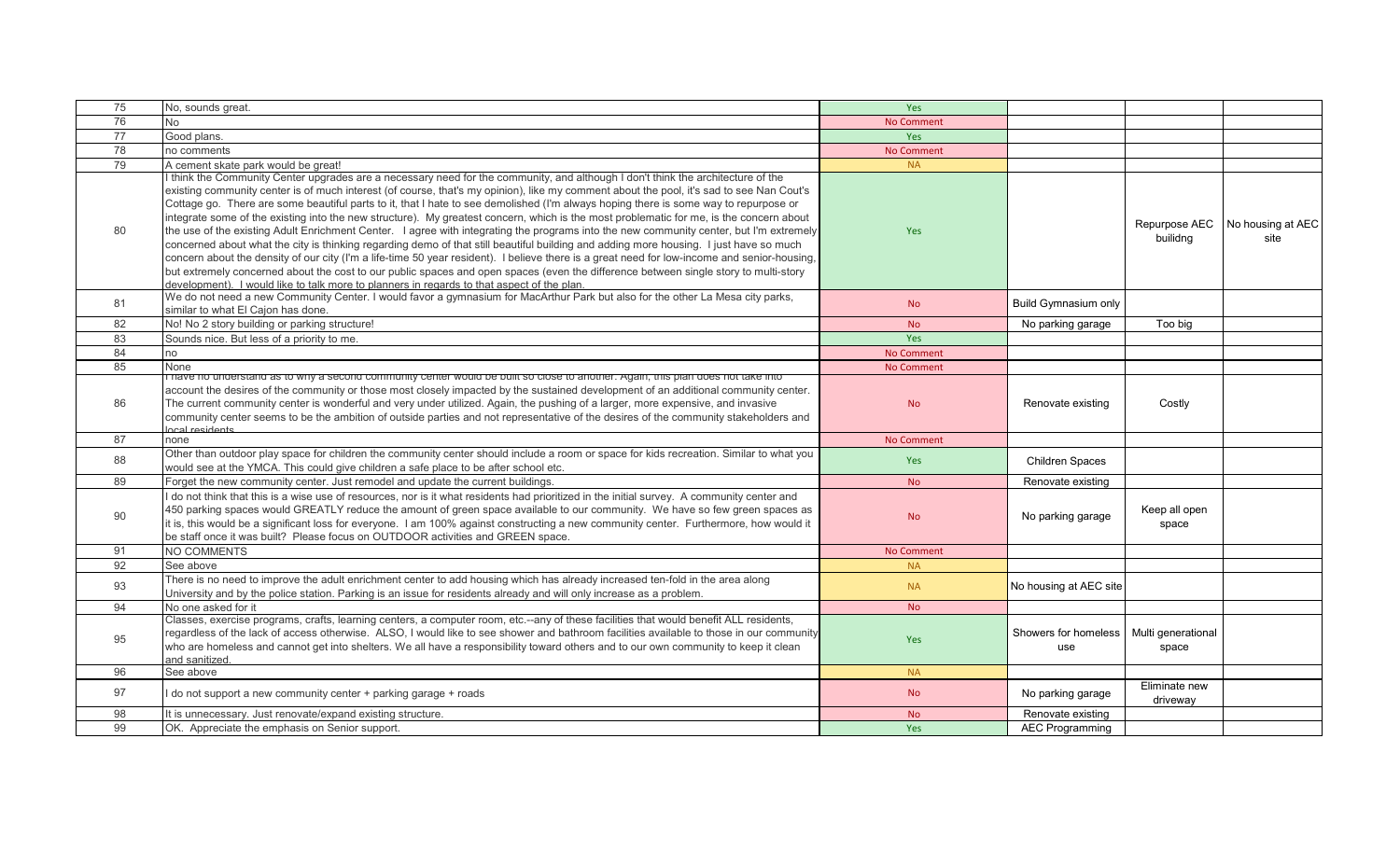| 100 | Is it necessary? Why not revamp the existing one?                                                                                                                                                                                                                                                                                                                                                                                                                                                                                                                                                                                 | N <sub>o</sub>    | Renovate existing    | Is there demand?        |                  |
|-----|-----------------------------------------------------------------------------------------------------------------------------------------------------------------------------------------------------------------------------------------------------------------------------------------------------------------------------------------------------------------------------------------------------------------------------------------------------------------------------------------------------------------------------------------------------------------------------------------------------------------------------------|-------------------|----------------------|-------------------------|------------------|
| 101 | I would like to see the current building remodeled rather than undertake any new construction. The building is a great location for<br>classes, public meetings, renting out for special events. The Senior Center needs remodeling, in my opinion. Just because seniors are<br>old doesn't mean the building needs to match their age.                                                                                                                                                                                                                                                                                           | <b>No</b>         | Renovate existing    | Renovate AEC            |                  |
| 102 | A little much. I don't think we need a huge community center but perhaps a smaller one. You could use the extra money elsewhere.                                                                                                                                                                                                                                                                                                                                                                                                                                                                                                  | <b>No</b>         | Too big              | Reduce size             |                  |
| 103 | Do not do it!!!!                                                                                                                                                                                                                                                                                                                                                                                                                                                                                                                                                                                                                  | <b>No</b>         |                      |                         |                  |
| 104 | Building such a large facility is going to be expensive. According to the comments made in the presentation it seems to be "something<br>the community wants". My question, is this something that we can afford and really need? Has there been any study or marketing<br>research done to see that such a large facility will be used or rented enough by groups to warrant such a large expense? Can the<br>extensive maintenance and upkeep costs be justified if the building is under utilized? If these questions haven't been asked and<br>answered then I'm concerned that city/tax payer dollars are going to misspent. | <b>NA</b>         | Costly               | Too big                 | Is there demand? |
| 105 | Better to leave the adult enrichment center as it currently sits and save costs on the new community center.                                                                                                                                                                                                                                                                                                                                                                                                                                                                                                                      | <b>Yes</b>        | Keep AEC             | Reduce size             |                  |
| 106 | Cut down 75 year old trees. This building is in the wrong area. Should be overlooking 18. Destroy 2 perfectly working buildings for a<br>community garden which is already built.                                                                                                                                                                                                                                                                                                                                                                                                                                                 | <b>No</b>         | Move to back of park | Don't cut down<br>trees |                  |
| 107 | It seems over-blown and extravagant. We are not San Diego, with a Balboa Park and the associated revenue. I think we need to focus<br>more on ALL the people uses, as in the first phase. A much smaller community center plan would be better.                                                                                                                                                                                                                                                                                                                                                                                   | <b>No</b>         | Too big              | Reduce size             |                  |
| 108 | No                                                                                                                                                                                                                                                                                                                                                                                                                                                                                                                                                                                                                                | <b>No Comment</b> |                      |                         |                  |
| 109 | Please prioritize outdoor spaces                                                                                                                                                                                                                                                                                                                                                                                                                                                                                                                                                                                                  | <b>NA</b>         | Keep all open space  |                         |                  |
| 110 | We do not need a larger community center, especially one that will move the existing one and create less green space. Do not move to<br>create less green space.                                                                                                                                                                                                                                                                                                                                                                                                                                                                  | <b>No</b>         | Keep all open space  | Keep existing           |                  |
|     | <b>Voc</b>                                                                                                                                                                                                                                                                                                                                                                                                                                                                                                                                                                                                                        | 25                |                      |                         |                  |



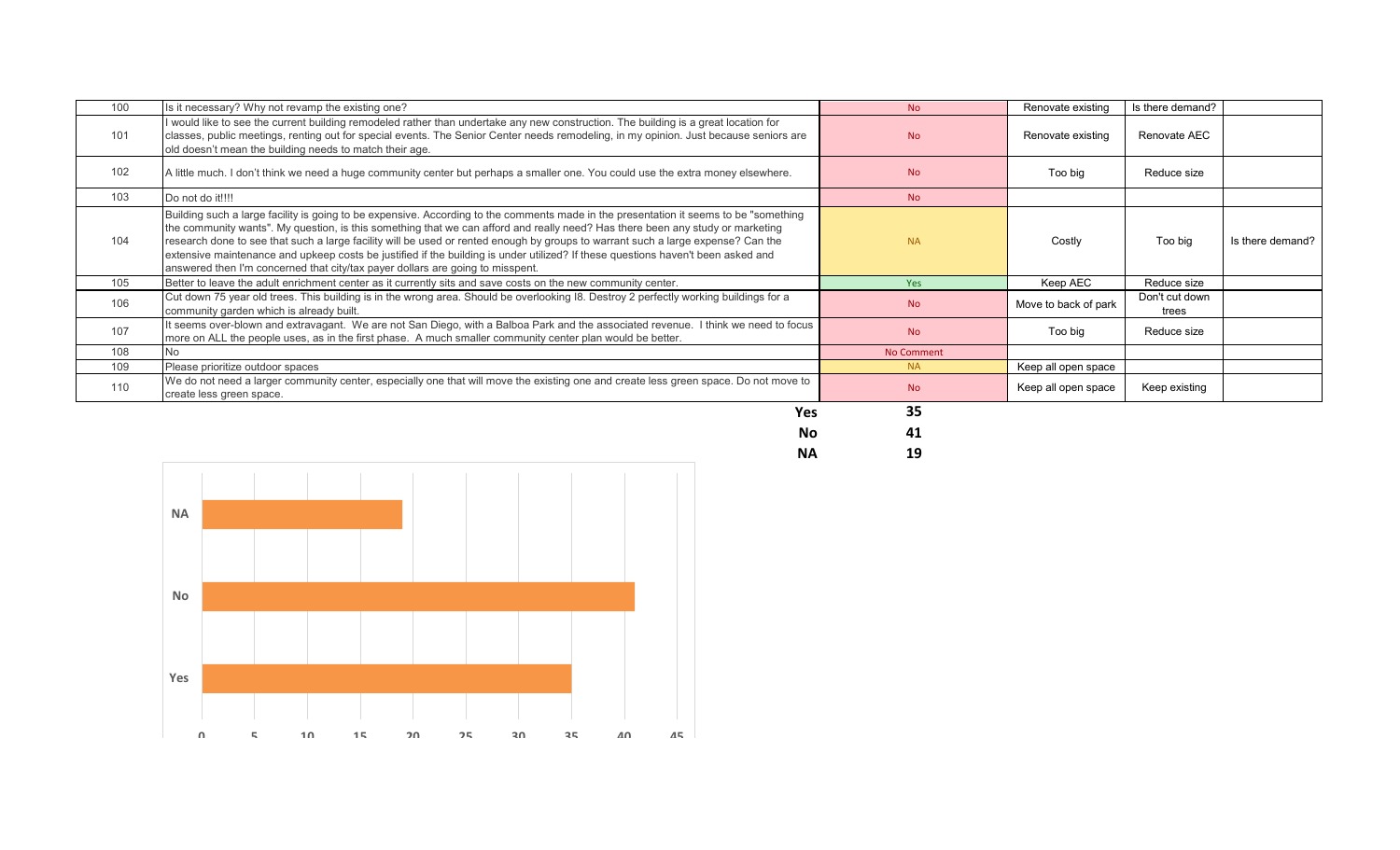

**Question 3**- Do you have any comments on the Aquatics Center amenities presented in the final concept plan?

**7% 13% 61% 19%**

■ Yes ■ No ■ NA ■ No Comment

*Did the community show support for the Aquatics Center?* 

*Yes, No, Not Applicable, No Comment*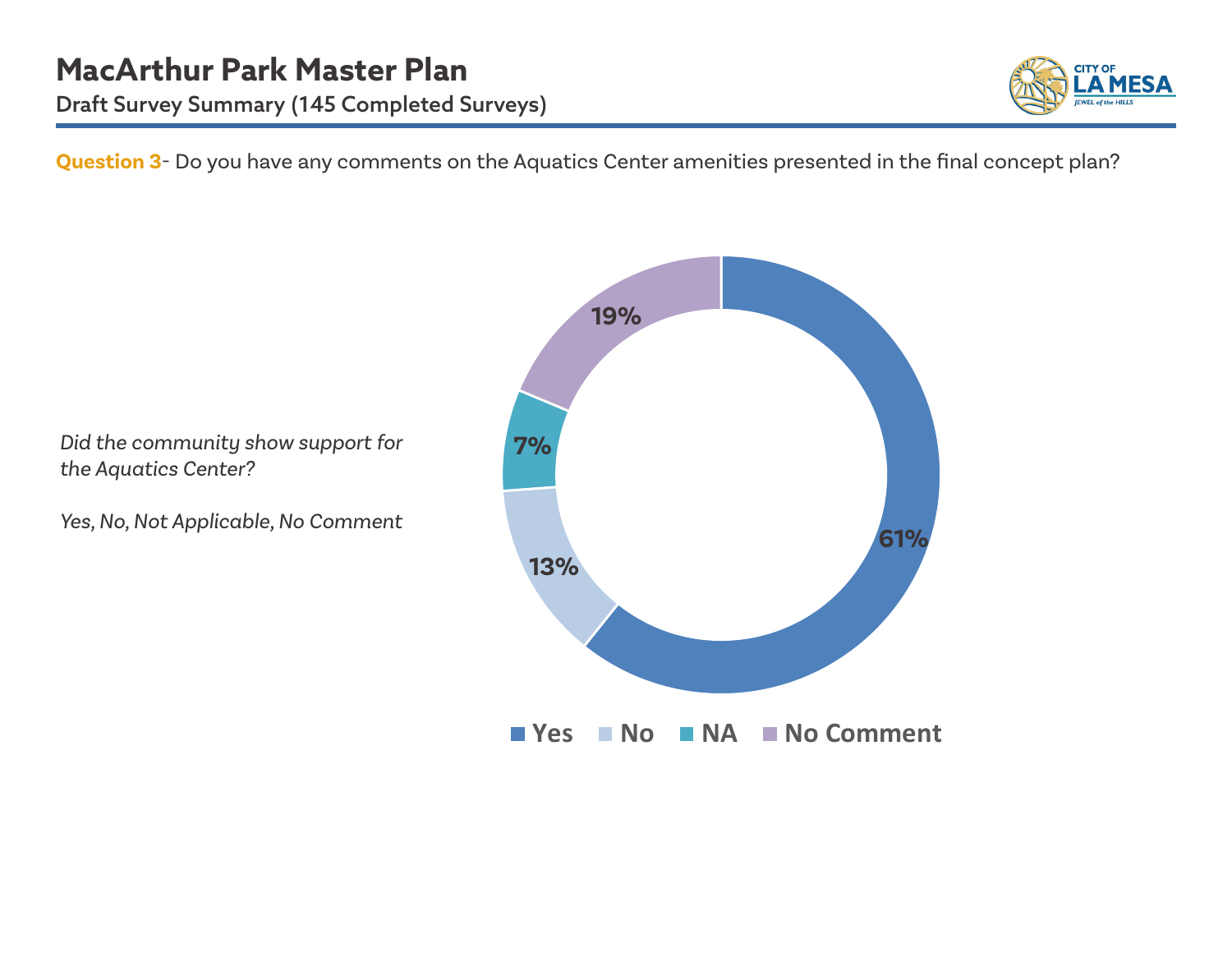

# **Aquatics Center: Key Words and Phrases**

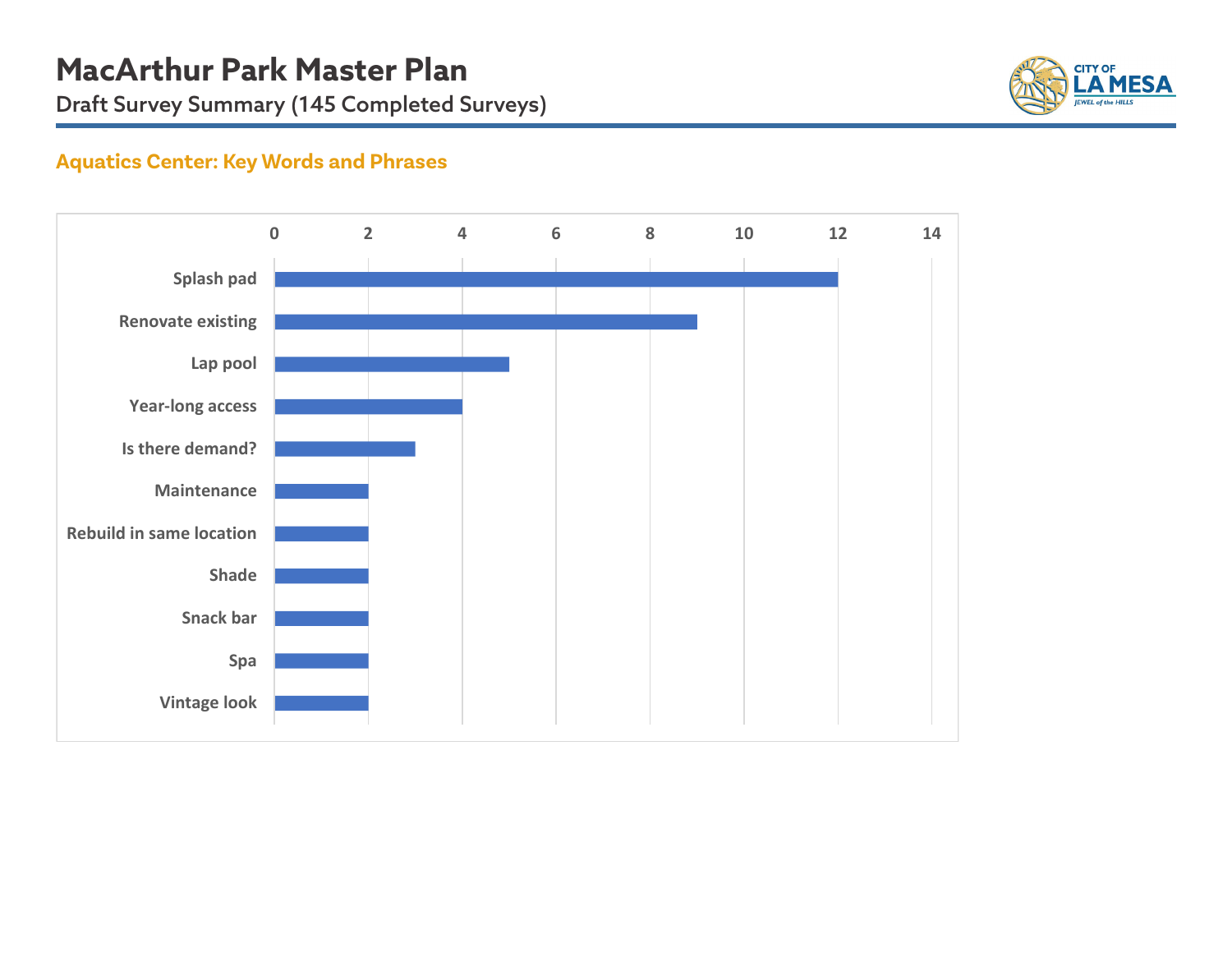### **MacArthur Park Master Plan: Draft Report Survey**

**Do you have any comments on the Aquatics Center presented in the final concept plan?**

| <b>Respondents</b> | <b>Responses</b>                                                                                                                                                                                                                                                                                                                                                   | Support: "Yes", "No", No Comment<br>or "Comment NA" | <b>Key Words</b>  | <b>Key Words</b>   | <b>Key Words</b> |
|--------------------|--------------------------------------------------------------------------------------------------------------------------------------------------------------------------------------------------------------------------------------------------------------------------------------------------------------------------------------------------------------------|-----------------------------------------------------|-------------------|--------------------|------------------|
|                    | Phasing of the project should allow the existing aguatic center to remain open while the new one is built so there is no interrupted<br>access to pools.                                                                                                                                                                                                           | <b>Yes</b>                                          | Phasing           |                    |                  |
| $\overline{2}$     | <b>No</b>                                                                                                                                                                                                                                                                                                                                                          | <b>No Comment</b>                                   |                   |                    |                  |
| 3                  | I support the expansion of the Aquatics Center.                                                                                                                                                                                                                                                                                                                    | Yes                                                 |                   |                    |                  |
| $\Delta$           | No                                                                                                                                                                                                                                                                                                                                                                 | <b>No Comment</b>                                   |                   |                    |                  |
| 5                  | The amenities are unnecessary as the park is an open area that allows for families to walk and enjoy as is within a safe large open<br>space. I see the proposed plan as a detriment to this space and la Mesa as a whole. I'm able to enjoy the park with friends and my dog<br>and go on long walks along with picnics in the park with a calm open environment. | <b>NA</b>                                           |                   |                    |                  |
| 6                  | Generally supportive with qualifications                                                                                                                                                                                                                                                                                                                           | Yes                                                 |                   |                    |                  |
| $\overline{7}$     | It's nice that's all but just don't ruin what is already there.                                                                                                                                                                                                                                                                                                    | Yes                                                 |                   |                    |                  |
| 8                  | Again, I feel the pool could stay in the location that it is currently located and do upgrades to save money. Why not keep the vintage<br>look? Along with adding the community center over in that location (by the freeway) to keep it near the pool and not disturb the local<br>residents/neighborhoods.                                                       | <b>No</b>                                           | Renovate existing | Vintage look       |                  |
| 9                  | No comments.                                                                                                                                                                                                                                                                                                                                                       | <b>No Comment</b>                                   |                   |                    |                  |
| 10                 | Aquatic center sounds great.                                                                                                                                                                                                                                                                                                                                       | Yes                                                 |                   |                    |                  |
| 11                 | No comments                                                                                                                                                                                                                                                                                                                                                        | <b>No Comment</b>                                   |                   |                    |                  |
| 12                 | None                                                                                                                                                                                                                                                                                                                                                               | <b>No Comment</b>                                   |                   |                    |                  |
| 13                 | No opinion                                                                                                                                                                                                                                                                                                                                                         | <b>No Comment</b>                                   |                   |                    |                  |
| 14                 | Upgrades as necessary to maintain specific standards for use.                                                                                                                                                                                                                                                                                                      | Yes                                                 | Renovate existing |                    |                  |
| 15                 | There is an incredible demand for swimming laps. It's impossible to reserve a lane. Also, it gets very cold in La Mesa and it would be<br>valuable to have indoor swimming as well.                                                                                                                                                                                | Yes                                                 | Lots of demand    | Indoor<br>swimming | Lap pool         |
| 16                 | I really like the idea of fixing up the pool area making it more usable for everyone.                                                                                                                                                                                                                                                                              | Yes                                                 |                   |                    |                  |
| 17                 | It would be nice having water features, but what about accessibility to water breaks? How is this going to be kept clean?                                                                                                                                                                                                                                          | Yes                                                 | Water features    | Maintenance        |                  |
| 18                 | love the idea of expanding this facility & adding a splash pad.                                                                                                                                                                                                                                                                                                    | Yes                                                 | Splash pad        |                    |                  |
| 19                 | Yes on the pool redevelopment. Pool is very old and outdated                                                                                                                                                                                                                                                                                                       | Yes                                                 |                   |                    |                  |
| 20                 | We only need a lap pool for now                                                                                                                                                                                                                                                                                                                                    | Yes                                                 | Lap pool          |                    |                  |
| 21                 | Splash pads are expensive pool enivironments to operate and maintain safely. Make sure access to the pool is readily available with<br>many open hours of operation.                                                                                                                                                                                               | Yes                                                 | Splash pad        | Maintenance        | Year-long access |
| 22                 | The pool schematics are perfect.                                                                                                                                                                                                                                                                                                                                   | Yes                                                 |                   |                    |                  |
| 23                 | I believe this type of center will be a real draw for community events and school competitions. It is exactly what we need.                                                                                                                                                                                                                                        | Yes                                                 | Events            |                    |                  |
| 24                 | Accomplish the necessary improvements for the current pool, but don't build a brand new aquatics center.□                                                                                                                                                                                                                                                          | <b>No</b>                                           | Renovate existing |                    |                  |
| 25                 | Will it include splash pad or aquatic park?                                                                                                                                                                                                                                                                                                                        | <b>Yes</b>                                          | Splash pad        |                    |                  |
| 26                 | I believe the existing facility should be upgraded and not be relocated. A pool is a pool!                                                                                                                                                                                                                                                                         | <b>No</b>                                           | Renovate existing |                    |                  |
| 27                 | Renovate the old pool and Aquatics Center.                                                                                                                                                                                                                                                                                                                         | <b>No</b>                                           | Renovate existing |                    |                  |
| 28                 | Very nice.                                                                                                                                                                                                                                                                                                                                                         | Yes                                                 |                   |                    |                  |
| 29                 | Best of the three plans.                                                                                                                                                                                                                                                                                                                                           | Yes                                                 |                   |                    |                  |
| 30                 | The current swimming pool is NEVER extraordinarily busy. Would an Olympic training pool necessarily be good for the recreation<br>programs/swimming lessons, etc. Is expansion of these programs needed?                                                                                                                                                           | <b>NA</b>                                           | Is there demand?  |                    |                  |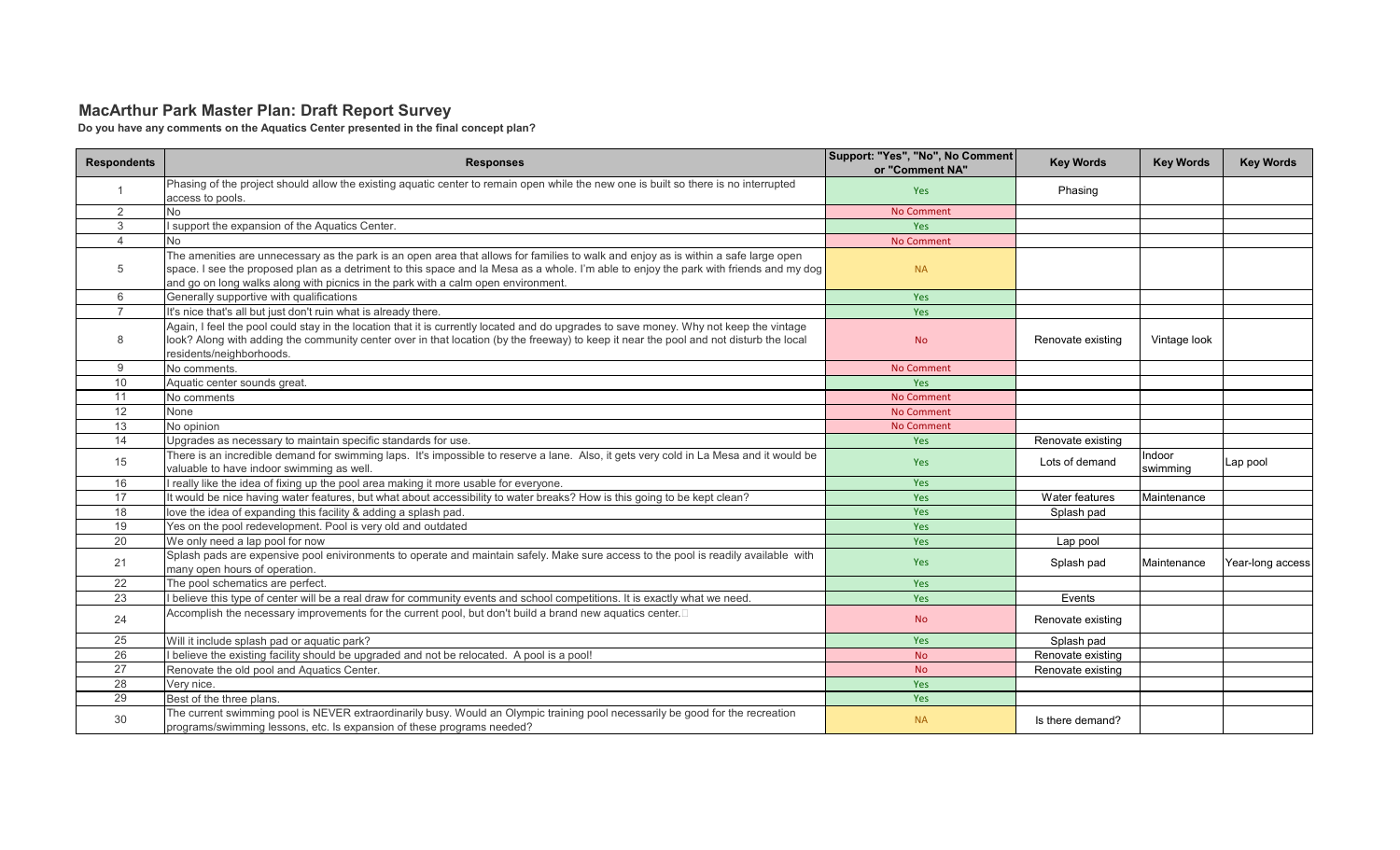| 31 | How certain are we that a new Aquatics Center will draw enough users to make it pay off? How much use does the current one get,<br>and how do you know a new one will draw more users?                                                                                                                                                                                                                                   | <b>NA</b>         | Is there demand?            |                             |  |
|----|--------------------------------------------------------------------------------------------------------------------------------------------------------------------------------------------------------------------------------------------------------------------------------------------------------------------------------------------------------------------------------------------------------------------------|-------------------|-----------------------------|-----------------------------|--|
| 32 | <b>No</b>                                                                                                                                                                                                                                                                                                                                                                                                                | <b>No Comment</b> |                             |                             |  |
| 33 | not yet                                                                                                                                                                                                                                                                                                                                                                                                                  | <b>No Comment</b> |                             |                             |  |
| 34 | I took swimming lessons at the pool decades ago, and it was too small even then. We froze waiting for classes.                                                                                                                                                                                                                                                                                                           | Yes               |                             |                             |  |
| 35 | Wellness within our community will greatly benefit from this new aquatics center.                                                                                                                                                                                                                                                                                                                                        | Yes               |                             |                             |  |
| 36 | The Pool just needs some upgrading. It does not need a Splash pool. No seating and Picnic area.                                                                                                                                                                                                                                                                                                                          | <b>No</b>         | Renovate existing           | No Splash pad No Seating    |  |
| 37 | Our pool/pool buildings do seem worn out. I use the pool from time to time. I like the improvements proposed, but could they be done<br>in the same location to decrease costs? Also - a snack bar would be nice for days playing at the pool with kids in the summer.                                                                                                                                                   | <b>Yes</b>        | Snack bar                   | Rebuild in<br>same location |  |
| 38 | No, we need more space to exercise.                                                                                                                                                                                                                                                                                                                                                                                      | <b>No</b>         | Space for exercise          |                             |  |
| 39 | No comments. This is the kind of activity that provides a benefit to a broad spectrum of the public that is not available elsewhere.                                                                                                                                                                                                                                                                                     | Yes               |                             |                             |  |
| 40 | A splash pad would be great if it is still possible.                                                                                                                                                                                                                                                                                                                                                                     | Yes               | Splash pad                  |                             |  |
| 41 | Again, too much. The present pool (which has charm) is not used much so I can't imagine building more will be worth it.                                                                                                                                                                                                                                                                                                  | <b>No</b>         |                             |                             |  |
| 42 | Again remodel existing Aquatic Center.                                                                                                                                                                                                                                                                                                                                                                                   | <b>No</b>         | Renovate existing           |                             |  |
| 43 | No opinion                                                                                                                                                                                                                                                                                                                                                                                                               | <b>No Comment</b> |                             |                             |  |
| 44 | I think a new aquatics center is needed and important                                                                                                                                                                                                                                                                                                                                                                    | Yes               |                             |                             |  |
| 45 | <b>No</b>                                                                                                                                                                                                                                                                                                                                                                                                                | No Comment        |                             |                             |  |
| 46 | Happy that this covers all ages (kids splash and pools).                                                                                                                                                                                                                                                                                                                                                                 | <b>Yes</b>        | All ages                    |                             |  |
| 47 | need new and bigger pool, dressing room is old and horrible                                                                                                                                                                                                                                                                                                                                                              | Yes               |                             |                             |  |
| 48 | last time I looked at the pool it was clean. fix the leak that seeps into I-8                                                                                                                                                                                                                                                                                                                                            | <b>NA</b>         |                             |                             |  |
| 49 | If added to the pool area as it is now, seems like a good idea.                                                                                                                                                                                                                                                                                                                                                          | Yes               |                             |                             |  |
| 50 | Necessarv                                                                                                                                                                                                                                                                                                                                                                                                                | Yes               |                             |                             |  |
| 51 | I believe that expanding the aquatics is a great plan, more summer activities for kids and opportunities for families to enjoy a day out.                                                                                                                                                                                                                                                                                | Yes               | Summer activities           |                             |  |
| 52 | I like the Aquatic Center amenities and design. I do not feel it needed to be moved over to have the dog skills park and picnic area next<br>to it. If it could stay where it is now, I would think it would cost less to build. I understand the current pool would have to be demolished<br>and it would take at least a year or so to build the new Aquatics Center, but I feel cost wise, it may be a better option. | <b>No</b>         | Rebuild in same<br>location |                             |  |
| 53 | I didn't see a hot tub. I would really love a hot tub. I use the one at the current pool. Many other people besides me use it as well.                                                                                                                                                                                                                                                                                   | <b>Yes</b>        | Spa                         |                             |  |
| 54 | <b>No</b>                                                                                                                                                                                                                                                                                                                                                                                                                | <b>No Comment</b> |                             |                             |  |
| 55 | Couldn't really tell how long the swim lanes are but I hope at least 100 feet. I really like the splash pad and shallow pool area for<br>younger kids.                                                                                                                                                                                                                                                                   | <b>Yes</b>        | Splash pad                  |                             |  |
| 56 | To be noted the pool is antiquated and in desperate need of repair. I swam in that pool 70 years ago. Seems it is the only structure in<br>La Mesa ownership that remains.                                                                                                                                                                                                                                               | Yes               |                             |                             |  |
| 57 | <b>No</b>                                                                                                                                                                                                                                                                                                                                                                                                                | <b>No Comment</b> |                             |                             |  |
| 58 | This is the heart of the park and needs to be the focus.                                                                                                                                                                                                                                                                                                                                                                 | Yes               |                             |                             |  |
| 59 | Will the new center be open MORE during the year? Will it still need to close for several months in winter?                                                                                                                                                                                                                                                                                                              | Yes               | Year-long access            |                             |  |
| 60 | The Aquatics Center will be less used than the pickleball courts. Resources ought to be allocated toward the projects that will receive<br>the most use.                                                                                                                                                                                                                                                                 | <b>NA</b>         | Is there demand?            |                             |  |
| 61 | Approve                                                                                                                                                                                                                                                                                                                                                                                                                  | Yes               |                             |                             |  |
| 62 | A bigger spa                                                                                                                                                                                                                                                                                                                                                                                                             | Yes               | Spa                         |                             |  |
| 63 | I think the new aguatics center that has been presented is desperately needed and will be heavily utilized                                                                                                                                                                                                                                                                                                               | <b>Yes</b>        |                             |                             |  |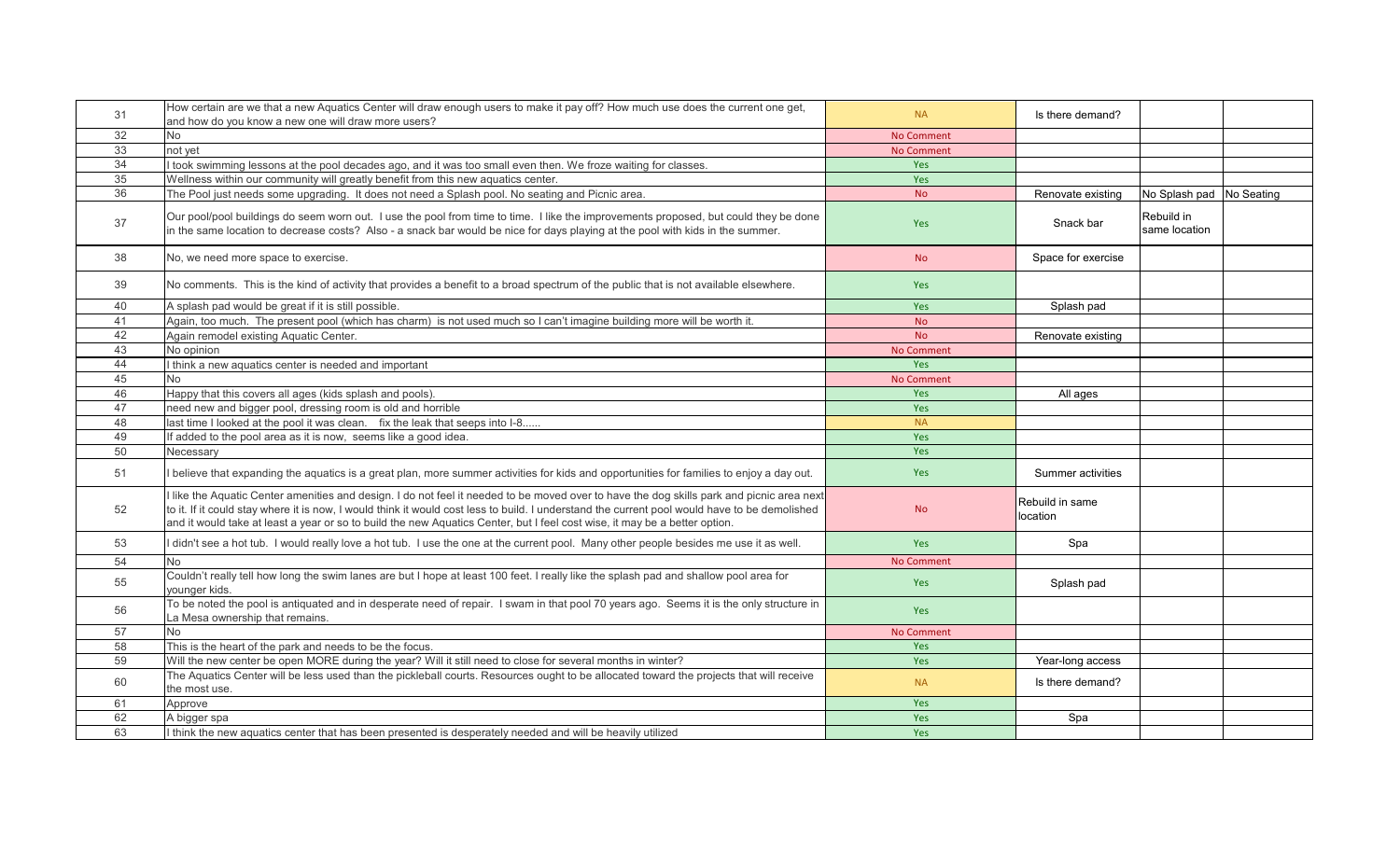| 64 | Are there going to be rest rooms built outside near the bleachers so spectators donot have to go through the office building to use the<br>restrooms. Concession stand to buy drinks and snacks would nice                                                                                                                                                                                                                                                                                 | Yes               | Restrooms         | Snack bar    |            |
|----|--------------------------------------------------------------------------------------------------------------------------------------------------------------------------------------------------------------------------------------------------------------------------------------------------------------------------------------------------------------------------------------------------------------------------------------------------------------------------------------------|-------------------|-------------------|--------------|------------|
| 65 | I think the splash pad is a great idea and think the Aquatics Center plan is exciting. I look forward to utilizing it in the future.                                                                                                                                                                                                                                                                                                                                                       | Yes               | Splash pad        |              |            |
| 66 | Please make sure the splash pad is present. That is a great amenity for children.                                                                                                                                                                                                                                                                                                                                                                                                          | Yes               | Splash pad        |              |            |
| 67 | Love the splash pad for families!                                                                                                                                                                                                                                                                                                                                                                                                                                                          | Yes               | Splash pad        |              |            |
| 68 | <b>No</b>                                                                                                                                                                                                                                                                                                                                                                                                                                                                                  | No Comment        |                   |              |            |
| 69 | This would be so incredible to have!                                                                                                                                                                                                                                                                                                                                                                                                                                                       | <b>Yes</b>        |                   |              |            |
| 70 | I was surprised at the low cost. I thought it would be a bit higher but then again I never really estimated a aquatics center before. $\Box$<br>I'm quite happy with this plan however. You guys did a great job planning this out. Thank you!                                                                                                                                                                                                                                             | Yes               |                   |              |            |
| 71 | No, thank you.                                                                                                                                                                                                                                                                                                                                                                                                                                                                             | <b>No Comment</b> |                   |              |            |
| 72 | No                                                                                                                                                                                                                                                                                                                                                                                                                                                                                         | <b>No Comment</b> |                   |              |            |
| 73 | Good plans.                                                                                                                                                                                                                                                                                                                                                                                                                                                                                | Yes               |                   |              |            |
| 74 | Wonderful pool. Keep it up                                                                                                                                                                                                                                                                                                                                                                                                                                                                 | <b>Yes</b>        |                   |              |            |
| 75 | no comments                                                                                                                                                                                                                                                                                                                                                                                                                                                                                | <b>No Comment</b> |                   |              |            |
| 76 | Aquatics changing rooms and shade are a must.                                                                                                                                                                                                                                                                                                                                                                                                                                              | Yes               | Changing rooms    | Shade        |            |
| 77 | A cement skate park would be great!                                                                                                                                                                                                                                                                                                                                                                                                                                                        | <b>NA</b>         |                   |              |            |
| 78 | It looks very good and I'm excited to see an upgrade. I am sad to see the old building go, not only for sentimental reasons, but<br>because it's a curious mid-century architecture that I think has value, even if "used." I especially have appreciated the movable cover<br>for the stands, but I'm sure has been problematic. I understand the need for the upgrade.                                                                                                                   | Yes               |                   |              |            |
| 79 | The Aquatics Center concept plan is fine. It would be nice to have a water facility that functions all year long. As long as such upgrades<br>can be done without raising taxes or funded through a bond measure.                                                                                                                                                                                                                                                                          | Yes               | Year-long access  |              |            |
| 80 | The Aquatic center should stay.                                                                                                                                                                                                                                                                                                                                                                                                                                                            | <b>No</b>         |                   |              |            |
| 81 | Sounds nice.                                                                                                                                                                                                                                                                                                                                                                                                                                                                               | Yes               |                   |              |            |
| 82 | I agree this should be built out. The current aquatics center is not really adequate for families, nor is it large enough to do much with.                                                                                                                                                                                                                                                                                                                                                 | <b>Yes</b>        |                   |              |            |
| 83 | None                                                                                                                                                                                                                                                                                                                                                                                                                                                                                       | <b>No Comment</b> |                   |              |            |
| 84 | <b>No</b>                                                                                                                                                                                                                                                                                                                                                                                                                                                                                  | <b>No Comment</b> |                   |              |            |
| 85 | The pool needs improvement. The pool itself should be resurfaced and the machines and pumps that keep the pool clean and useable<br>need to be updated so that they work correctly and consistently.                                                                                                                                                                                                                                                                                       | <b>No</b>         | Renovate existing |              |            |
| 86 | none                                                                                                                                                                                                                                                                                                                                                                                                                                                                                       | Yes               |                   |              |            |
| 87 | Assure that there is a great amount of space for the splash pad as I can see this area becoming busy in the summer months. This area<br>is definitely going to be important for families and should be given appropriate attention.                                                                                                                                                                                                                                                        | Yes               | Splash pad        |              |            |
| 88 | Forget this too. Just make some new locker rooms and build a splash pad near the current pool. Why waste \$10 million when we<br>already have a cool vintage pool?                                                                                                                                                                                                                                                                                                                         | <b>No</b>         | Renovate existing | Vintage look | Splash pad |
| 89 | Love it!                                                                                                                                                                                                                                                                                                                                                                                                                                                                                   | Yes               |                   |              |            |
| 90 | I would like to see the Aquatics Center updated, keeping a focus on making the center accessible and affordable. My vision for the<br>park was an earth-friendly park filled with walking paths, meditation gardens, and California native, drought-resistant plants. This<br>would not only enhance the community's quality of life, it would make it an environmental and educational resource for our children<br>and youth. I would also like to keep an area available as a dog park. | <b>Yes</b>        | Accessibility     |              |            |
| 91 | WILL ENHANCE COMMUNITY RECREATION                                                                                                                                                                                                                                                                                                                                                                                                                                                          | Yes               |                   |              |            |
| 92 | Shade areas for visitors and people on the pool, and splash park.                                                                                                                                                                                                                                                                                                                                                                                                                          | Yes               | Shade             | Splash pad   |            |
| 93 | I think it's a great idea, please offer free classes to low income families                                                                                                                                                                                                                                                                                                                                                                                                                | Yes               |                   |              |            |
| 94 | No.                                                                                                                                                                                                                                                                                                                                                                                                                                                                                        | No Comment        |                   |              |            |
| 95 | see above                                                                                                                                                                                                                                                                                                                                                                                                                                                                                  | <b>NA</b>         |                   |              |            |
| 96 | support an expanded aquatics center                                                                                                                                                                                                                                                                                                                                                                                                                                                        | Yes               |                   |              |            |